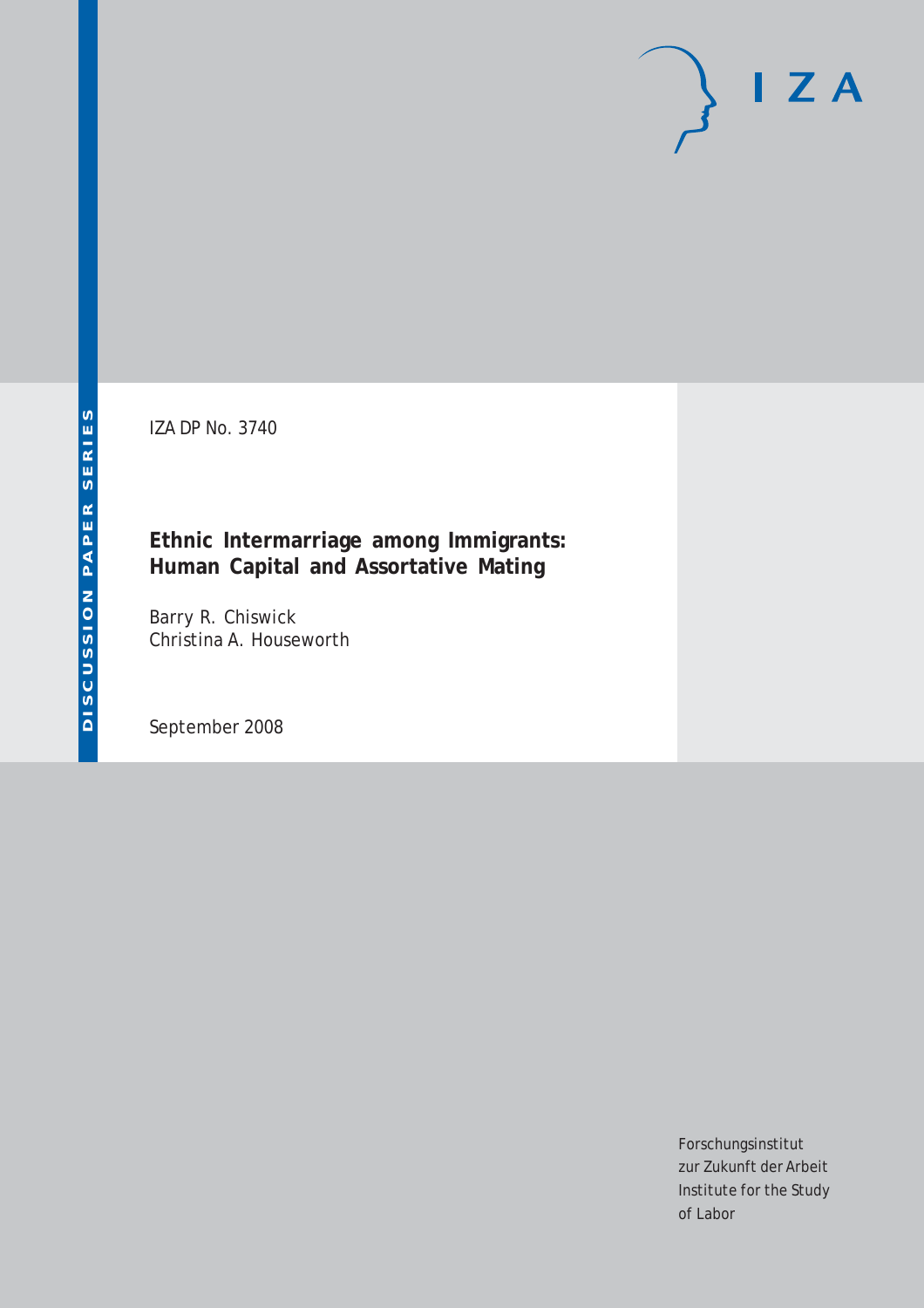# **Ethnic Intermarriage among Immigrants: Human Capital and Assortative Mating**

# **Barry R. Chiswick**

*University of Illinois at Chicago and IZA* 

# **Christina A. Houseworth**

*University of Illinois at Chicago and Litigation Analytics* 

Discussion Paper No. 3740 September 2008

IZA

P.O. Box 7240 53072 Bonn Germany

Phone: +49-228-3894-0 Fax: +49-228-3894-180 E-mail: [iza@iza.org](mailto:iza@iza.org)

Any opinions expressed here are those of the author(s) and not those of IZA. Research published in this series may include views on policy, but the institute itself takes no institutional policy positions.

The Institute for the Study of Labor (IZA) in Bonn is a local and virtual international research center and a place of communication between science, politics and business. IZA is an independent nonprofit organization supported by Deutsche Post World Net. The center is associated with the University of Bonn and offers a stimulating research environment through its international network, workshops and conferences, data service, project support, research visits and doctoral program. IZA engages in (i) original and internationally competitive research in all fields of labor economics, (ii) development of policy concepts, and (iii) dissemination of research results and concepts to the interested public.

IZA Discussion Papers often represent preliminary work and are circulated to encourage discussion. Citation of such a paper should account for its provisional character. A revised version may be available directly from the author.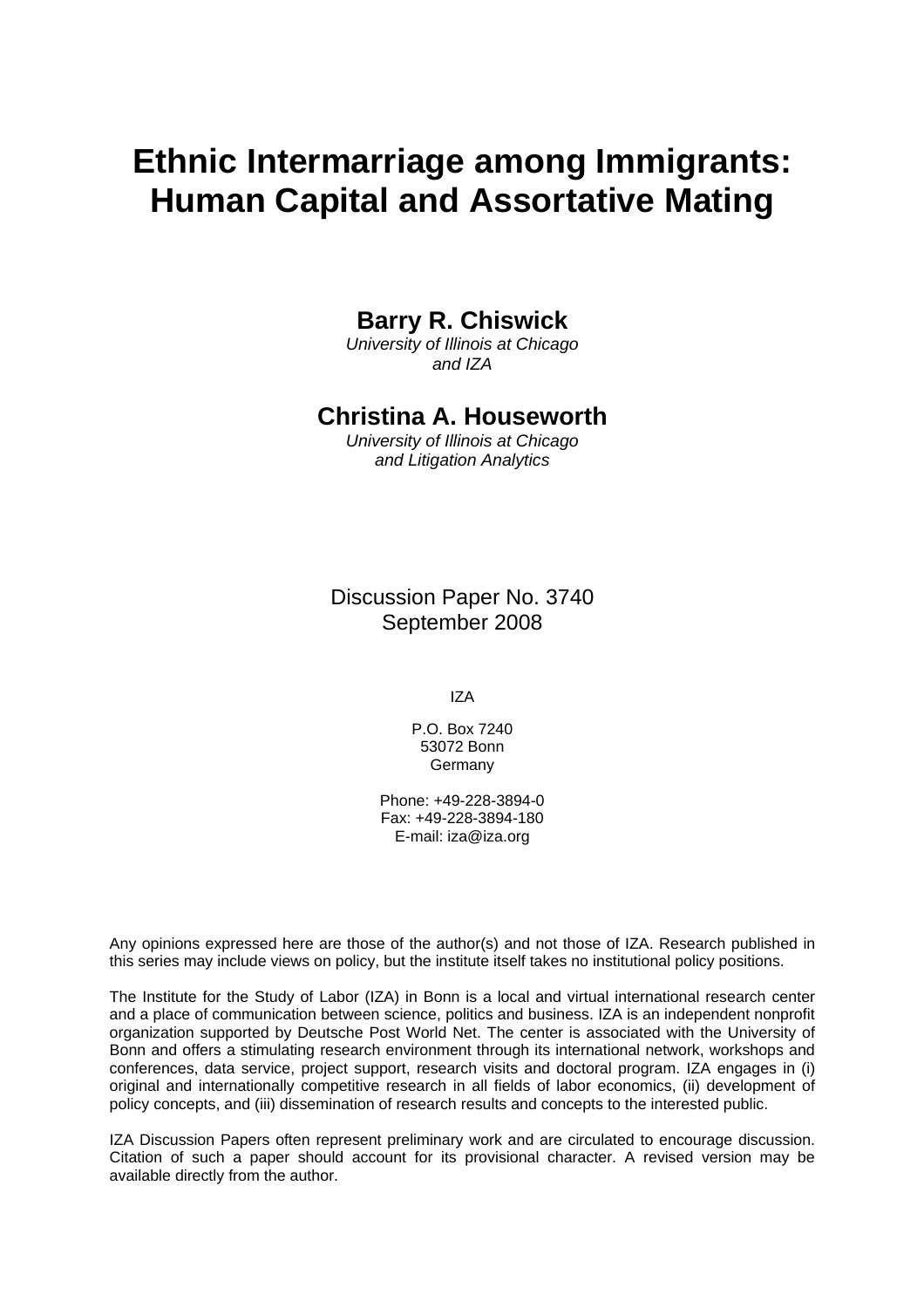IZA Discussion Paper No. 3740 September 2008

# **ABSTRACT**

# **Ethnic Intermarriage among Immigrants: Human Capital and Assortative Mating[\\*](#page-2-0)**

This paper analyzes the determinants of interethnic marriages among immigrants in the United States. The dependent variable is intermarriage across ethnic groups and the inclusion of the explanatory variables is justified by a simple rational choice economic model. A binomial logistic regression is estimated using data from the 1980 US Census, the last Census where post-migration marriages can be identified. Results show that the probability of intermarriage increases the longer a migrant resides in the U.S. and the younger the age at arrival. Both relationships can be attributable to the accumulation of US-specific human capital and an erosion of ethnic-specific human capital. Inter-ethnic marriages are more likely between individuals with similar education levels, providing evidence of positive assortative mating by education for immigrants. Construction of the availability ratio for potential spouses and group size are unique to this study, providing a more accurate measure of the marriage market by using data from several Censuses. Intermarriage is lower the greater the availability ratio and the larger the size of the group. Linguistic distance indirectly measures the effect of English language ability at arrival and is found to be a significant negative predictor of intermarriage. Those who report multiple ancestries and who were previously married are more likely to intermarry.

JEL Classification: J12, J15, J61, F22

Keywords: immigrants, marriage, ethnicity/ancestry

Corresponding author:

 $\overline{a}$ 

Barry R. Chiswick Department of Economics University of Illinois at Chicago 601 South Morgan Street Chicago, IL 60607-7121 USA E-mail: [brchis@uic.edu](mailto:brchis@uic.edu) 

<span id="page-2-0"></span><sup>\*</sup> We would like to thank all of those who made helpful comments at the Society of Labor Economists Meetings 2008 and the IZA Third Migrant Ethnicity Meeting in 2007.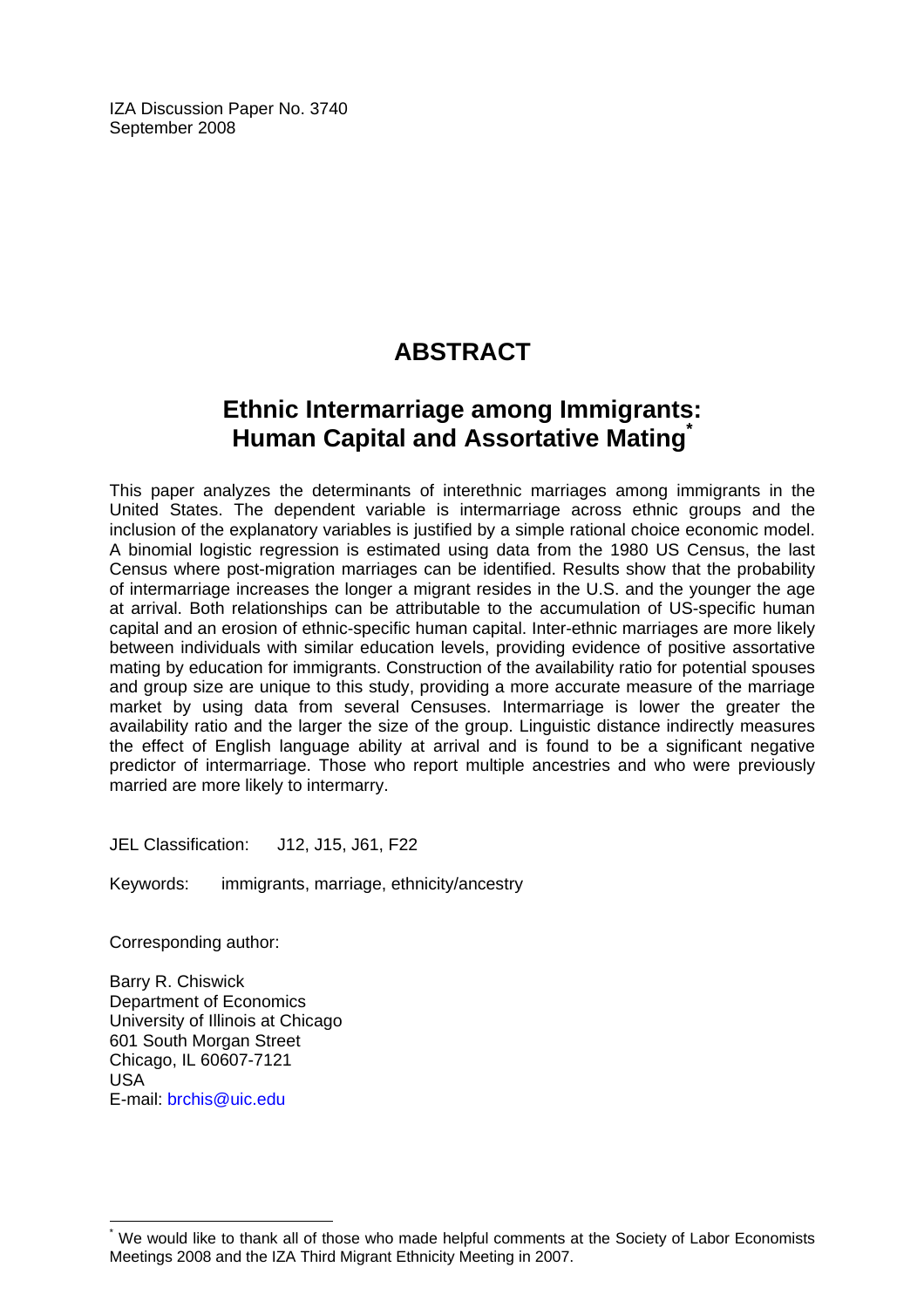#### **I. Introduction**

Since the Immigration and Nationality Act Amendments of October 3, 1965, there has been a steady increase in the flow of immigrants to the United States. According to the Department of Homeland Security, there were 300,000 legal permanent residents admittedto the US in 1970, about 700,000 admitted in 1990, and 1.12 million in 2005.<sup>1</sup> Pat Buchanan and others have argued that immigration flows will alter the character and culture of the country in undesirable ways (Buchanan 2006). The validity of this concern depends on the dimensions of assimilation of interest and how fast immigrant groups assimilate to the US culture and economy. For the purposes of this paper, the term assimilation will refer to a specific type of *structural* assimilation, as defined by Gordon (1964). Structural assimilation refers to the process by which the foreign born are accepted into institutions of the host country. One signal of structural assimilation is an individual's economic status, such as education, earnings, or occupation. Another signal of assimilation is the extent of intermarriage by the foreign born, where marriages among individuals of different ethnic groups are commonly referred to as ethnic intermarriages.

Assimilation is the process by which the foreign born acquire human capital specific to the host country.<sup>2</sup> This perspective dates back to Chiswick (1978) who demonstrated that economic assimilation is a process occurring after immigration, with immigrants reaching parity in earnings with the native born at about 12 to 15 years after entering the country, controlling for age and education, among other variables. Countryspecific human capital consists of investments in language and culture, as well as knowledge about local job markets and specific occupations. For a variety of reasons, intermarriage by an immigrant group in the US may be considered one signal of the level of assimilation, that is, the level of US-specific human capital accumulation.

It facilitates marriage if there is sophisticated and complicated verbal communication between spouses. Migrants from different linguistic groups that marry

1

<span id="page-3-0"></span><sup>&</sup>lt;sup>1</sup> While reportedly 1.7 million legal permanent resident visas were issued in 1990, this includes about 1.0 million illegal aliens who received permanent resident alien status under one of the two provisions of the 1986 Immigration Reform and Control Act. Therefore, about 700,000 of the 1990 immigrants are comparable to the 300,000 immigrants admitted in 1970.

<span id="page-3-1"></span> $2^2$  The acquisition of US-specific human capital need not necessarily imply an eroding of the individual's ethnic-specific human capital.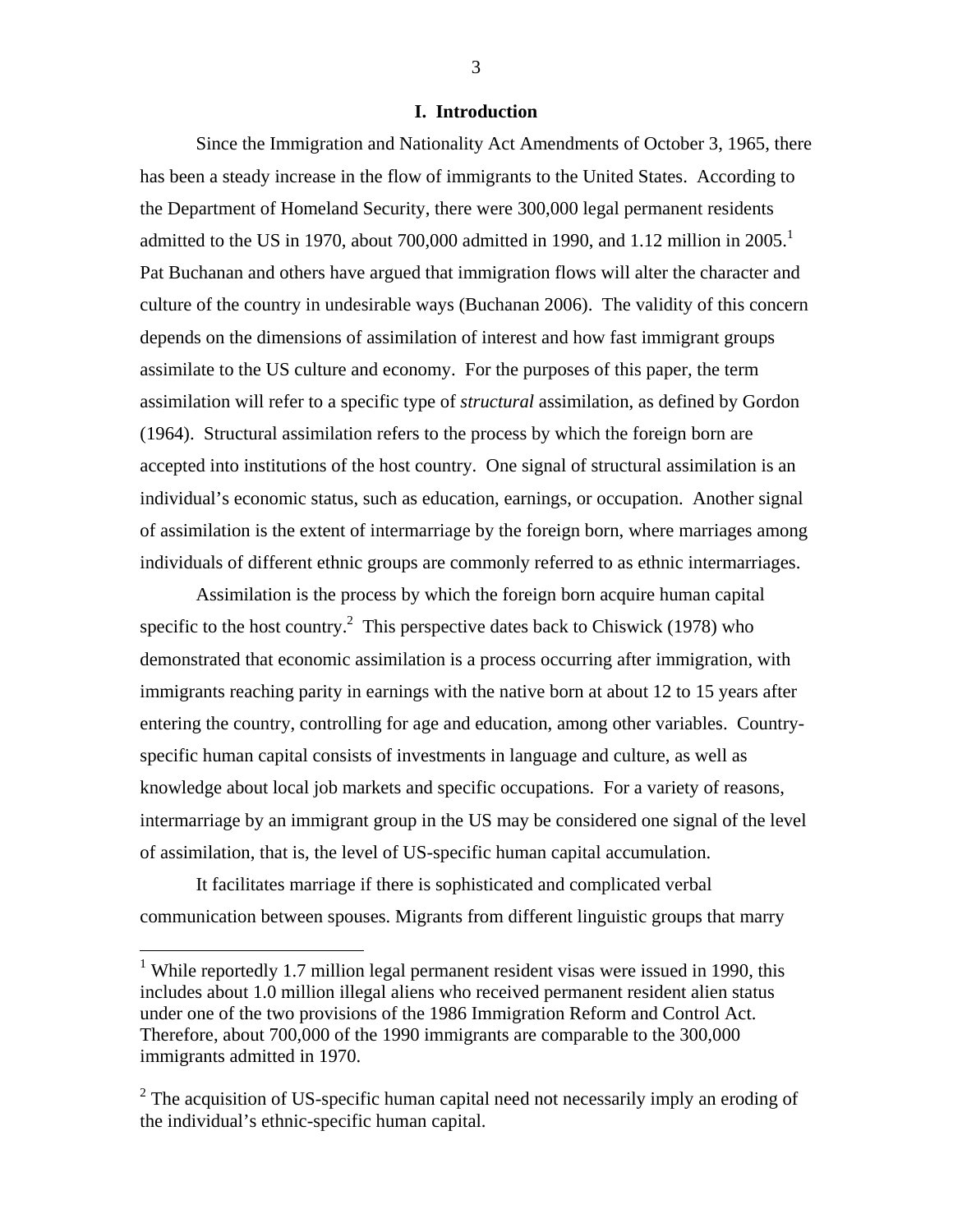will need to learn a common language to communicate effectively, and the host country language is likely the most cost effective language to learn. Considering that most immigrants from non-English speaking countries make large investments in English language skills upon arrival in the US, learning a third language (i.e., that of the spouse) is not an efficient allocation of time and other resources. Migrants from the same linguistic ethnic group are likely to speak their native language at home, and this reduces the need to learn and speak the language of the host country. There is more incentive for intermarried individuals to acquire English language skills and, therefore, intermarried immigrants are likely to have higher levels of English language ability than their endogamously married counterparts.<sup>3</sup> Greater English language ability corresponds to a higher level of assimilation.

Moreover, there is literature showing empirically that intermarriage is an indicator of assimilation. Intermarried immigrants in Australia, France, and the US earn significantly higher incomes than their endogamously married counterparts, even after controlling for human capital endowments unrelated to marriage (Meng and Gregory, 2005; Meng and Meurs, 2006; Kantarevic, 2004). However, there is also evidence that the direction of causality runs in the opposite direction, and that higher earnings are a consequence of intermarriage rather than an indicator or predictor of intermarriage (Meng and Gregory, 2005; Meng and Meurs, 2006). Holding all else fixed, favorable labor market outcomes are often an indication of assimilation as high earnings in the US are associated with a good knowledge of local labor markets and substantial English proficiency. Because intermarried immigrants earn higher incomes than their endogamously married counterparts, intermarried couples appear to be more assimilated. Furthermore, intermarriage is an index of social assimilation and acceptance of the immigrant group by other ethnic groups. Those groups whose members are bound to the ethnic community, or whose members are shunned by other groups, are less likely to intermarry.

This paper examines the determinants of ethnic intermarriage (or exogamous marriage) among immigrants to the US, where interethnic marriage is defined as the

1

<span id="page-4-0"></span> $3$  Endogamy refers to a marriage between two individuals of similar ethnic backgrounds.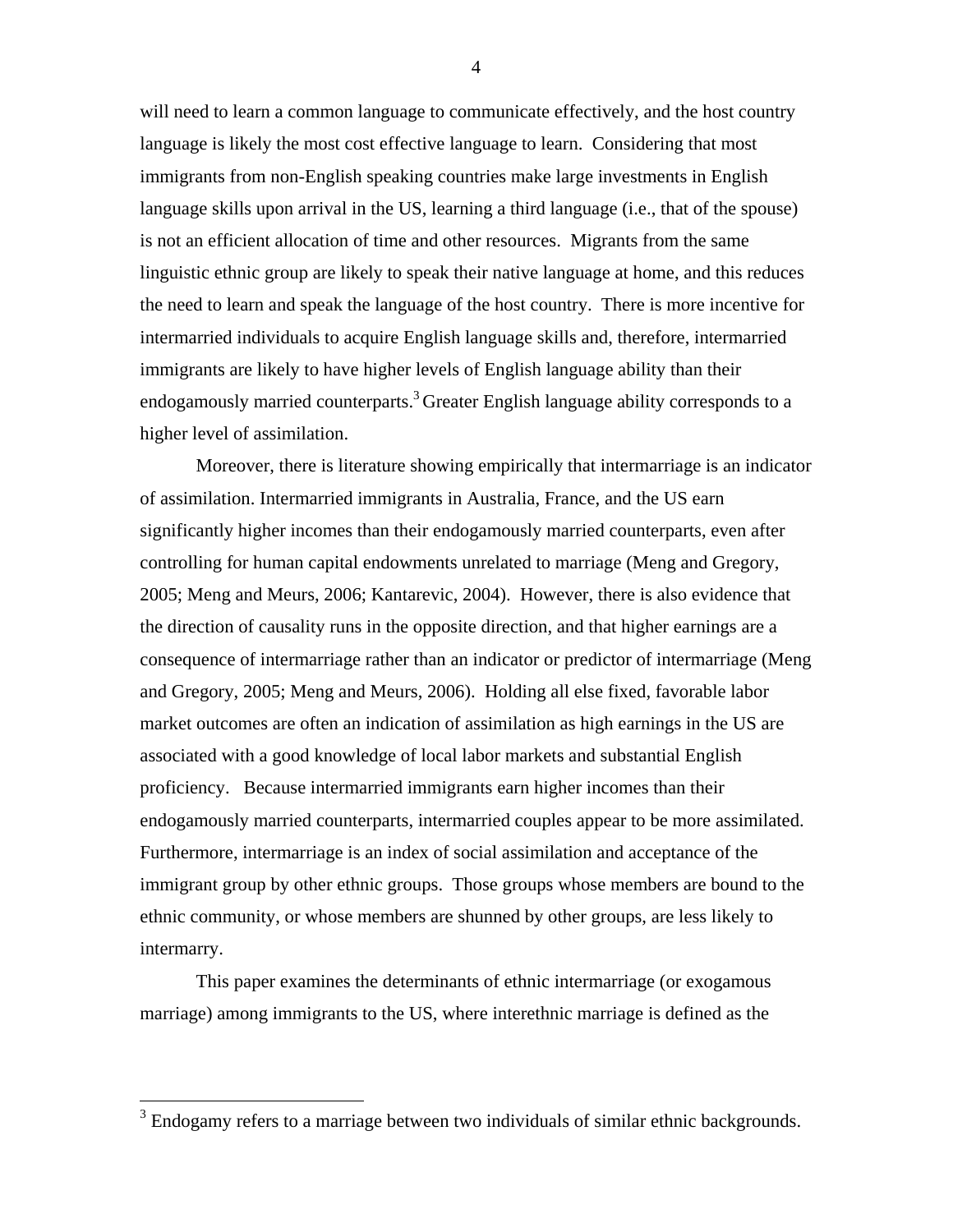marital union between two individuals of different ethnic backgrounds/ancestries.<sup>4</sup> Immigrant ethnicity is measured using responses to the two questions on ancestry and country of birth in the US Census of Population (Appendix Tables A-1 and A-2). Typically, intermarriage rates are low among immigrants in the US (Appendix Tables A-3 and A-4) but rates differ by ethnicity. The purpose of this paper is to address the importance of individual and environmental characteristics that are responsible for influencing the probability of intermarriage. A study of the determinants of intermarriage is imperative for understanding the underlying factors that may influence immigrant adjustment and the adjustments of their children.

Among other results, support is found for positive assortative mating by education level for men and women. Several variables are used to construct ethnic marriage market conditions, where an availability ratio and ethnic group size are found to have significant effects on the probability of intermarriage. This paper explores the relationship between ethnic-specific human capital and US-specific human capital. Findings indicate that the probability of intermarriage increases with educational attainment and as the age of migration falls, as well as with duration in the U.S. Current English language skill and intermarriage are highly endogenous, however, the relationship between the "linguistic distance" of the immigrant's mother tongue from English and intermarriage is found to be negative.

The paper is organized as follows. Section II provides a review of the literature on the determinants of ethnic intermarriage for immigrants. In Section III, a simple economic model of intermarriage is presented. A description of the data set is in Section IV, followed by the empirical results in Section V, and a conclusion in Section VI.

<span id="page-5-0"></span><sup>&</sup>lt;sup>4</sup> In this study intermarriage for a person of mixed background is defined as a marriage to a person of an ethnicity other than *either* of the respondent's ethnicities. Furthermore, a marriage between a native born and an immigrant of a similar ethnic background is not considered an inter-ethnic marriage. There is no way to distinguish between second or higher order generations in the 1980 Census or later Censuses. Consider a German immigrant married to a native born of German decent. This marriage will be considered endogamous if the native born marks German as their first choice for the ancestry question on the Census. This may bias the intermarriage rate downward, if the native born is from much earlier generations of immigrants, and therefore more American than German per se. However, the alternative to this would be to consider the above couple intermarried, which would then bias the intermarriage rate upward if the native born are from relatively recent immigrant arrivals.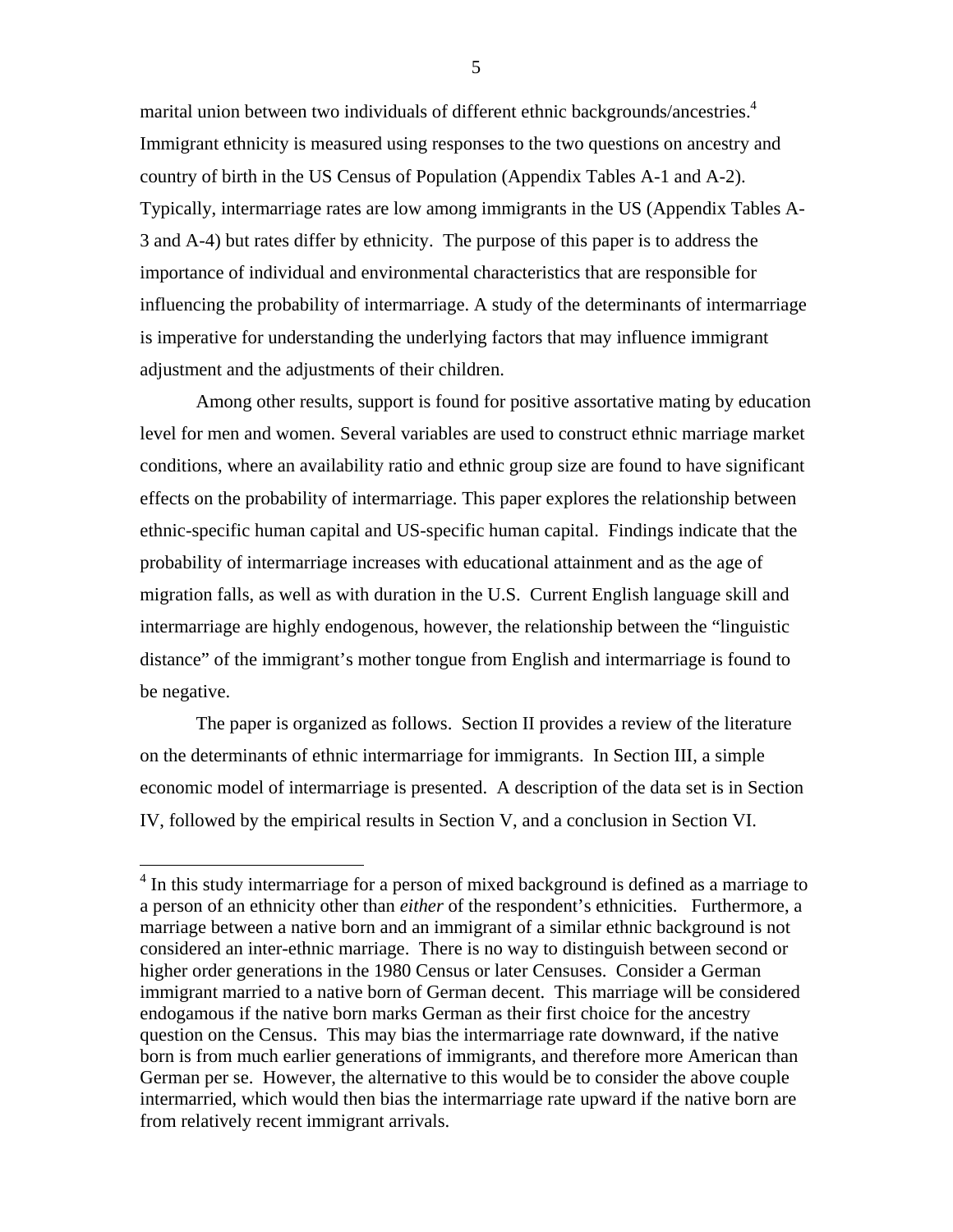#### II. **Literature Review: Determinants of Ethnic Intermarriage**

There is a large literature on the economics of marriage in which, among other things, the potential gains from marriage are discussed. The underlying assumption of the model employed in this paper is that benefits accrue to those who marry within their ethnicity. As discussed in Becker's "A Theory of Marriage", assortative mating implies that there are benefits from marriage that are most efficiently utilized when individuals match up with people of similar traits (Becker, 1974). Such characteristics may be education, intelligence, health, and religion. There are numerous benefits to marrying within one's group, derived from the activities performed jointly in marriage, such as rearing children, joint decision making regarding the distribution of time and money, and many others.

The determinants of intermarriage can be categorized in one of three groups: preferences, opportunity for contact, and factors that influence both. "Preferences" describe the degree of importance that an individual attaches to marrying someone within their ethnic group. "Opportunity for contact" refers to availability and accessibility to potential spouses in the individual's ethnic group. Education and military status are discussed separately, as they may affect both an individual's marriage market and their individual preferences.

Preferences for a partner of a similar ethnic background can be altered by a variety of factors, such as language, levels of human capital, modernization, and a host of other characteristics<sup>5</sup>. Researchers have used language and education as proxies for levels of ethnic human capital. Continuing facility with one's native language has been found to be negatively related to intermarriage in Anderson and Saenz (1994). Kalmijn (1991) uses the term modernization, which correlates to high levels of US-specific human capital, and hypothesizes that the US-born children of immigrants are more likely to intermarry than their immigrant parents. Alba and Golden (1986) look at rates of ethnic intermarriage among the native born in the US. They find a positive relationship between immigrant cohort and intermarriage, that is, intermarriage rates increase with generation

 $\overline{a}$ 

<span id="page-6-0"></span> $5$  Ethnic-specific human capital refers to capital that is productive in terms of ethnicity (eg., knowing how to celebrate ethnic holidays). US-specific human capital refers to human capital that is productive in the host country, but is general across ethnic groups in the US (eg., English language).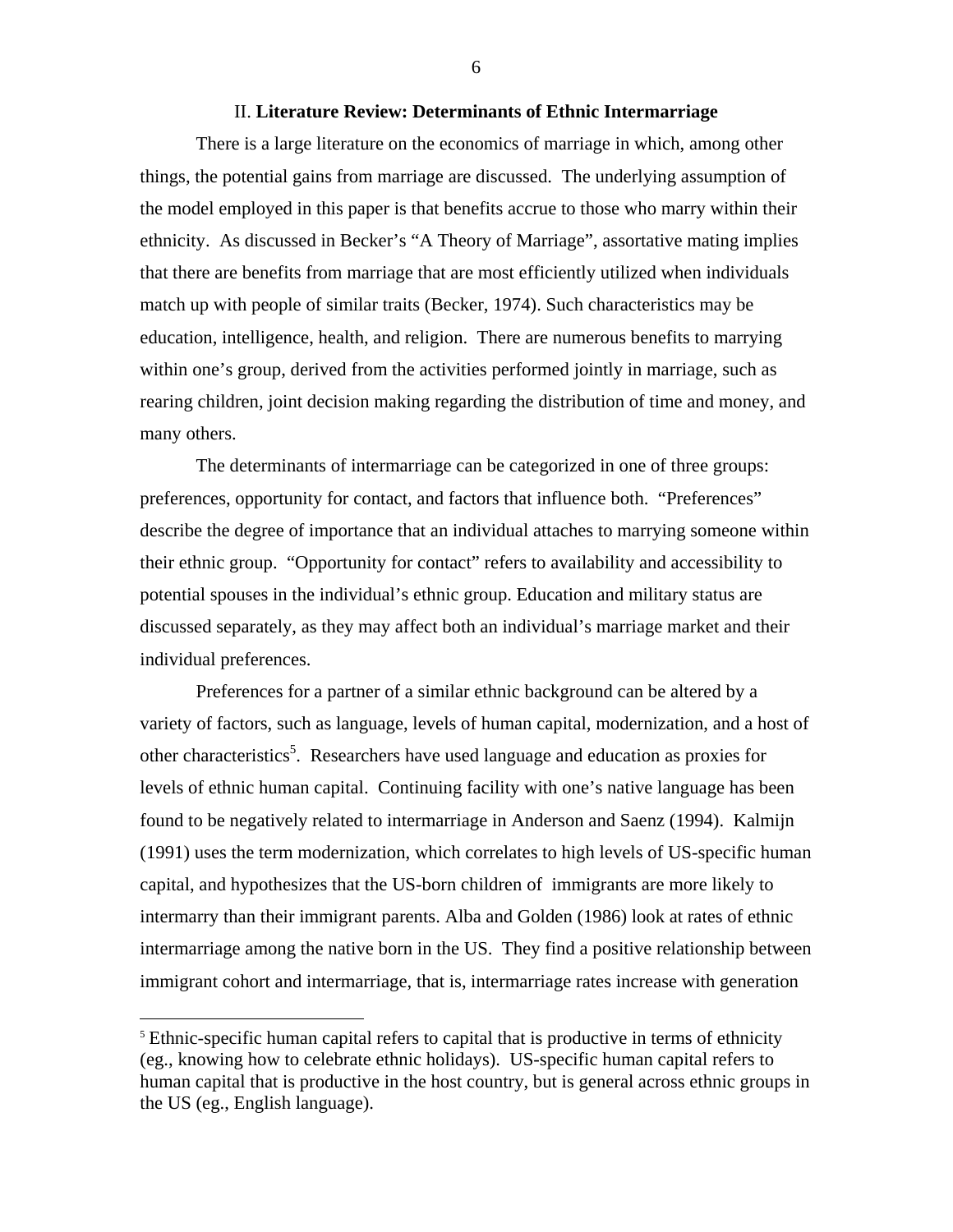in the US. Alba and Golden (1986) also find that individuals with mixed ancestry are more likely than the children of endogemously married parents to intermarry. In addition, Gilbertson, et al. (1996) find that second-generation Hispanics with mixed ancestry living in New York are more likely to intermarry than second-generation Hispanics of a single Hispanic ancestry.

Opportunity for contact is indicated by the size of the ethnic group, the size of the population as a whole, and the number of the opposite sex in relation to the number of individuals of the same sex. The ratio of available men to women in a given region has commonly been used to explain various behaviors in Schoen (1983), Lichter, LeClere  $\&$ McLaughlin (1991), Fossett & Kiecolt (1991), Fitzgerald (1991), Brien (1997), and Goldman et al (1984). Lichter et al. (1992) find a negative relationship between availability ratios and age at first marriage. They find that individuals marrying at later ages typically face a lower availability ratio than those marrying early in life. Including only employed males produces an availability ratio that focuses on "marriageable" men (Wilson, 1987; Lichter et al., 1992; Wood, 1995; Fitzgerald, 1991; Brien, 1997; Fossett and Kiecolt, 1991; Lichter et al., 1991; South & Loyd, 1992a).

The probability of finding a "good match" will increase not only as the ratio of opposite to same gender grows, but also the larger the absolute size of the population. Alba and Golden (1986) look at ethnic intermarriage among European origin groups in the US. They find a significant and negative relationship between group size and intermarriage. Other studies come to the same conclusion (Gilbertson, et al, 1996).

Education may affect the probability of intermarriage through three venues. Education may alter an individual's preferences for marrying outside their ethnicity. As discussed in Cohen (1977), those who have higher levels of education may have spent more time among people of diverse backgrounds which may decrease aversion to (or increase understanding of) other groups. The effect that education may have on preferences for marrying outside one's ethnicity is referred to by Furtado (2006) as the "cultural adaptability effect".

Education is also examined as a determinant of intermarriage in other papers with most of the findings supporting the hypothesis that the highly educated are more likely to intermarry (Lieberson and Waters, 1988; Schoen and Wooldredge, 1989; Sandefur and McKinnell, 1986; Meng and Gregory, 2005; Lichter and Qian, 2001). However, Furtado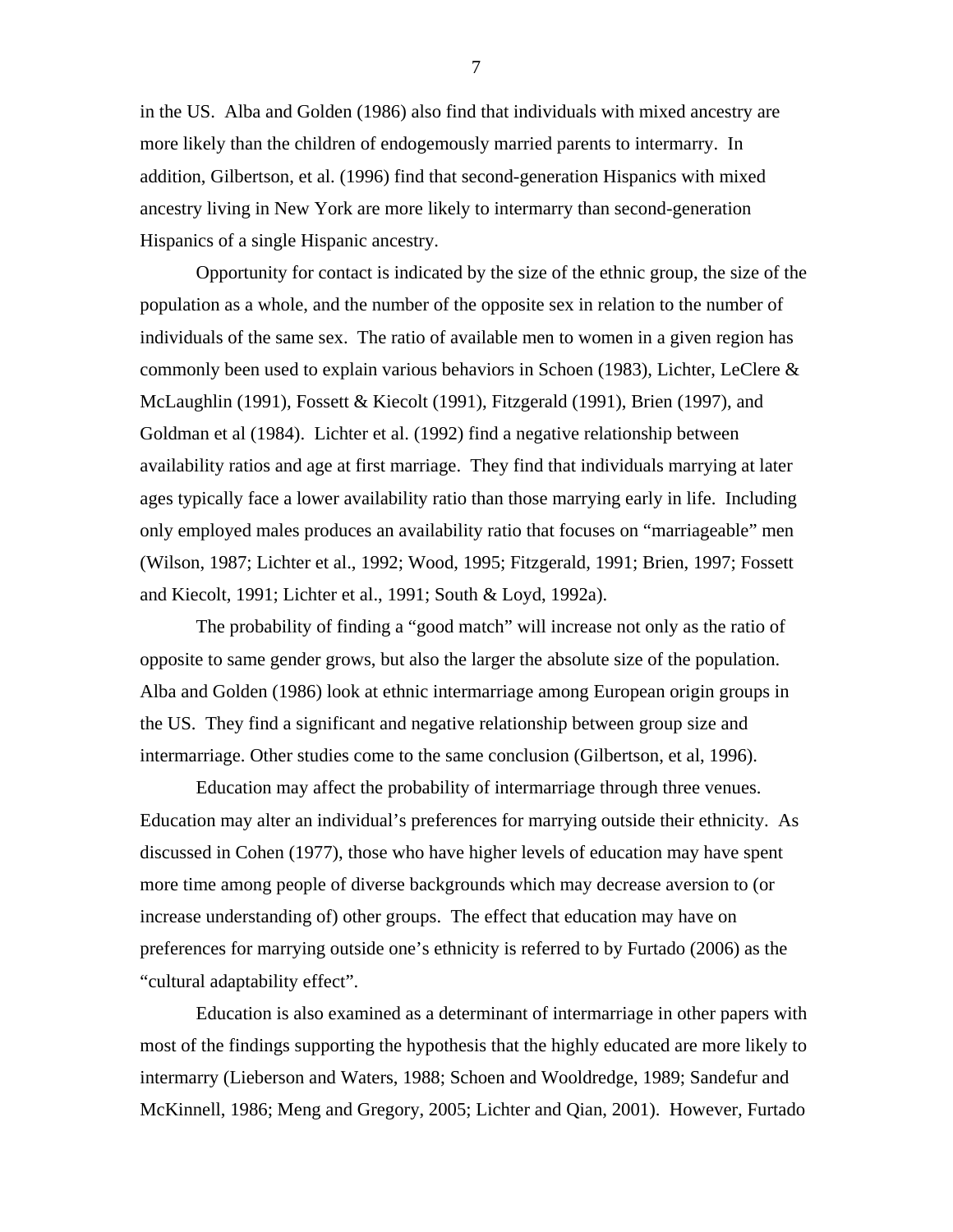(2006) finds no support for the cultural adaptability effect of education after controlling for the other avenues through which education may affect the probability of intermarriage.

Highly educated individuals may also be less attached to their family or community of origin as they left the family and ethnic environment to obtain higher education (Kalmijn, 1998). Furtado (2006) refers to this effect as the "enclave effect". She assumes that individuals remain in the area where they received the education that removed them from the enclave and concludes that the enclave effect is well measured by the proportion of the individual's ethnic group in the geographical area.

If there is assortative mating by education, education also affects the size of the relevant marriage market. Furtado (2006) examines the effect of education on the probability of intermarriage by controlling for the average level of education within the group for  $2<sup>nd</sup>$  generation immigrants using 1970 Census data. Furtado finds that the effect is strongest for immigrants from countries whose mean education values are very different from the rest of the population. Individuals with educational levels much higher or much lower than their ethnic group's average have a significantly higher probability of intermarriage. Similar results are found in Lehrer (1998) in connection with religious intermarriage.

The literature suggests that several individual and environmental characteristics are important in determining the probability of intermarriage. This research draws on some of the techniques used in the literature such as the availability ratio. However, a more accurate measure of the availability ratio is taken by using several Censuses to construct this variable. In addition to expanding on previous methods, this paper addresses some issues that were previously overlooked. For instance, using current English language skill as a determinant of intermarriage can add complications as it is likely to be endogenous to the probability of intermarriage. An alternative exogenous measure of language, linguistic distance, is used here.

#### **III. Theory and Hypotheses**

In general, economic theories of marriage assume that individuals make marriage decisions by comparing costs and benefits. Chiswick and Lehrer (1991) and Lehrer (1998) model intermarriage using a marginal cost/marginal benefit model. The process of dating and finding an acceptable spouse is similar to a job search model. The marginal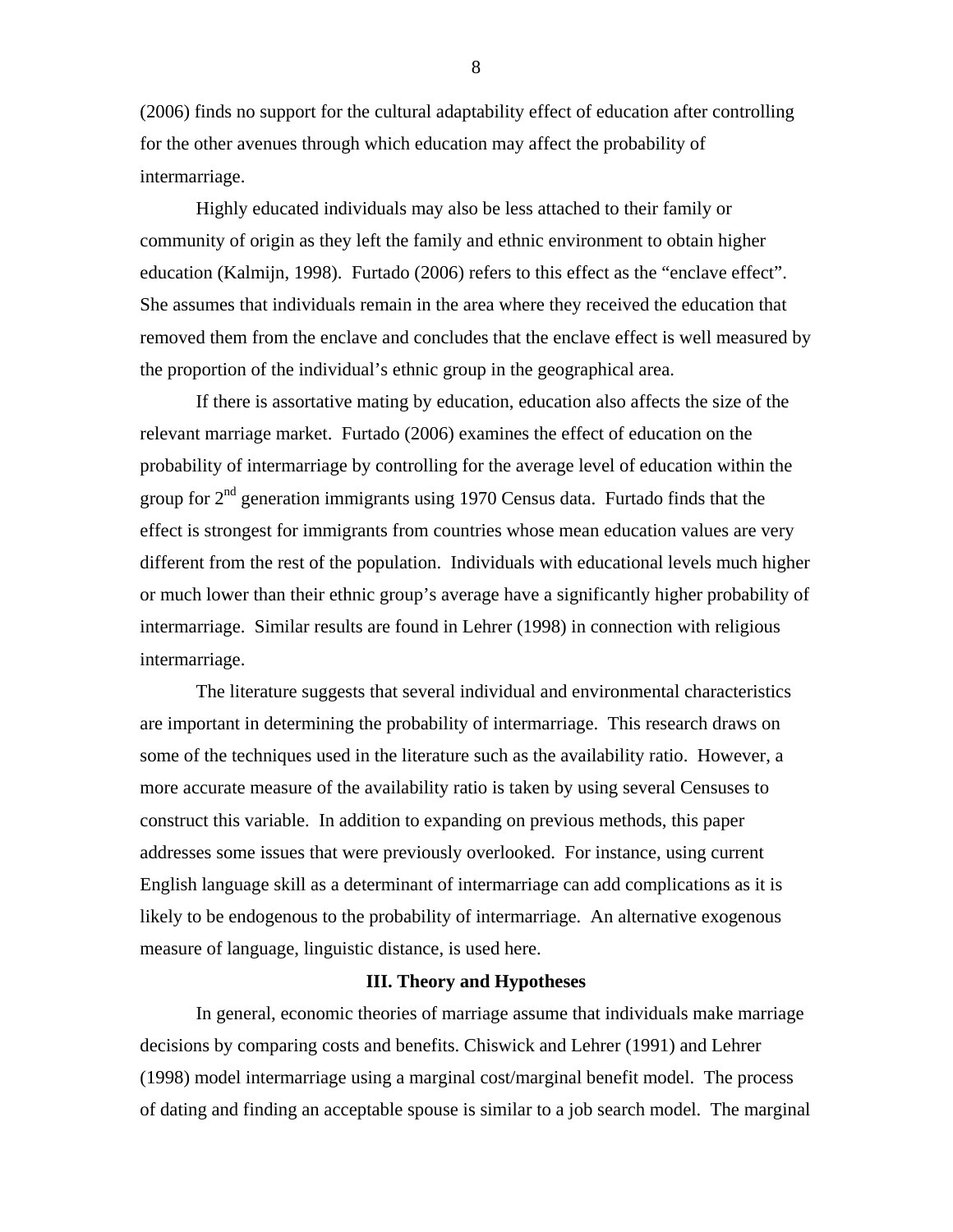cost of continuing to search is the delay in marriage and family formation, and the foregone benefits of marrying the current partner. The marginal benefit of continuing to search for a partner arises from the probability of finding a more suitable partner, in particular, a partner who is personally, financially and ethnically more compatible. See Furtado (2006) for a good dynamic search model.

Because the data are on marriages that have already taken place, an ex post analysis will be used, while the discussion and interpretation will continue to relate the variables of the model to a search process.



FIGURE 1: MARGINAL COST AND MARGINAL BENEFIT OF ETHNIC COMPATIBILITY  $MB_0$ : Immigrated as children  $MB_1$ : Immigrated as young adults  $MB<sub>2</sub>$ : Immigrated as older adults

In Figure 1 the optimal level of ethnic compatibility in a spouse is measured on the horizontal axis, while marginal costs and marginal benefits of ethnic compatibility are measured on the vertical axis.<sup>[6](#page-9-0)</sup> High levels of ethnic compatibility are associated with a low probability of intermarriage. The marginal cost of search is upward sloping, reflecting the rising cost of search as individuals seek higher levels of ethnic compatibility. The marginal benefit of additional search for ethnic compatibility is

 $\overline{a}$ 

<span id="page-9-0"></span> $6$  It should be noted that the theory predicts changes in the probability of intermarriage, a continuous variable, while the data measures intermarriage as a dichotomous variable. However, there is no qualitative effect on the conclusions.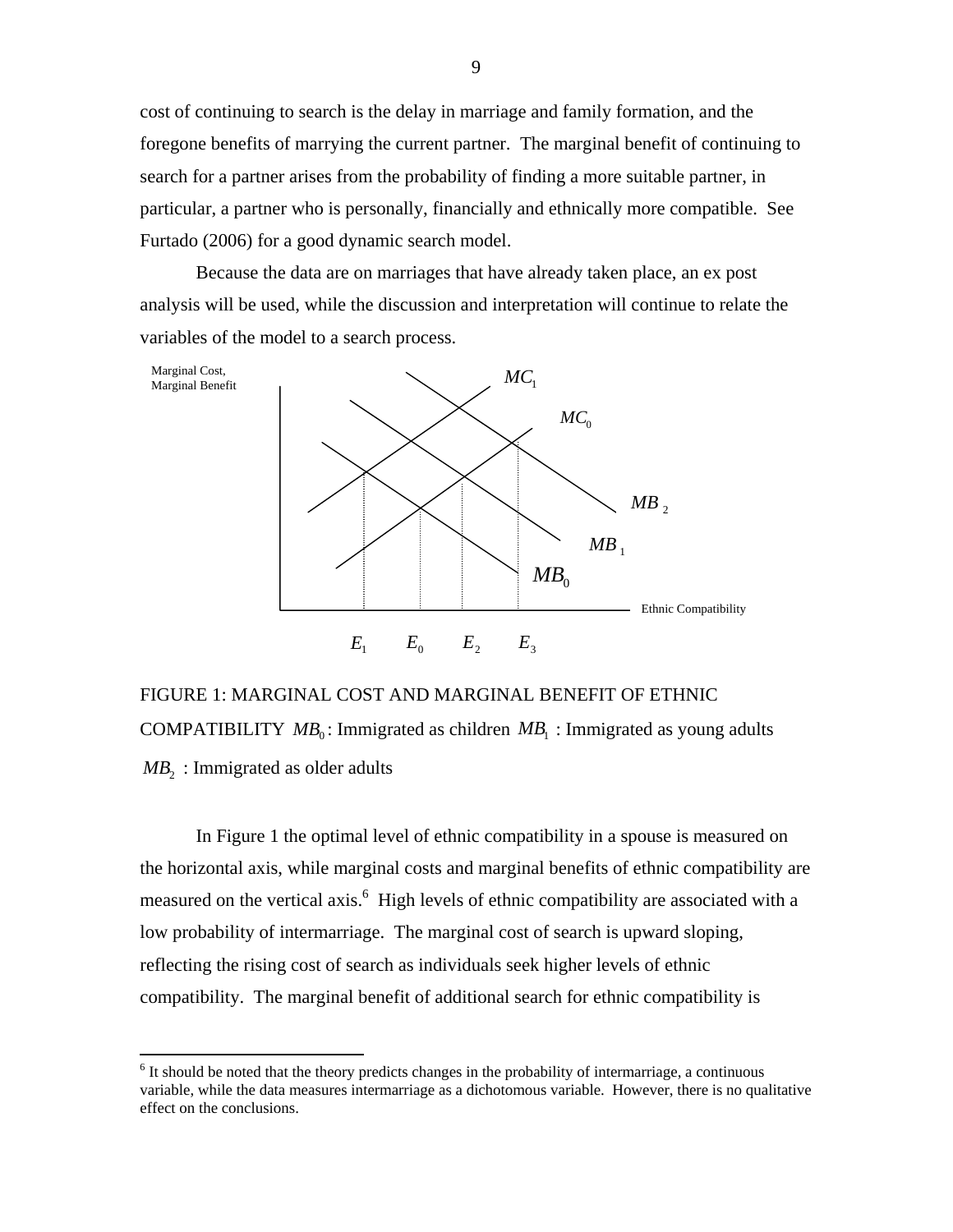downward sloping, indicating the smaller incremental benefits in terms of greater compatibility from additional units of search.

#### **A. Individual Characteristics**

The 1980 Census data, the last US Census to ask age at first marriage, show that the median age at first marriage was 22 years for females and 25 years for males. Preferences for intermarriage may change over time; a 30 year old may have different preferences than those they had when they were 22. In addition, an individual's ethnic marriage market becomes smaller as they age, as other potential mates in their ethnic group marry or otherwise leave the marriage market.

There are a couple of ways to think about this phenomenon. Suppose the process of searching for a spouse begins with the most ethnically compatible candidates given consideration first and the least ethnically compatible candidates considered last. Because time spent searching indicates a later age at first marriage, later marriages will involve less compatibility and are less likely to be endogamous. Basically, as individuals age, the number of ethnically compatible members of the opposite sex that are single decreases, increasing the cost of search. Thus, as age at first marriage increases for immigrants, the marginal cost of search for ethnic compatibility will increase and the probability of intermarriage increases. Recent findings by Lehrer (2008), for example, show that women who marry at an older age are more likely to make tradeoffs in regards to several characteristics.

Presumably, both men and women will have increased utility from a marriage that results in childbirth. This particular benefit from marriage has lower odds of occurring as women age; therefore, unmarried women closer to the age at which the probability of pregnancy starts to decline may be more likely to intermarry.

Time spent in the US and the age at which an individual migrated to the US both affect levels of human capital. There are many types of investments in human capital; such investments could be education, language, training in certain occupations or industries, or investments in knowledge of and participation in aspects of a country's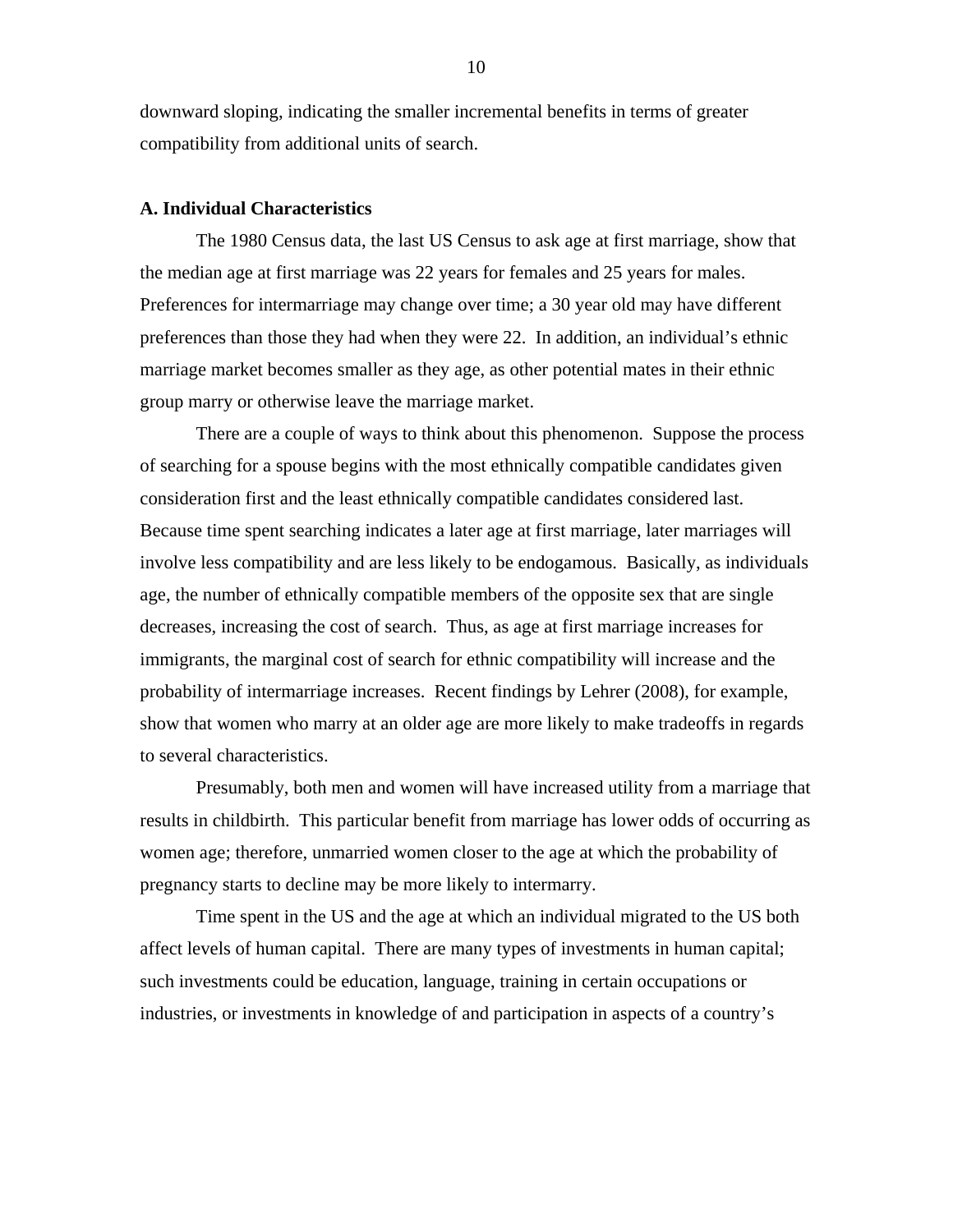culture.<sup>7</sup> The relationship between ethnic and US-specific human capital will determine the rate of acquisition and also how individual stocks of human capital are retained. Age at migration is used as a proxy for the speed at which an individual may acquire USspecific human capital. Those who migrate at younger ages are likely to acquire USspecific human capital at a faster rate than those that migrate at older ages. Language, customs and traditions can be more easily acquired the younger the age at migration. Consider that children who learn a foreign language after the age of 6 are more likely to develop an accent (Asher 1969). Chisiwick and Miller (2008) show the decline in English language proficiency with a greater age at migration, other variables the same.

Chiswick (2006) provides a theoretical model that evaluates the association between ethnic and US-specific human capital and the corresponding impact on intermarriage. The rate of acquisition ultimately affects the stock of US-specific human capital which may alter preferences for intermarriage, depending on the relationship between ethnic and US-specific human capital. US-specific and ethnic human capital may be acquired in a *complementary* learning process (Chiswick, 2006). If the acquisition of US-specific human capital also increases the level of ethnic human capital, then ethnic and US-specific human capital have positive externalities (they are acquired in a complementary learning process). For example, a Japanese child will learn English in school and may speak Japanese with his parents at home. If learning English also improves his Japanese, then the two types of human capital (US-specific and ethnic) are acquired in a complementary learning process.

If the acquisition of US-specific human capital has positive externalities, then those that migrated as children and those that migrated as adults will *both* have relatively high levels of ethnic human capital, implying a high marginal benefit from ethnic compatibility. Assortative models of marriage indicate that high levels of ethnic-specific human capital will decrease the probability of intermarriage. High levels of ethnicspecific human capital imply some preference for ethnic goods, and marriage to a partner with similar levels of ethnic-specific human capital will insure that the acquisition of these goods is less costly. If there are positive externalities there should be little

 $\overline{a}$ 

<span id="page-11-0"></span><sup>7</sup> The acquisition of human capital relevant for the host country (US-specific human capital) need not necessarily imply an eroding of the individual's ethnic-specific human capital.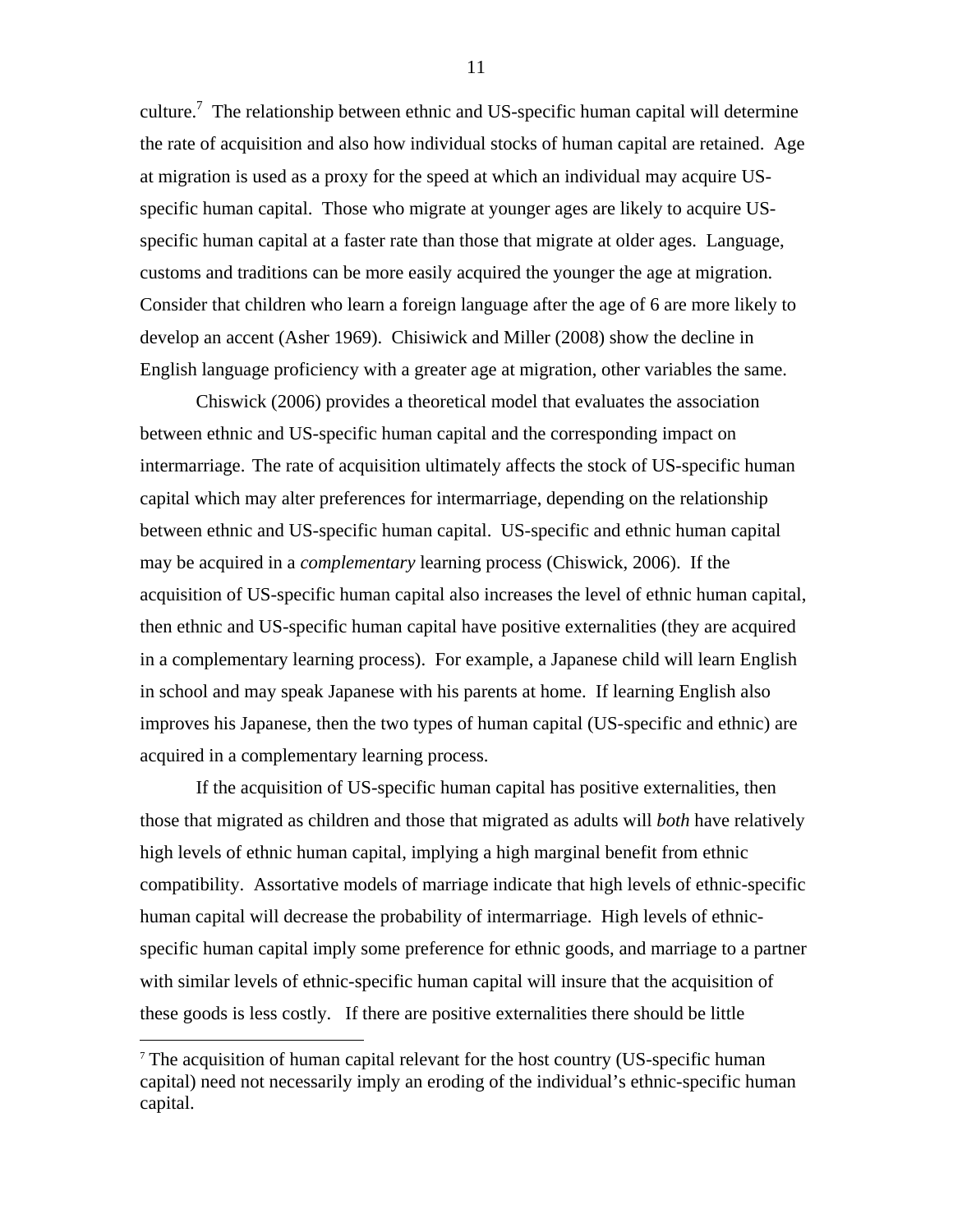difference between the probability of intermarriage between individuals that migrated as children and those that migrated as adults.

Conversely, if ethnic and US-specific human capital are *anti-complementary* in the development of knowledge, then these two types of human capital would compete for resources (including time) within an individual, indicating that high levels of US-specific human capital will be accompanied by low levels of ethnic human capital, and vice versa. A child fully engaged in American customs and traditions would be less inclined to participate in ethnic-specific customs and traditions. Consequently, individuals that migrate as children are less likely to have high levels of ethnic human capital. Thus, they have a lower marginal benefit of ethnic compatibility, raising the probability of intermarriage.

Figure 1 above captures this relationship, assuming  $MC_0$  for all individuals. The two marginal benefit curves represent those that migrated as children  $(MB_0)$ , young adults ( $MB_1$ ) and adults ( $MB_2$ ). If general and ethnic human capital are acquired in an anti-complementary learning process, individuals that migrated as children would have the least marginal benefit from ethnic compatibility, while those who migrated as young adults will have a lower marginal benefit for ethnic compatibility  $(MB_0)$  than those that migrated at older ages  $(MB_2)$ .

The amount of time an individual has been living in the US and the speed at which human capital is acquired provides a second link between age and ethnic human capital. Duration is important since human capital increases as time spent in the host country rises. The rate at which ethnic human capital is attained depends on the relationship between ethnic and US-specific human capital. Similar to that explained above, Chiswick's (2006) model of ethnic human capital and assimilation is used to discuss the possible effects on the probability of intermarriage.

Because time is limited, time spent acquiring US-specific human capital means less time for the acquisition of ethnic human capital. If there are positive externalities between the acquisition of ethnic and US-specific human capital, then length of residence in the US will have little to no effect on the marginal benefit of ethnic compatibility. Therefore, an individual residing in the US for 5 years will have the same probability of intermarriage as an individual residing in the US for 10 years, ceteris paribus.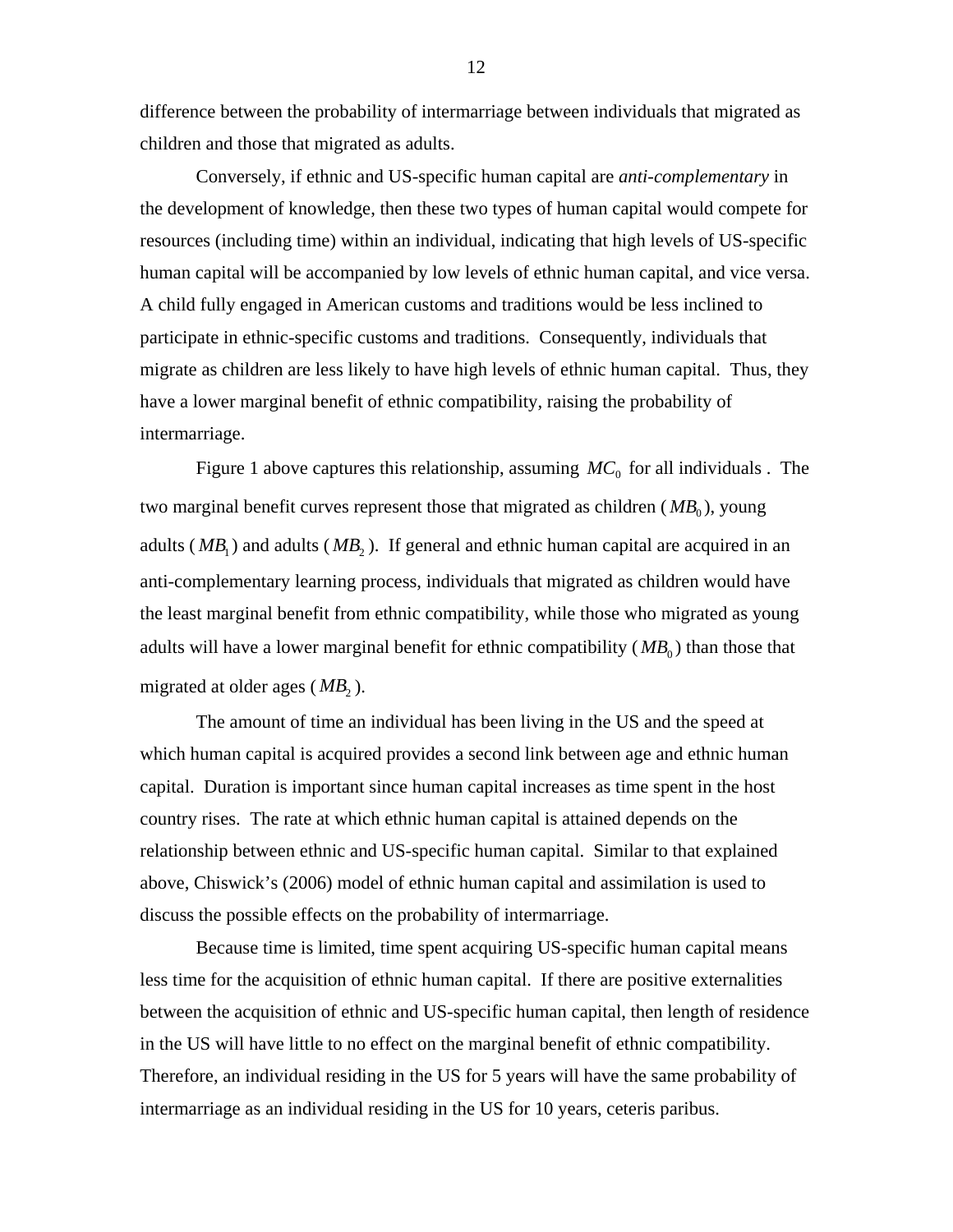If ethnic and US-specific human capital are anti-complementary in the development of knowledge, then high levels of US-specific human capital will generally be accompanied by low levels of ethnic human capital, and vice versa. Consider an individual enrolled in a time intensive course of study in the host country. Most likely he or she will have less time to engage in ethnic related activities, and therefore have lower levels of ethnic human capital than his/her un-enrolled counterparts. This anticomplementary relationship implies that individuals residing in the US for longer periods of time are more likely to be intermarried because of the acquisition of general (USspecific) human capital and the depreciation of ethnic human capital.

Other individual characteristics affecting the probability of intermarriage include previous marriages, the ethnic mix of the parental unit, gender and race. Potential partners may view a previous divorce as a signal of undesirable characteristics. Individuals with this trait will generate fewer marriage offers, and, therefore, have higher marginal cost of search. In addition, ties to the parental home are weaker if an individual has been married, and, therefore, the individual may have a lower marginal benefit of ethnic compatibility, increasing the probability of intermarriage.

Parents may affect choice of spouse, even if their wishes are not verbalized or even indirectly implied. Using information on ancestry, a proxy for intermarried parentage can be made. If the respondent lists multiple ancestries, it is assumed they come from an intermarried background. An individual from single ethnic parentage may have preferences for a potential partner of the same ethnicity, while this preference is less likely to be present among those with an intermarried background (lower marginal benefit from search). In addition, potential marriage partners from an ethnic group may view a person of mixed parentage, partly from that group and partly from another, as being less ethnically compatible. If mixed parentage is used as a signal of lower ethnic compatibility, then the marginal cost of search for a potential partner of either ethnic group will increase. Thus, children from intermarried parents will have a lower marginal benefit and higher marginal cost of search for a partner of the same ethnicity, and therefore a higher probability of intermarriage (i.e., marriage to a person whose ethnicity differs from that of either parent) than those from the same ethnic parentage.

The gender of the respondent is included to examine differences in the probability of intermarriage by gender. Immigrant women who marry in the US (post migration)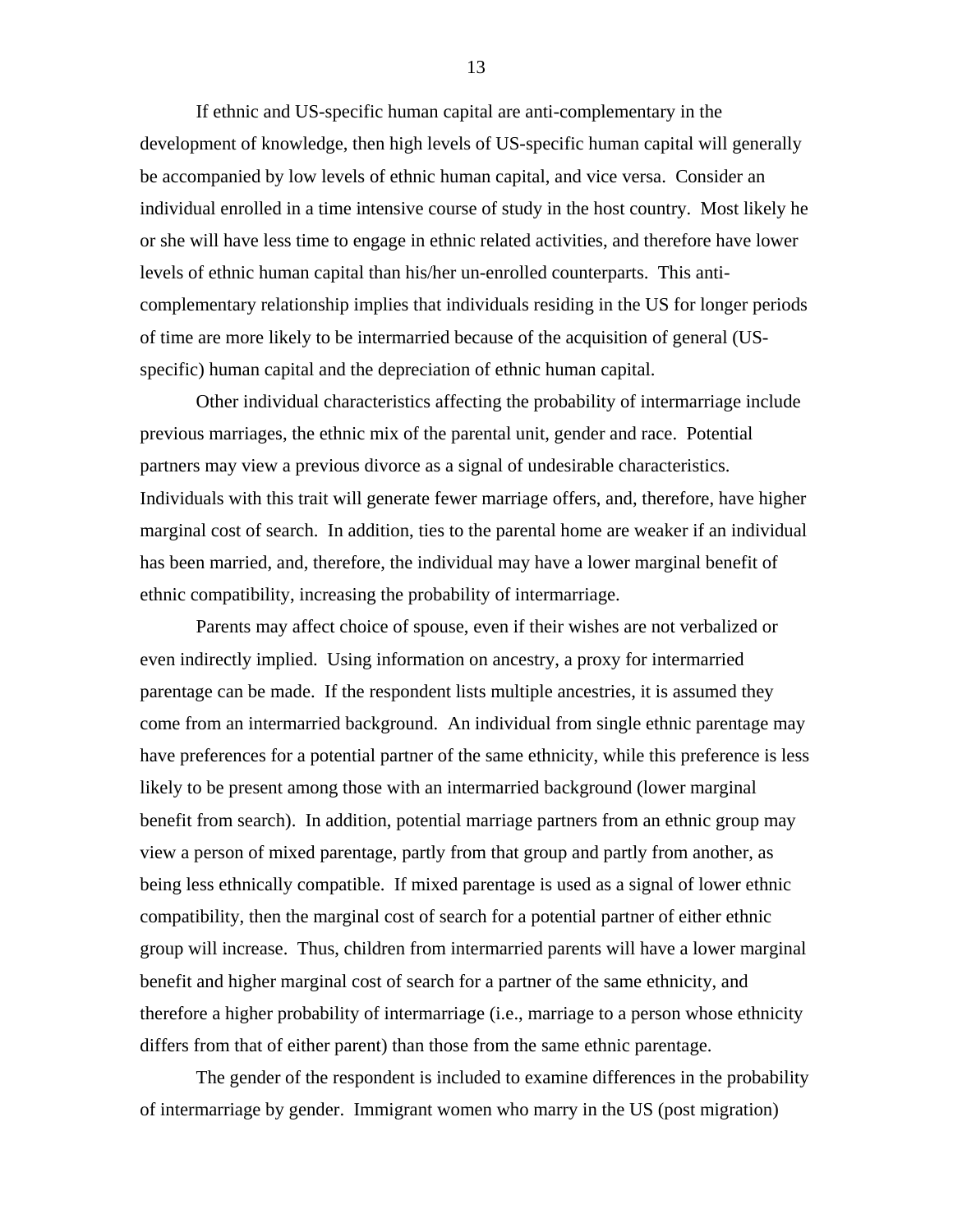may be more tied to the family home, and therefore have a higher marginal benefit of ethnic compatibility than immigrant males. Immigrant groups may differ in their attitudes toward males and females dating and marrying outside their ethnic groups.

#### **B. Marriage Market Characteristics**

Marriage market variables give an estimate of the respondent's pool of potential mates at the time of consideration of marriage. Four aspects with regard to the marriage market are considered: availability of potential partners of the same ethnicity and relevant age group, group size, modal education of the individual's ethnic group and relevant sex, and a measure of linguistic distance, the "distance" between English and the person's mother tongue.

Following Goldman et al. (1984), with some minor alterations, the availability ratio is specified by ethnicity and by geographic region, giving the following "availability ratio" for females ( $^FAR_{ijk}$ ):

$$
{}^{F}AR_{ijk} = \frac{\sum_{i=1}^{i+10} M_{ijk}}{\sum_{i=2}^{i+8} F_{ijk}}
$$

 $M_{ijk}$  is the number of men of age *i*, in region *j* from ethnic group *k*.  $F_{ijk}$  is the number of women in the age group "competing" for the men in the numerator, in region,  $j$ , of race/ethnicity,  $k<sup>8</sup>$  $k<sup>8</sup>$  $k<sup>8</sup>$  For example, the appropriate sex ratio for a white female age 20, is the number of white men aged 20-30 divided by the number of white females, aged 18- 28. Marriages tend to occur where the male partner is on average two years older than the female and following Goldman et al. (1984) the availability ratio is constructed to reflect this fact. The relevant cohort group will span a total of 11 years. Fossett and Kiecolt (1991) provide support for using broad age groups, finding that constricting age groups can overly restrict comparisons by age and ignore possible competition in close

<span id="page-14-0"></span><sup>8</sup> For men the ratio is 
$$
^{M}AR_{ijk} = \frac{\sum_{i=2}^{i+8} F_{ijk}}{\sum_{i=1}^{N} M_{ijk}}
$$

<u>.</u>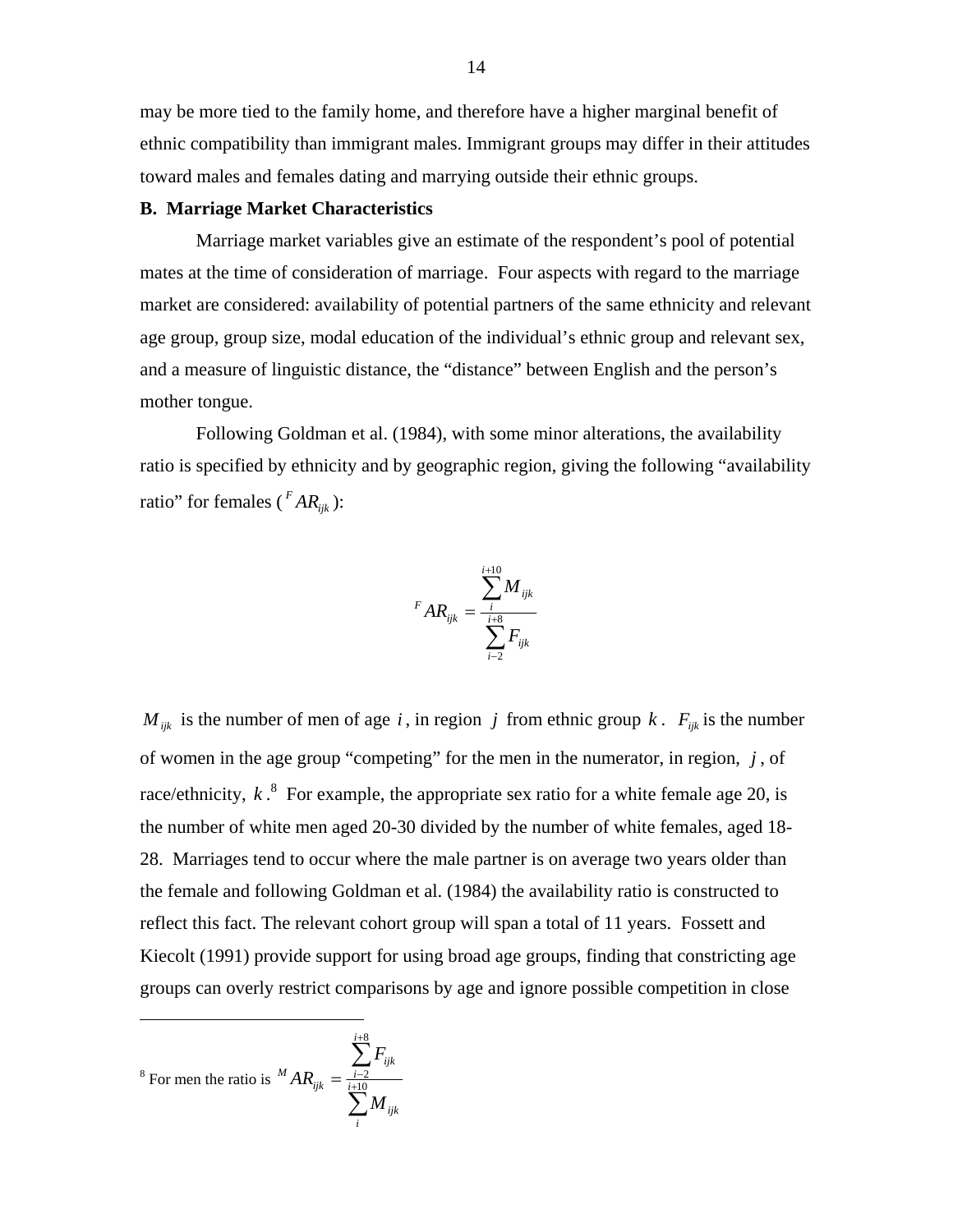cohorts.<sup>9</sup> In the absence of information on where they lived at the time, the individual's current location is assumed to be the same as when they were in the marriage market.

Using several Censuses to construct availability ratios will provide a more accurate portrayal of actual marriage markets according to specifications discussed in Section IV. As an individual's availability ratio increases, the marginal cost of ethnic compatibility decreases, and the probability of intermarriage decreases.

The availability ratio measures possible inequalities in the marriage market for men and women by taking into account competition by members of the same sex. Another important characteristic of the relative ethnic marriage market is the absolute size of the ethnic group. Group size measures the number of the opposite sex in a specific ethnicity or race by geographic region and age group. While the availability ratio may be close to one, indicating a relatively "balanced" marriage market, the actual number of the opposite sex in one's group would still be relevant as finding a "good match" within one's ethnic group increases with the size of the group. Thus, as an individual's group size increases, the marginal cost of search decreases and the probability of intermarriage decreases.

The size of the total population in the relevant age group for the time at which the individual was most likely in the marriage market is included to measure the size of the non-ethnic-specific marriage market. Intermarriage is more likely for those living in an area with a larger total population, controlling for their group size and availability rato.

Linguistic distance refers to the extent that languages differ from one another. The US Department of State, School of Language Studies teaches English-speaking Americans foreign languages and then assesses the proficiency in these languages. A paper by Hart-Gonzalez and Lindemann (1993) reports these scores for 43 languages. Chiswick and Miller (1998 and 2005) convert these scores into a measure of linguistic distance from English for nearly all of the languages (except Native American or American Indian languages) coded in the US Census PUMS file. A lower score corresponds to a greater distance between the foreign language and English. They find that lower levels of linguistic distance are associated with higher levels of English

 $\overline{a}$ 

<span id="page-15-0"></span> $9$  Fossett and Kiecolt (1991) point out that there is a structure of preference within the broad age ranges and suggest using weights. While this appears to be useful, Goldman, Westoff and Hammerslough (1984) have found weighted and un-weighted sex ratios to be statistically similar. In addition, assigning weights to particular age groups would be rather arbitrary, as personal preferences vary.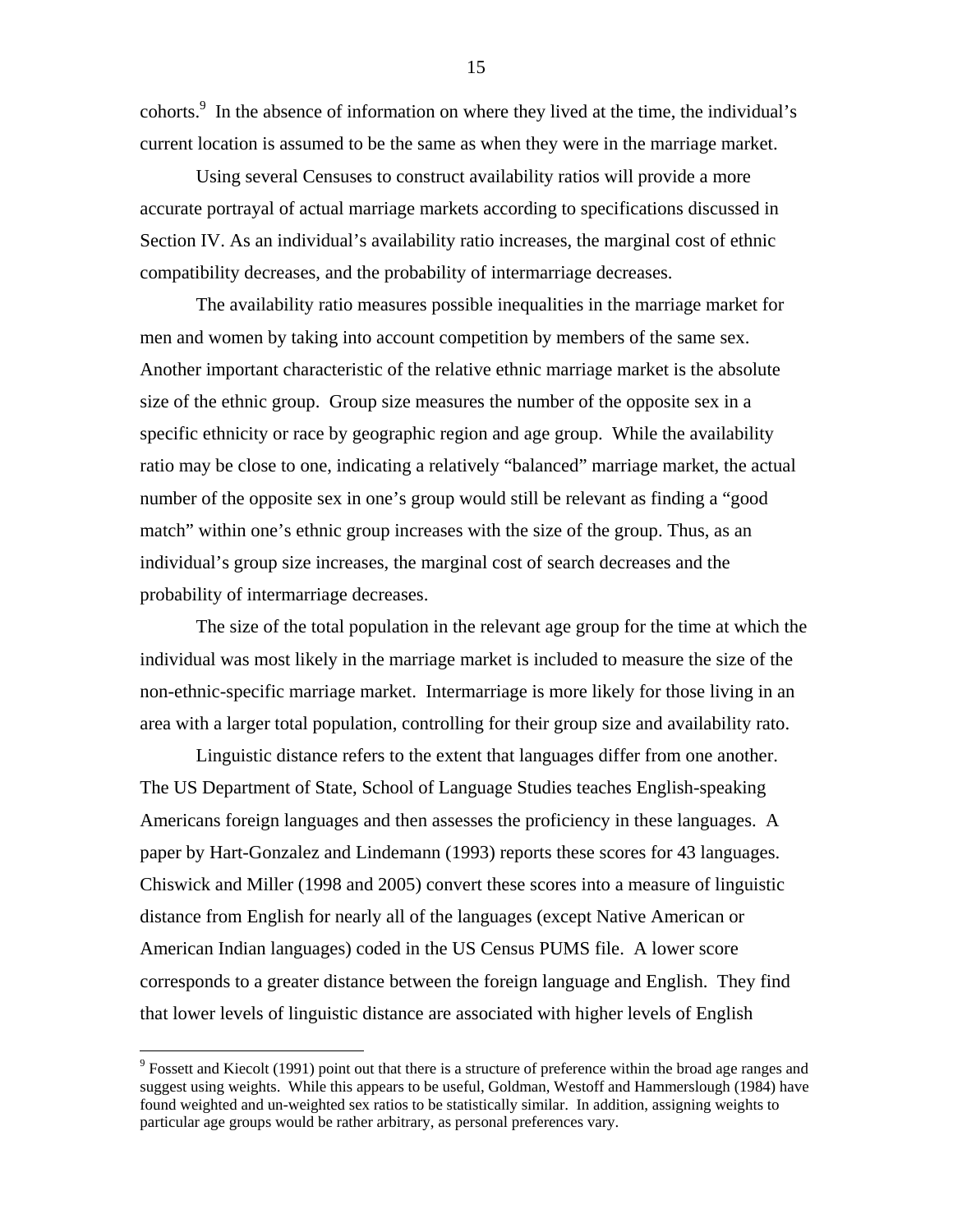fluency. Linguistic distance can be used to predict the probability of intermarriage, as those with the potential for greater English ability are more likely to have lower costs and greater benefits from intermarriage. A greater distance between the individual's foreign language and English will result in a lower probability of intermarriage.

#### **C. Education and Veteran Status**

As mentioned in the literature review above, the effect that education has on the probability of intermarriage is threefold. Years of education is included to test for these relationships. First, education may affect an individual's preferences for ethnic compatibility. Highly educated individuals may have a lower marginal benefit of search for a partner of the same ethnicity and, hence, are more likely to be intermarried than those with lower educational levels. Second, education may alter an individual's marriage market because individuals may be more likely to move out of their ethnic enclave and family influences when attending college. This effect can not be measured directly, as the data do not provide a direct measure or proxy for individuals who are likely to move out of an ethnic enclave, but schooling level serves as a proxy.

Another avenue through which education may alter the probability of intermarriage depends on preferences for education levels of a spouse and changes in the relevant marriage market. Specifically, education levels may be used, in addition to ethnicity, as a trait with which individuals match up. Education can be used to signal possible compatibility. Positive assortative mating implies that individuals with high levels of education, in ethnic groups with relatively low levels of education, are more likely to be intermarried because of a thinner marriage market for their ethnic group within their educational level. Similarly, individuals with low levels of education, in groups with relatively high levels of education, are more likely to be intermarried.

Although most studies use average levels of education, this study uses modal education levels. Modal values may provide a better measure of central tendency to make comparisons across ethnic groups. For example, the majority of immigrants in the sample have education levels above the  $6<sup>th</sup>$  grade, while only a small percentage have more than a bachelor's degree. Therefore, for small ethnic groups, a few individuals with high levels of education can skew the average to overestimate the "typical" education level of the ethnic group. The modal education levels by ethnic/racial groups will be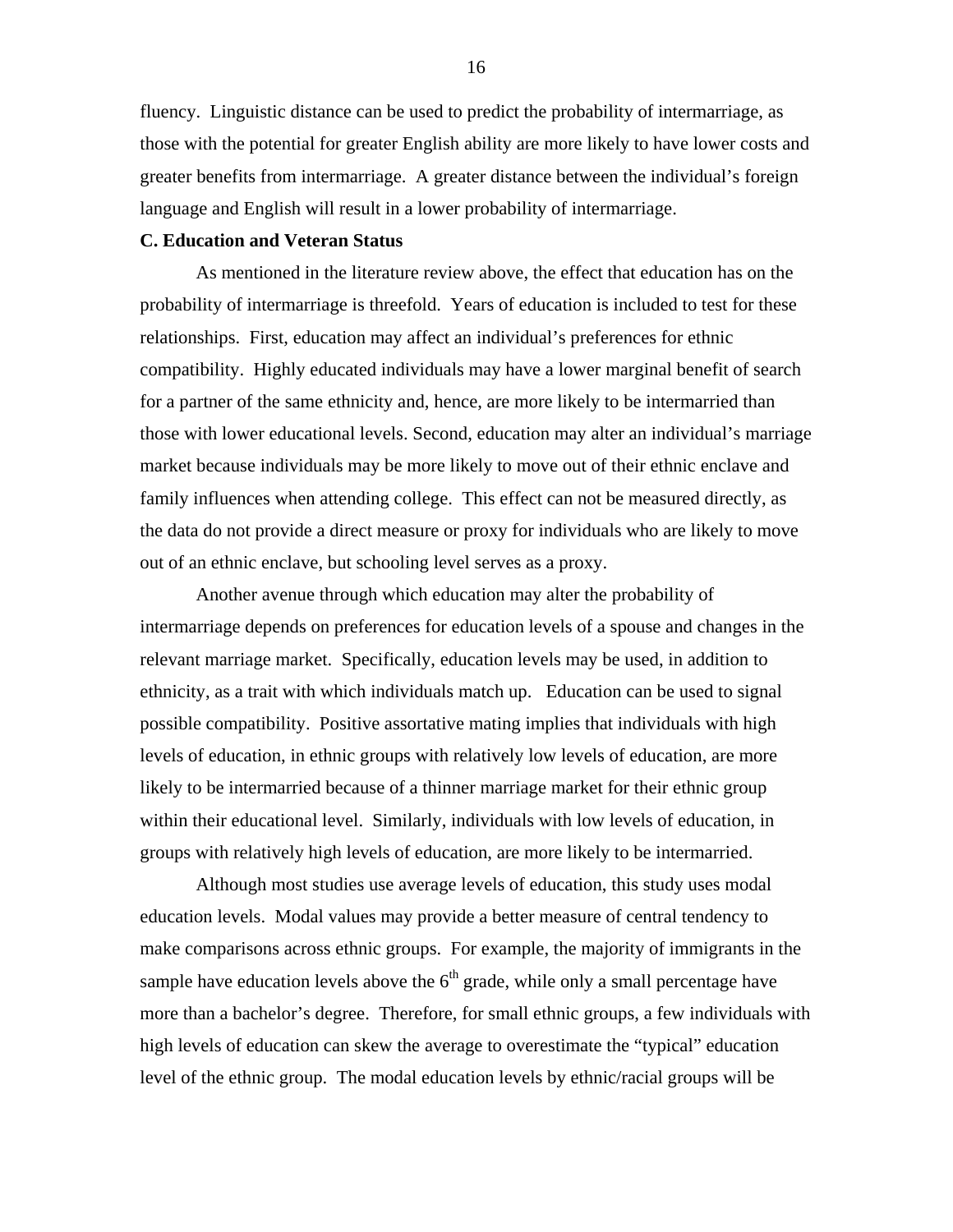taken from the relevant Census and will be determined by the same age groupings as used in construction of group size.

Those in the US military may be more likely to marry outside their ethnicity than non-veterans because of separation from one's parents and ethnic community, and exposure to a broader range of ethnic groups within the military and members of other ethnic groups in the local community in postings in the US and overseas. The pertinent ethnic marriage market may be virtually non- existent for those overseas, which increases the marginal cost of search for ethnic compatibility. In addition, men based overseas are exposed to a different culture and may have a higher marginal benefit for intermarriage and, consequently, a lower marginal benefit of ethnic compatibility. Both the increase in marginal cost and the decrease in marginal benefit will decrease the level of ethnic compatibility and, therefore, will increase the probability of intermarriage. The probability of intermarriage may vary by period of time of military service.

#### **IV. Data and Estimating Equation**

The US 1980 Census of Population and Housing, Public Use Microdata Sample (B-Sample) 1% Sample (PUMS) is used to address the determinants of ethnic intermarriage among immigrants. The 1980 Census is specifically used because it includes "age at first marriage", a question that has not been included in more recent Censuses. The questions, "age at first marriage" and "migration year" are used to determine whether the individual's first marriage took place after immigration, permitting examination of an immigrant's decision to marry outside of his/her ethnicity in the US. Many of the characteristics of the US marriage market are not relevant for immigrants married prior to migration, therefore, the sample is restricted to individuals married after migration. It is important to note that the Census data only give information on spouses that exist at the time of the Census. Thus only those currently married and living with their spouse can be studied.

The dependent variable is dichotomous and equal to one if the respondent is currently married to an individual of a different ethnicity and is used as a measure of intermarriage. Two proxies are used for ethnicity: ancestry and country of birth. Under the ancestry definition, immigrants are considered to be intermarried if their spouse is of a different ancestry, without regard for country of birth. When multiple ancestries are reported in response to the Census question, the first response is taken as the person's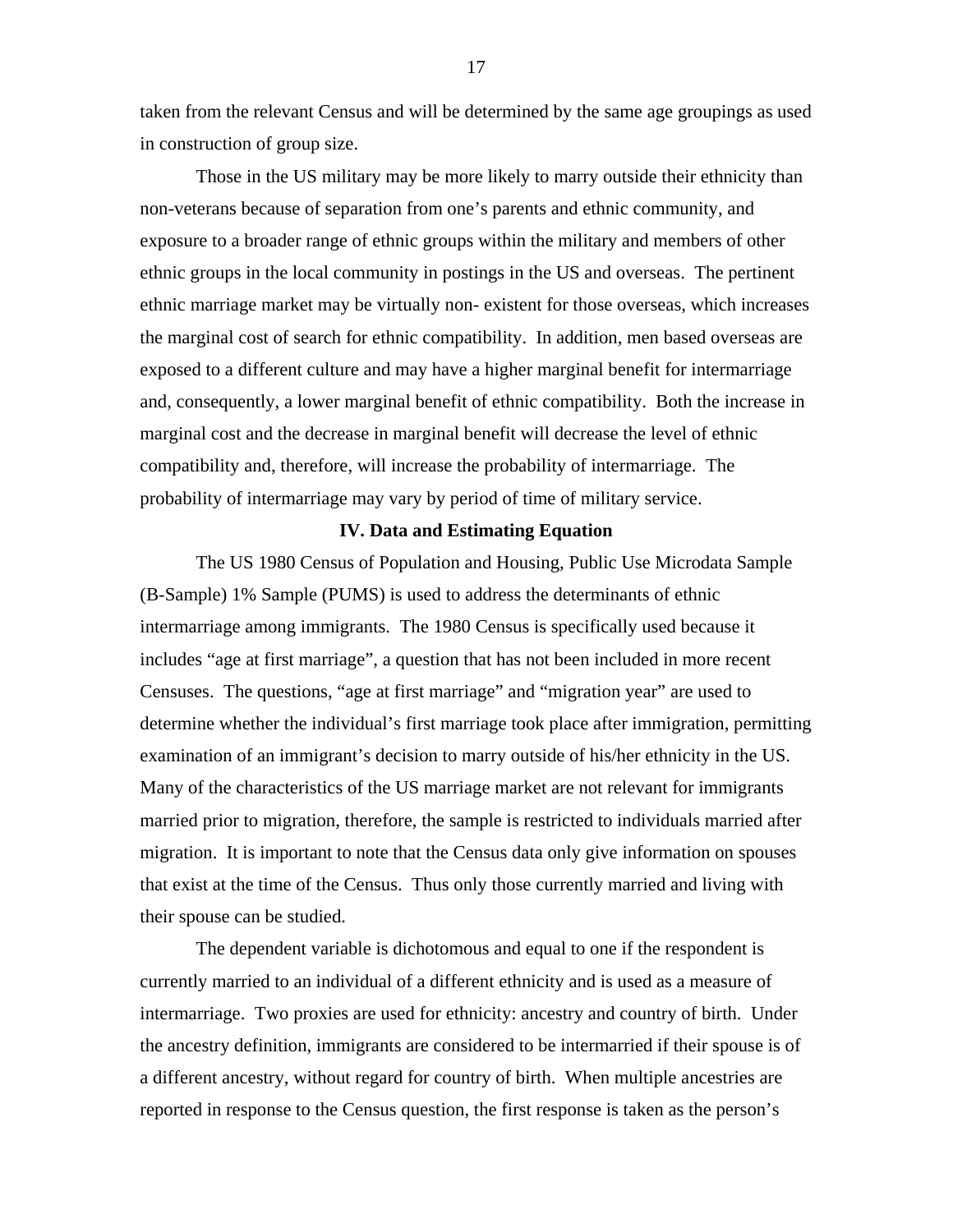ethnicity.<sup>10</sup> Under the country of birth definition, immigrants are considered to be intermarried if their spouse was born in a different country, including the United States.

To test the hypotheses developed above for immigrants, the following equation is run with both sexes and also separately by gender for both definitions of ethnicity.

 $+ b_{22}$ ENGONLY $+ b_{22}$ POP  $\rm b_{14}$ AGM24\_28+  $\rm b_{15}$ AGM29\_35+  $\rm b_{16}$ AGM36\_+  $\rm b_{17}$ MULTANG  $\rm b_{18}$ AGMAR31\_45+  $\rm b_{19}$ AGMAR64\_+  $\rm b_{20}$ RACE+  $\rm b_{21}$ LINGDIS  $+$   $\text{b}_7$ AR +  $+$   $\text{b}_8$ GRPSIZE+  $\text{b}_9$ VETERAN  $^{\text{m}}$  +  $\text{b}_{10}$ SPSVET +  $\text{b}_{11}$ YSM +  $\text{b}_{12}$ AGM14\_17+  $\text{b}_{13}$ AGM18\_23+  $\ln[P(\text{INTERMAR = 1})/P(\text{INTERMAR = 0})] = b_0 + b_1 \text{SEX} + b_2 \text{GRAPHB} + b_3 \text{GRAPHB2} + b_4 \text{DEVMODE} + b_5 \text{TIMESMAR} + b_6 \text{N}$ 

Where SEX is a dichotomous variable equal to 0 if the respondent is male and 1 if female. TIMESMAR is a dichotomous variable equal to 0 if married once and equal to 1 if married more than once. To test the effect that later marriages may have on the probability of intermarriage two dichotomous variables are included, AGMAR31\_45 and AGMAR64\_ are constructed and equal to one if the respondent was married in the age ranges listed. AGMAR18 30 is the benchmark group.

For the period under study, the decades prior to 1980, the military was composed primarily of males. Thus, the veteran variable is defined only for males, while the variable for the spouse of a veteran is defined only for females. The veteran variable is defined as follows: VET75 is equal to 1 if the respondent served in the US military in May 1975 or later and equal to 0 otherwise. VETVIET is equal to 1 if the respondent served in the military during the Vietnam War (August 1964- April 1975) and equal to 0 otherwise. VET55\_64 is equal to 1 if the respondent served in the military between February 1955 and July 1964 and equal to 0 otherwise. VETKOR is equal to 1 if the respondent served in the military during the Korean Conflict (June 1950-January 1955) and equal to 0 otherwise. VETWWII is equal to 1 if the respondent served in the military during WWII (September 1940-July 1947) and equal to 0 otherwise. VETOTHER is

<span id="page-18-0"></span> $10$  Table A-1 in the Appendix includes a list of these ethnicities and their components. Table A-2 in the Appendix includes a list of countries of birth which are used as the second proxy for ethnicity. Tables A-3 and A-4 in the Appendix show intermarriage rates among immigrants where ethnicity is defined by ancestry and country of birth, respectively. Only eight percent of the sample reports a multiple ancestry for the 1980 Census data.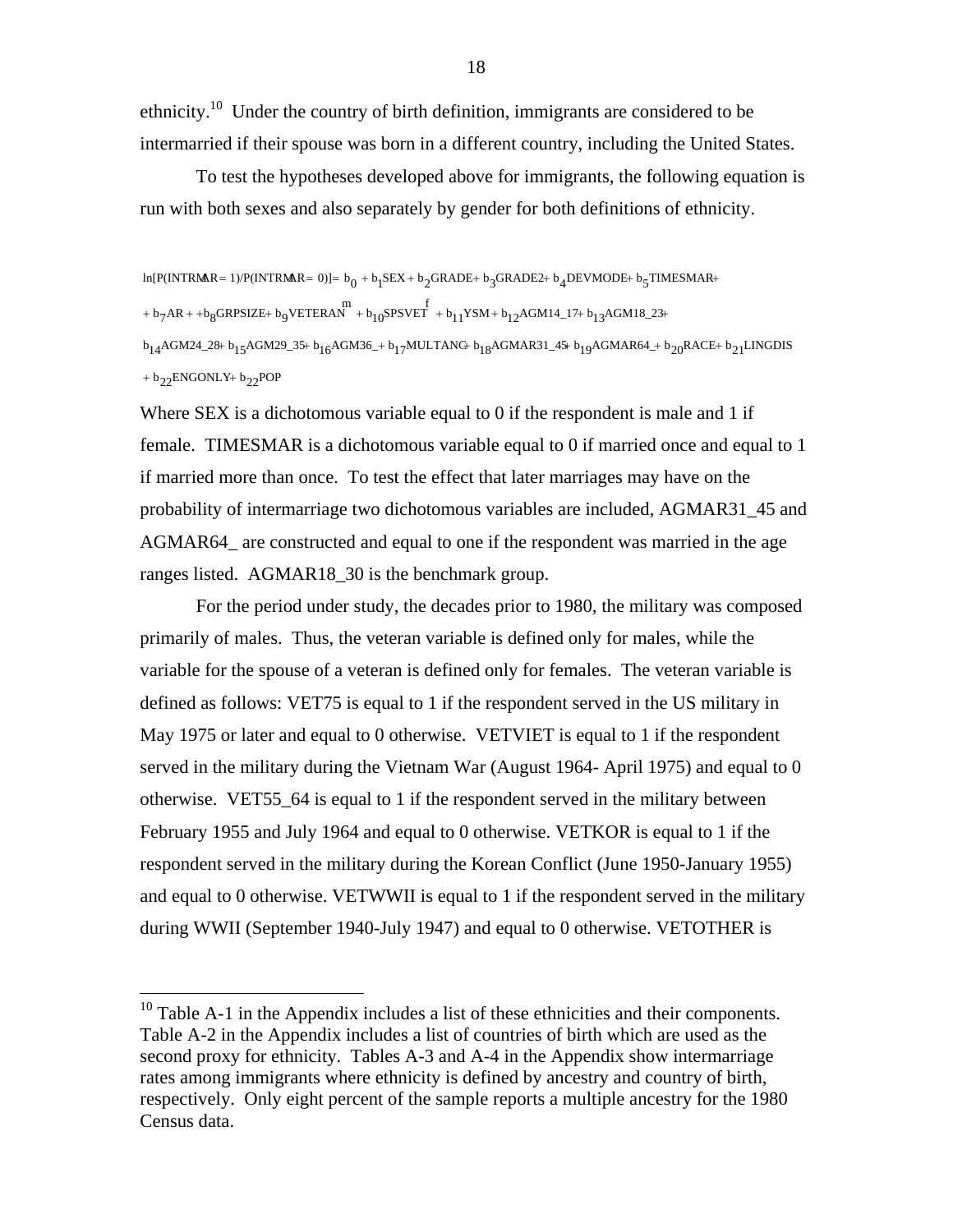equal to one if the respondent served in the military at any other time. SPSVET is a dichotomous variable equal to one if the respondent's spouse served in the US military.

The availability ratio, AR, is as specified in Section III and is taken from the relevant marriage market Census. The relevant marriage market for an individual is more accurately estimated at the time during which they were most likely to have been "in the market". Because the Census survey data are collected every 10 years, a good estimate for a female aged 30 in 1980 is information on the population she potentially encountered at age 20: characteristics for men aged 20-30 taken from the 1970 Census. Given the limitations in the Census data, it is assumed the individual lived in the same location in 1980 and the year for which the marriage market variables are taken.

Thus, marriage market variables are extracted in the following manner: Group 1- Marriage market variables for 18-27 year olds are estimated with the 1980 Census. Group 2- Marriage market variables for 28-45 year olds are estimated with the 1970 Census. Group 3- Marriage market variables for 46-64 year olds are estimated with the 1960 Census.

Group size, GRPSIZE, is a variable equal to the number of the opposite sex (in thousands) estimated for the respondent's ethnic group and region. Group size is estimated separately for ethnicity defined by ancestry and country of birth. GRPSIZE for Group 1 (using the 1980 Census) is estimated from the number of individuals aged 18-35 by geographic region and ethnicity. GRPSIZE for Group 2 (using the 1970 Census) is estimated from the number of individuals aged 18-35 by geographic region and ethnicity. GRPSIZE for Group 3 (using the 1960 Census) is estimated from the number of individuals aged 28-45 by geographic region and ethnicity. Population is measured by region and uses the same age ranges as GRPSIZE, but includes the total population, regardless of ethnicity.

Location is defined by SMSA for data from the 1980 and 1970 Censuses and state for the 1960 Census. The 1960 Census does not provide information on SMSA. An SMSA is defined as an area of 100,000 or more. Many large cities, groups of cities and counties are defined within large SMSA's.

GRADE represents years of education. GRADE2 is GRADE squared. To test the theory of positive assortative mating, two variables equal to the deviation of the modal education level of the group are included. In the above equation DEVMODE represents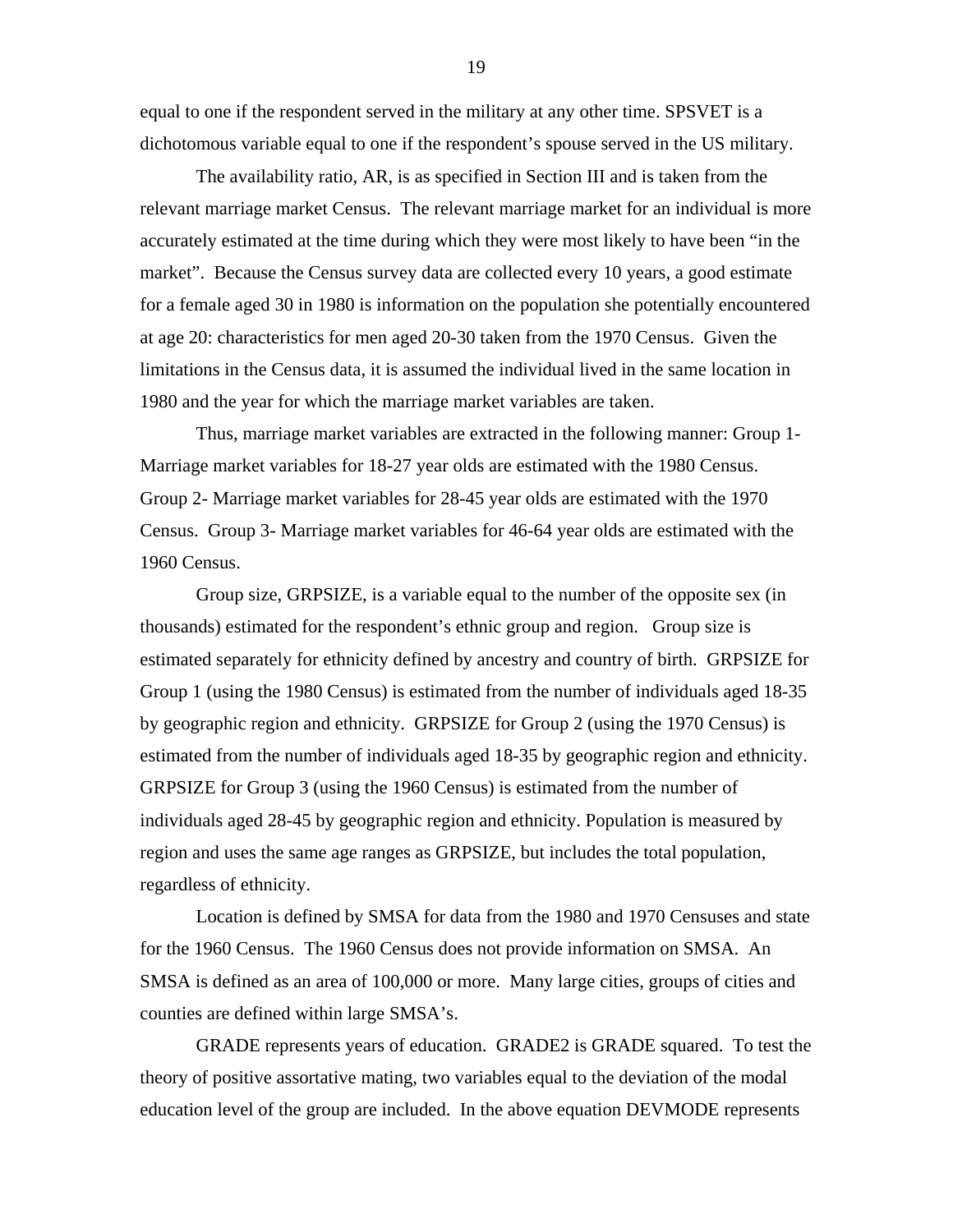two possible variables. HIGHL is equal to the deviation from the mode if the respondent has an education level higher than the mode of the ethnic group. LOWHI is equal to the deviation from the mode if the respondent has an education level lower than the mode of the ethnic group. Education modes for the ethnic group are estimated by ethnic group, geographic region and age group. In addition, education modes are estimated separately by ethnicity defined by ancestry and country of birth.

To test the effect that age at immigration has on the probability of intermarriage immigrants are divided into 5 groups, each represented by a dichotomous variable. The dichotomous variable is equal to one if the respondent's age at immigration is in the particular age group. The variables are labeled AGMXXX, where XXX refers to the age group. The 1980 Census gives information on immigration year in. By using a midpoint of the migration intervals and the individual's exact age, a variable representing the age at immigration is constructed.

Individuals that migrated as children are the benchmark group and range in age from 0 to 13 (AGM0\_13). Teenagers are classified as having immigrated between the ages of 14 and 17 (AGM14\_17) and young adults as between the ages of 18 to 23 (AGM18\_23). Adults are divided into three groups: those who migrated between the ages of 24 and 28 (twenties) (AGM24\_28), the ages of 29 and 35 (thirties) (AGM29\_35), and those who migrated at age 36 or after (older immigrants) (AGM36).

LINGDISXXX represents eight dichotomous variables for each level of linguistic distance, where XXX is equal to the value of linguistic distance. For example, a value of 1 represents languages the furthest from English. The benchmark are individuals from native English speaking countries.

The effect that duration in the US has on the probability of endogamy can be estimated using years since migration, YSM. MULTANC is a dichotomous variable equal to 1 if the respondent lists multiple ancestries, thereby implying parental intermarriage, and 0 if only one ancestry is listed. Dichotomous variables indicating race are included. These include WHITE, non-Hispanic, as the benchmark group, BLACK (non-Hispanic), AMINDIAN (American Indian), ASIAN, HISPANIC, ASINDIAN (South Asian) and OTHER.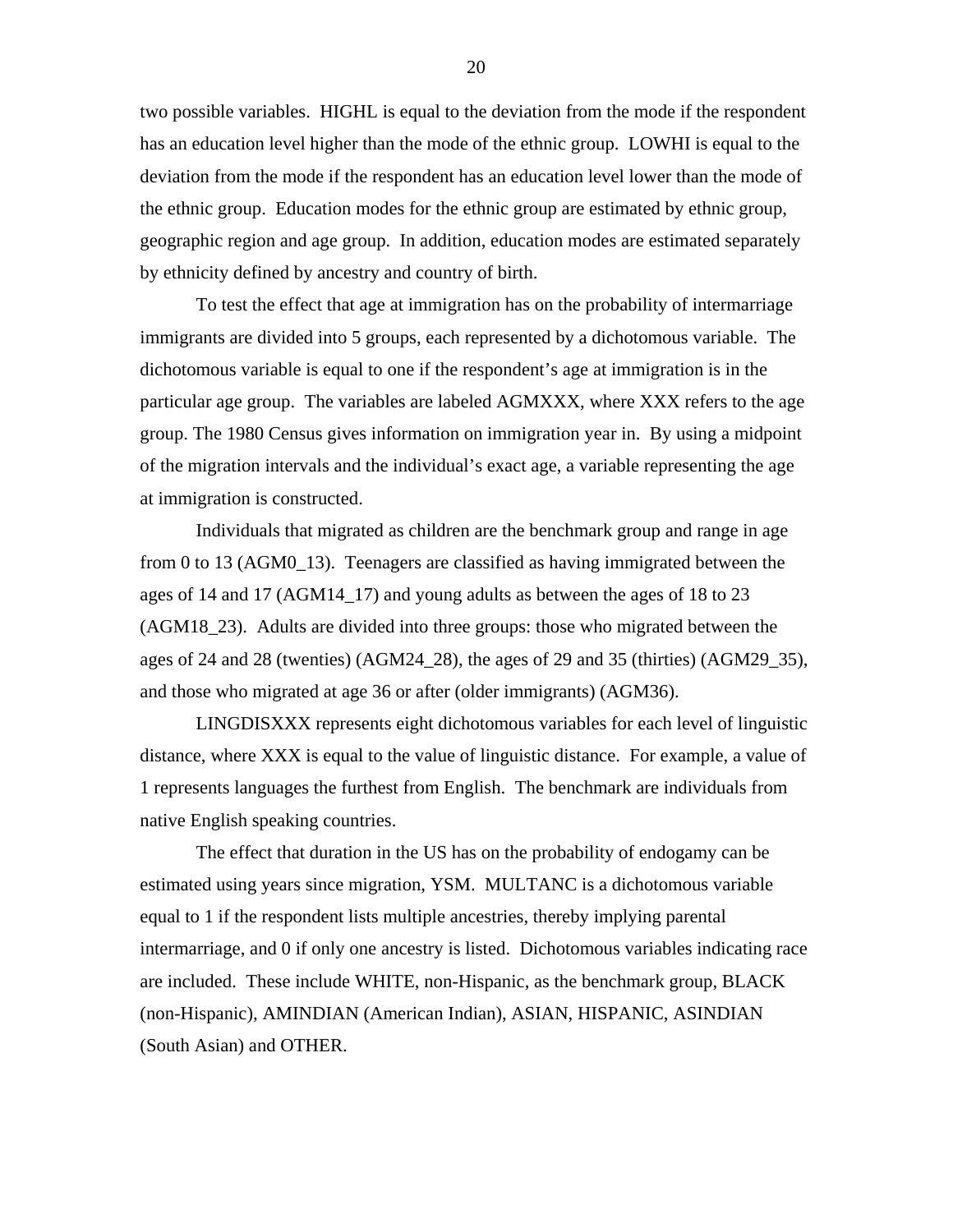### **V. Empirical Results**

#### **A. Pooled Across Gender**

Results of the logistic regression using the 1980 Census are shown in Tables 1 and 2 for the pooled sample of immigrant women and men, separately estimated for ethnicity defined by ancestry and country of birth, respectively. The signs of the coefficients are similar regardless of the definition of ethnicity, although they are stronger when ethnicity is defined by country of birth. In addition, the overall explanatory power of the equation is more robust when ethnicity is defined by country of birth. This pattern is generally shown throughout.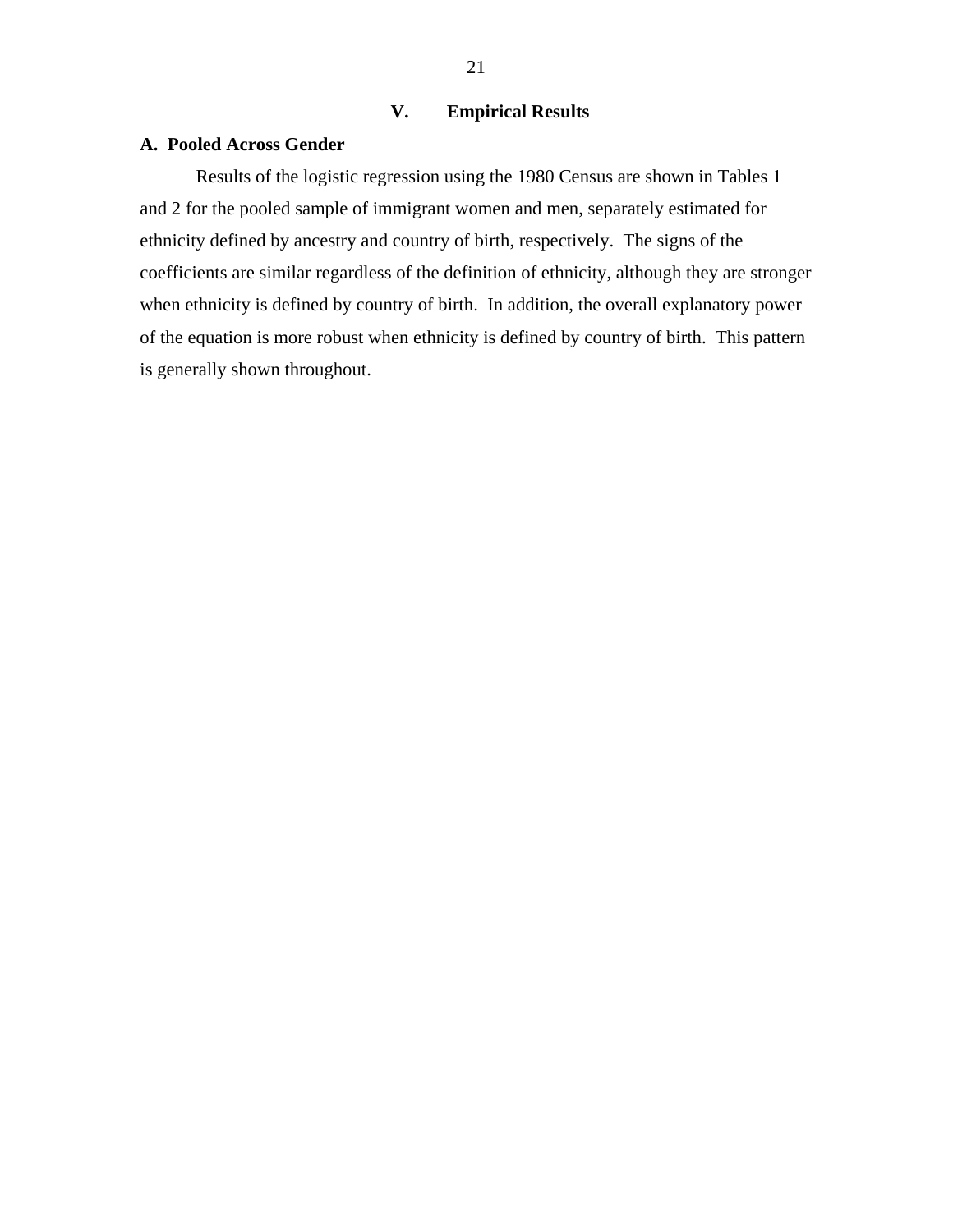| Table 1                                                            |
|--------------------------------------------------------------------|
| Logistic Regression Estimates of Intermarriage for Immigrants with |
| <b>Ethnicity Defined by Ancestry</b>                               |
| Dependent Variable: Intermarriage                                  |

| <b>Pooled</b>                                                                                 | Sample Size = $29,137$ |          |           | Pseudo $R2 = 1008$ |             |                   |
|-----------------------------------------------------------------------------------------------|------------------------|----------|-----------|--------------------|-------------|-------------------|
| <b>Variable</b>                                                                               | <b>Coeff</b>           | z-score  | $dy/dx^a$ | z-score            | $\mathbf X$ | <b>Odds Ratio</b> |
| OTHER*                                                                                        | 0.02                   | 0.19     | 0.005     | 0.19               | 0.02        | 1.02              |
| BLACK*                                                                                        | $-0.45$                | $-7.03$  | $-0.111$  | $-7.23$            | 0.05        | 0.64              |
| AMINDIAN*                                                                                     | $-0.03$                | $-0.09$  | $-0.006$  | $-0.09$            | 0.00        | 0.97              |
| ASIAN*                                                                                        | $-0.42$                | $-10.37$ | $-0.105$  | $-10.57$           | 0.13        | 0.66              |
| ASINDIAN*                                                                                     | $-1.01$                | $-10.82$ | $-0.235$  | $-12.62$           | 0.02        | 0.36              |
| SPAN*                                                                                         | $-0.18$                | $-3.9$   | $-0.045$  | $-3.92$            | 0.10        | 0.84              |
| AGMAR31 45*                                                                                   | 0.18                   | 4.2      | 0.045     | 4.2                | 0.127       | 1.2               |
| AGMAR64_*                                                                                     | 0.30                   | 2.08     | 0.075     | 2.08               | 0.008       | 1.36              |
| TIMESMAR*                                                                                     | 0.81                   | 17.83    | 0.195     | 19.3               | 0.10        | 2.25              |
| HIGHL4                                                                                        | 0.01                   | 1.77     | 0.002     | 1.77               | 3.85        | 1.01              |
| LOWHI4                                                                                        | 0.04                   | 5.06     | 0.009     | 5.06               | 1.66        | 1.04              |
| <b>GRADE</b>                                                                                  | 0.13                   | 10.56    | 0.032     | 10.56              | 11.73       | 1.14              |
| GRADE2                                                                                        | $-0.0005$              | $-4.79$  | $-0.001$  | $-4.79$            | 158.41      | 1.00              |
| GRPSIZE4 <sup>b</sup>                                                                         | $-0.13$                | $-16.87$ | $-0.032$  | $-16.87$           | 0.88        | 0.88              |
| AR4                                                                                           | $-0.43$                | $-8.98$  | $-0.108$  | $-8.98$            | 0.75        | 0.65              |
| POP                                                                                           | 0.00                   | 8.06     | 0.001     | 8.06               | 49.26       | 1.00              |
| AM14_17 <sup>*c</sup>                                                                         | $-0.35$                | $-7.26$  | $-0.087$  | $-7.37$            | 0.12        | 0.70              |
| AM18_23*                                                                                      | $-0.33$                | $-7.99$  | $-0.081$  | $-8.04$            | 0.30        | 0.72              |
| AM24_28*                                                                                      | $-0.36$                | $-8.14$  | $-0.090$  | $-8.22$            | 0.23        | 0.70              |
| AM29_35*                                                                                      | $-0.30$                | $-5.7$   | $-0.075$  | $-5.75$            | 0.13        | 0.74              |
| AM36 $*$                                                                                      | $-0.28$                | $-3.18$  | $-0.070$  | $-3.22$            | 0.04        | 0.75              |
| <b>YSM</b>                                                                                    | 0.0007                 | 1.65     | 0.001     | 1.65               | 16.88       | 1.00              |
| MULTANC*                                                                                      | 0.39                   | 7.79     | 0.097     | 7.95               | 0.08        | 1.48              |
| SPSVET*                                                                                       | 1.12                   | 29.75    | 0.266     | 32.88              | 0.21        | 3.06              |
| SEX*                                                                                          | $-0.22$                | $-7.37$  | $-0.055$  | $-7.38$            | 0.53        | 0.80              |
| _cons                                                                                         | $-0.87$                | $-7.56$  |           |                    | $-0.64$     |                   |
| $a^a$ dy/dx=Pr(INTRMR)(predict) – marginal effects are the partial derivative with respect to |                        |          |           |                    |             |                   |

X (mean) of the probability of intermarriage, where X is specified at the mean, except for dummy variables (\*). The marginal effect for a dichotomous variable is the discrete change from 0 to 1.

<sup>b</sup> GRPSIZE and POP are in thousands

 $\epsilon$  The benchmark group for AM variables are individuals that migrated prior to age 14.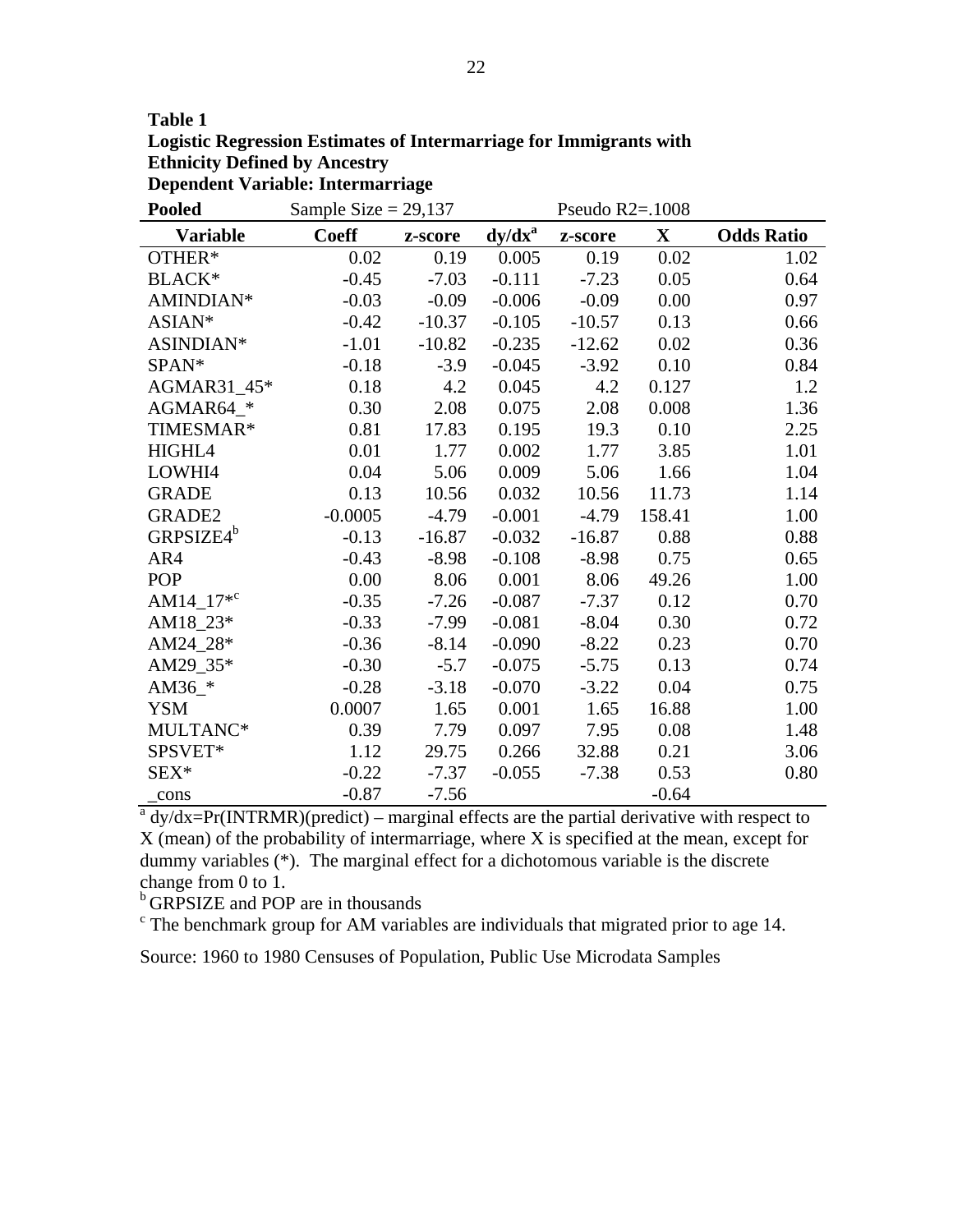#### **TABLE 2**

| Logistic Regression Estimates of Intermarriage for Immigrants with |  |
|--------------------------------------------------------------------|--|
| <b>Ethnicity Defined by Country of Birth</b>                       |  |
| Dependent Variable: Intermarriage                                  |  |

| <b>Pooled</b>   | Sample Size = $29,137$ |          | Pseudo $R2 = .1728$ |          |             |              |
|-----------------|------------------------|----------|---------------------|----------|-------------|--------------|
|                 |                        |          |                     |          |             | Odds         |
| <b>Variable</b> | <b>Coeff</b>           | z-score  | dy/dx               | z-score  | $\mathbf X$ | <b>Ratio</b> |
| OTHER*          | 0.15                   | 1.45     | 0.029               | 1.5      | 0.02        | 1.16         |
| <b>BLACK*</b>   | $-0.78$                | $-10.98$ | $-0.176$            | $-10.18$ | 0.05        | 0.46         |
| AMINDIAN*       | 0.17                   | 0.5      | 0.032               | 0.52     | 0.00        | 1.18         |
| ASIAN*          | $-0.75$                | $-17.07$ | $-0.167$            | $-15.97$ | 0.13        | 0.47         |
| ASINDIAN*       | $-0.91$                | $-9.65$  | $-0.209$            | $-8.94$  | 0.02        | 0.40         |
| HISPANIC*       | $-0.06$                | $-1.26$  | $-0.012$            | $-1.25$  | 0.10        | 0.94         |
| AGMAR31 45*     | $-0.36$                | $-7.74$  | $-0.076$            | $-8.39$  | 0.13        | 0.69         |
| AGMAR64_*       | $-0.53$                | $-3.38$  | $-0.117$            | $-3.76$  | 0.008       | 0.59         |
| TIMESMAR*       | 1.16                   | 17.91    | 0.182               | 24.79    | 0.10        | 3.19         |
| <b>HIGHL</b>    | 0.01                   | 2.43     | 0.002               | 2.43     | 3.62        | 1.01         |
| <b>LOWHI</b>    | 0.003                  | 0.4      | 0.001               | 0.4      | 1.51        | 1.00         |
| <b>GRADE</b>    | 0.04                   | 3.35     | 0.007               | 3.35     | 11.73       | 1.04         |
| GRADE2          | $-0.00008$             | $-0.18$  | $-0.00002$          | $-0.18$  | 158.41      | 1.00         |
| <b>GRPSIZE</b>  | $-0.05$                | $-6.89$  | $-0.010$            | $-6.89$  | 0.81        | 0.95         |
| <b>AR</b>       | $-0.31$                | $-5.73$  | $-0.063$            | $-5.73$  | 0.78        | 0.73         |
| <b>POP</b>      | 0.0005                 | 1.72     | 0.0001              | 1.72     | 49.26       | 1.00         |
| AM14 17*        | $-0.55$                | $-10.48$ | $-0.120$            | $-9.83$  | 0.12        | 0.58         |
| AM18_23*        | $-0.43$                | $-9.43$  | $-0.089$            | $-9.15$  | 0.30        | 0.65         |
| AM24 28*        | $-0.24$                | $-4.84$  | $-0.050$            | $-4.71$  | 0.23        | 0.79         |
| AM29_35*        | 0.23                   | 3.63     | 0.044               | 3.78     | 0.13        | 1.25         |
| AM36_ $*$       | 0.76                   | 7.34     | 0.127               | 9.16     | 0.04        | 2.13         |
| <b>YSM</b>      | 0.04                   | 21.34    | 0.008               | 21.37    | 16.88       | 1.04         |
| MULTANC*        | 0.80                   | 11.45    | 0.134               | 14.21    | 0.08        | 2.21         |
| SPSVET*         | 1.97                   | 38.03    | 0.293               | 56.99    | 0.21        | 7.16         |
| $SEX^*$         | $-0.38$                | $-12.22$ | $-0.076$            | $-12.28$ | 0.53        | 0.68         |
| cons            | $-0.02$                | $-0.2$   |                     |          | 0.19        |              |

Notes: See Notes to Table 1.

Source: 1960 to 1980 Censuses of Population, Public Use Microdata Samples

In the United States, ethnic and US-specific human capital do compete for space within an individual and are not overall complements in the learning process. The coefficients on the age at migration variables are significant and negative for AM14\_17, AM18\_23 and AM24\_28, indicating that these groups are less likely to intermarry than those that migrated before the age of 13, regardless of which of the two definitions of ethnicity is used. Further support that ethnic and US-specific human capital are not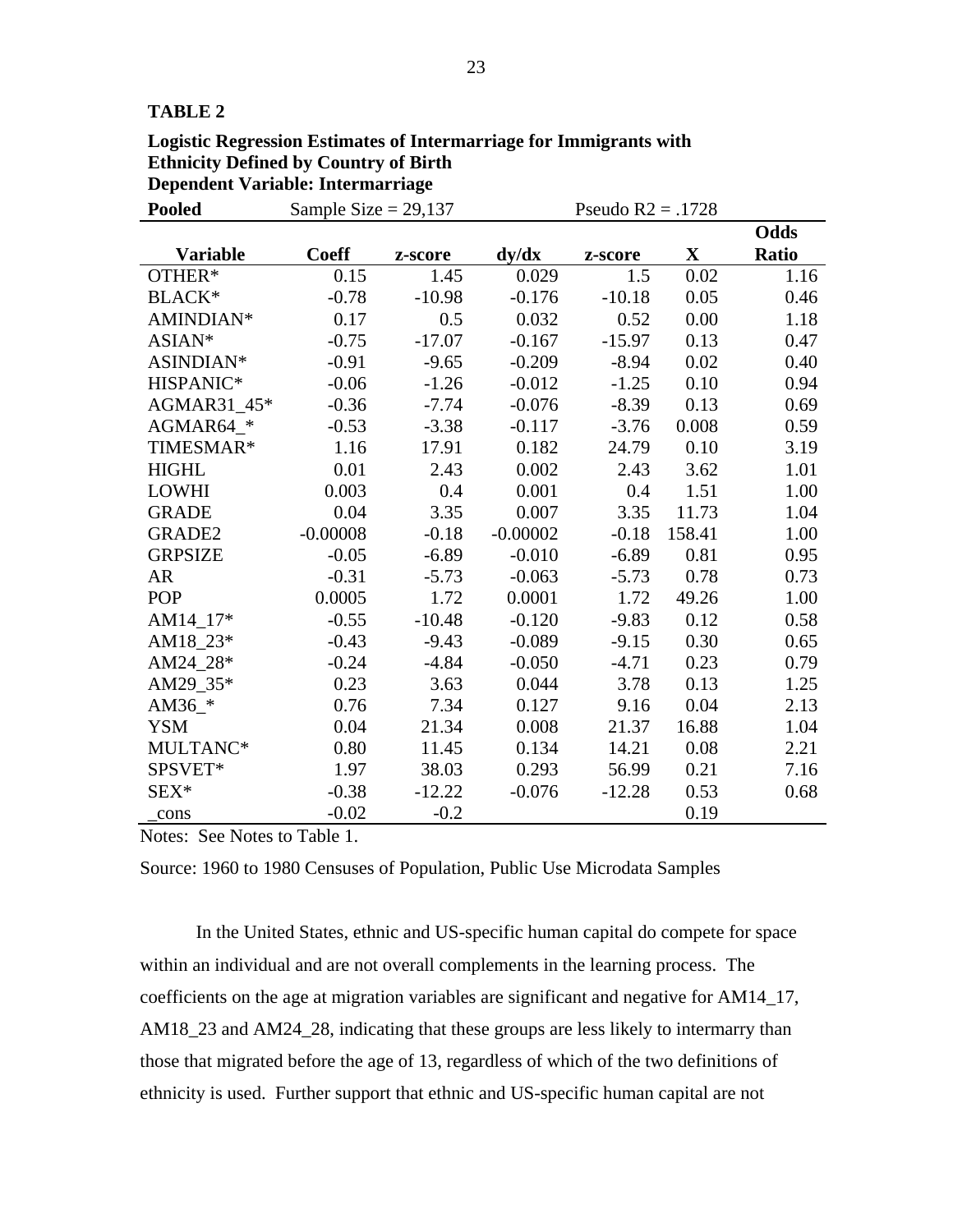overall complements in the learning process can be seen through the variable years since migration. Each year spent in the US, measured by YSM, increases the probability of intermarriage by .1% when intermarriage is defined by ancestry and .8% when intermarriage is defined by country of birth. An individual that has been living in the US for 30 years is 16% more likely to marry someone from a different country than an individual that has been living in the US for 10 years, all else equal.

Immigrant women (whose first marriage is after migration) are significantly less likely to be intermarried than immigrant men for both definitions of ethnicity. The odds of intermarriage decrease by 20% if the respondent is female when ethnicity is defined by ancestry and by 32% when ethnicity is defined by country of birth. A possible implication of the gender difference is that immigrant women are more tied to the family home. The rules of dating may be stricter for females and they may have less opportunity to socialize with individuals outside of their ethnicity. Alternatively, immigrant females may have stronger preferences for endogamy than immigrant males as they have the larger role in the raising of children.

Individuals who have been married more than once (TIMESMAR) have a higher probability of the current marriage being an interethnic marriage. Previous marriages may be seen as a signal of other unmeasured undesirable characteristics, or that a previous marriage has weakened ties to family and ethnic community. The Census contains information on age at *first* marriage, but if an individual has been married more than once, the relevant variable for this estimation is age at *current* marriage which is not available. Those that have been married more than once are likely to be in a marriage that took place at an "older" age than age at first marriage. Therefore, they faced a smaller ethnic marriage market when searching for their current spouse and have a higher probability of intermarriage. An individual who has been married more than once has a 125% increase in the odds of being intermarried compared to individuals in their first marriage when ancestry is used to define ethnicity. The effect is stronger (219%) when country of birth is used to define ethnicity.

The availability ratio, group size, and total population variables capture the best estimate of an individual's ethnic marriage market. The availability ratio shows that an increase in the number of members of the opposite sex in an individual's ethnic group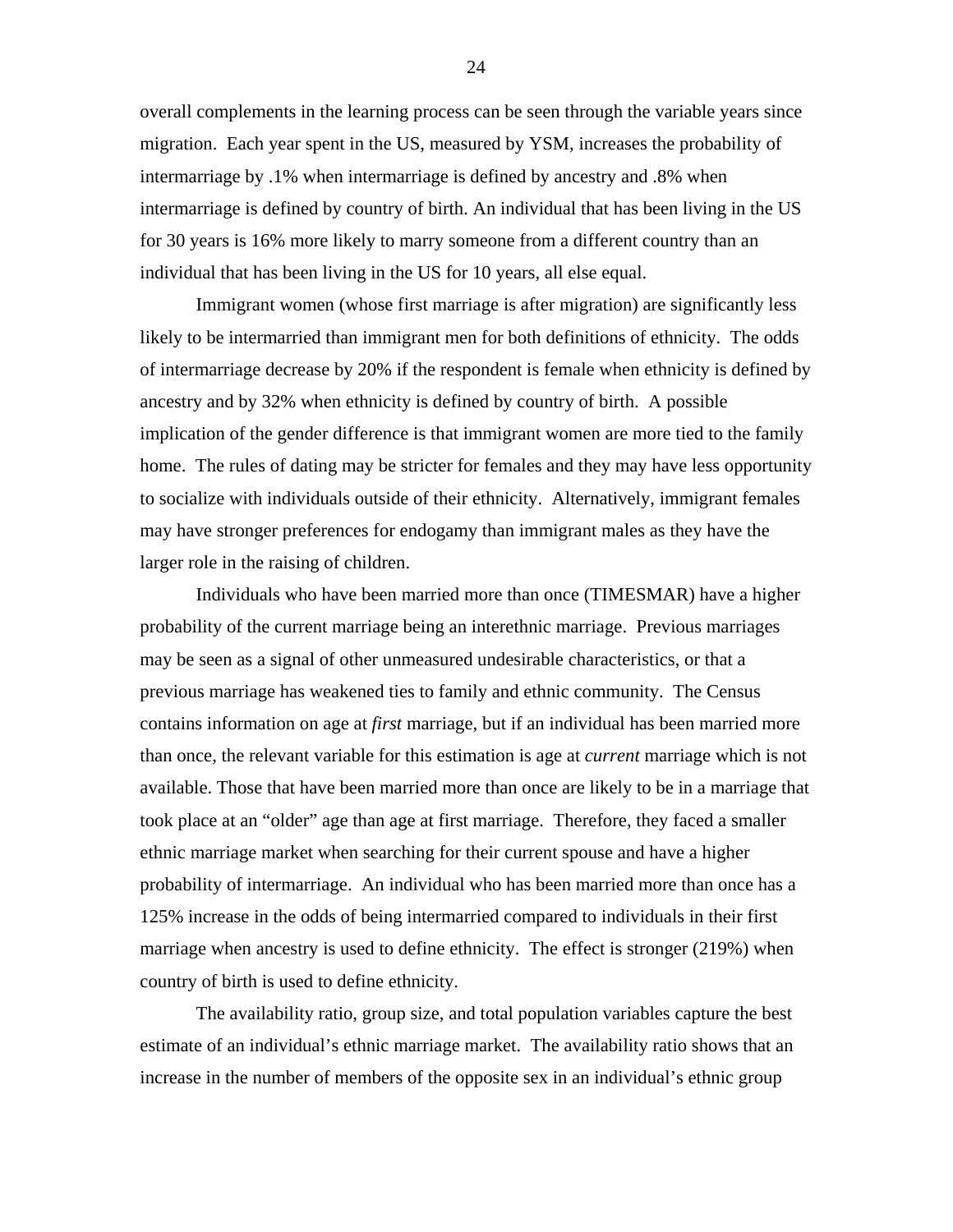relative to the number of members of the respondent's own sex decreases the probability of intermarriage.

The coefficient on group size implies a decrease in the likelihood of intermarriage when ethnicity is defined by ancestry. As the absolute size of the pool of potential partners increases, immigrants are less likely to marry outside of their ancestry. The effect of group size is slightly smaller when ethnicity is defined by country of birth. Ethnic enclaves develop as a way to efficiently engage in ethnic related behavior, such as food preparation, celebration of holidays, and dress. They are likely to include individuals from different countries that share similar ancestries (e.g., Hispanics). Therefore, individuals who reside in ethnic enclaves have a larger ethnic marriage market by ancestry and are more likely to marry within their ancestry than to someone from their country of birth.

A person with intermarried parents is 48% more likely to be intermarried when intermarriage is defined by ancestry and 121% more likely when intermarriage is defined by country of birth. Individuals with intermarried parents are less likely to marry a person of *either* ethnicity of their parents' than are those with a single ancestry (endogomously married parents). Immigrants with parents who are from different countries are three times more likely to be intermarried than those with parents of different ancestries.

GRADE is positively related to intermarriage. GRADE2 has a negative coefficient, indicating that as educational levels increase the probability of intermarriage increases, at a decreasing rate. The partial effect of GRADE is never negative, indicating that increases in education will always increase the probability of intermarriage. Education may alter preferences for ethnic compatibility or move individuals out of ethnic enclaves. Table 3 below shows the marginal effects of each year of education on the probability of intermarriage for immigrants.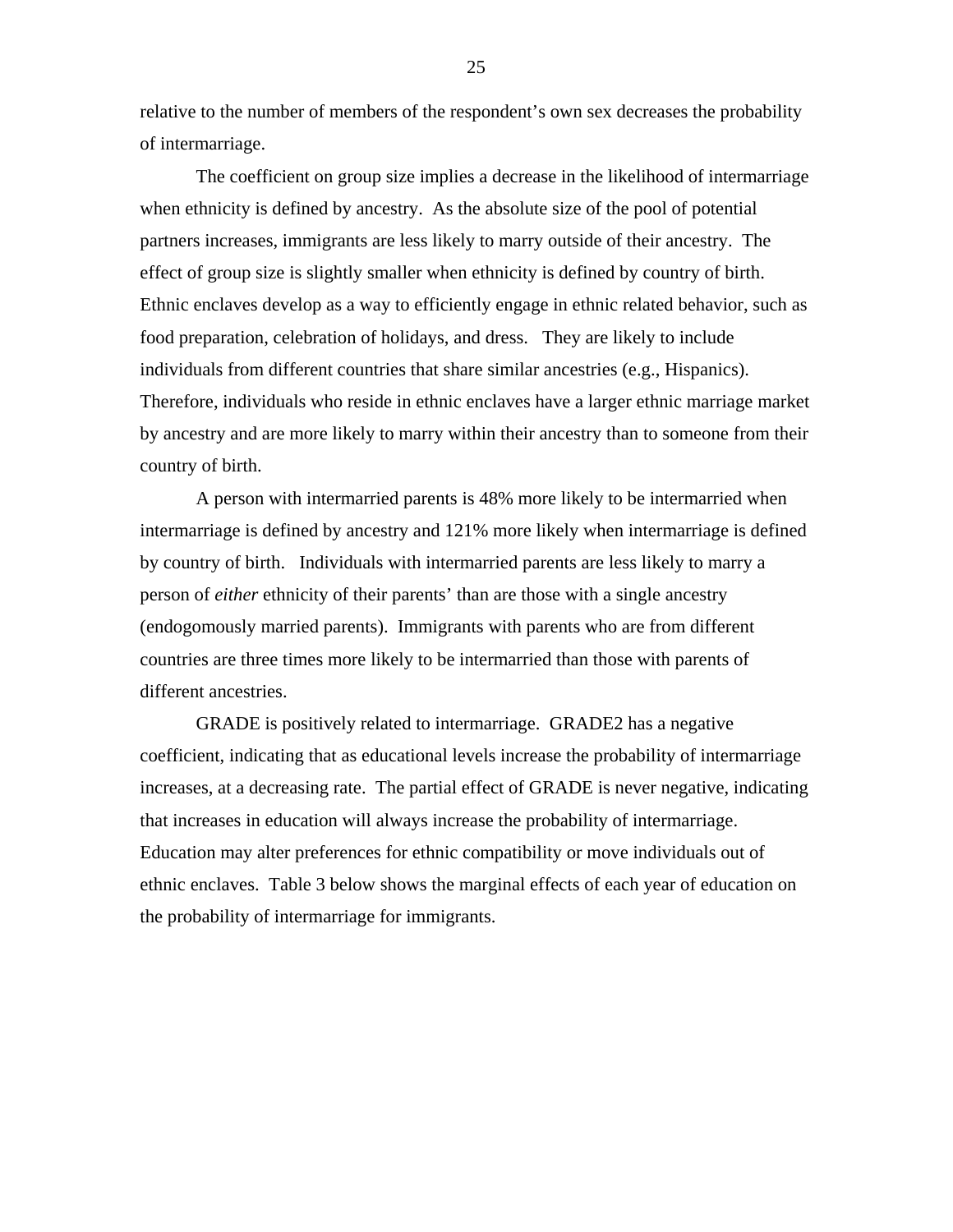## **Table 3 Marginal Effect of Years of Schooling Completed on the Probability of Intermarriage when Intermarriage is defined by Ancestry[11](#page-26-0)**

| <b>Year of</b>   |       |         |
|------------------|-------|---------|
| <b>Schooling</b> | dy/dx | z-score |
| $\mathfrak{Z}$   | 0.021 | 65.6    |
| 4                | 0.020 | 38.07   |
| 5                | 0.024 | 26.83   |
| 6                | 0.026 | 20.97   |
| 7                | 0.027 | 17.47   |
| 8                | 0.029 | 15.19   |
| 9                | 0.030 | 13.65   |
| 10               | 0.030 | 12.59   |
| 11               | 0.032 | 11.87   |
| 12               | 0.032 | 11.41   |
| 13               | 0.033 | 11.17   |
| 14               | 0.033 | 11.11   |
| 15               | 0.033 | 11.26   |
| 16               | 0.032 | 11.61   |
| 17               | 0.031 | 12.2    |
| 18               | 0.030 | 13.08   |
| 19               | 0.029 | 14.37   |
| 20               | 0.027 | 16.24   |

**Pooled Sample: US Immigrants (1980 US Census Data)** 

Source: 1980 Census of Population, Public Use Microdata Samples

When ethnicity is defined by ancestry, the variables HIGHL and LOWHI are both significant and positive. Individuals who have education levels at least one year above or at least one year below the mode of their group are more likely to intermarry, indicative of positive assortative theories of marriage. In this case, individuals trade off ethnicity for more compatible levels of education in their spouse. Individuals with high levels of education in groups with lower modal levels of education (HIGHL) have a harder time finding someone within their education level to marry. When ethnicity is defined by country of birth, only HIGHL is significant.

Race is included to examine whether patterns of intermarriage by immigrants vary by race. Races include white, black, American Indian, Asian Indian, Asian, Hispanic and

 $\overline{a}$ 

<span id="page-26-0"></span> $11$  The marginal effect of years of schooling is calculated at each specified year of schooling, controlling for all other variables.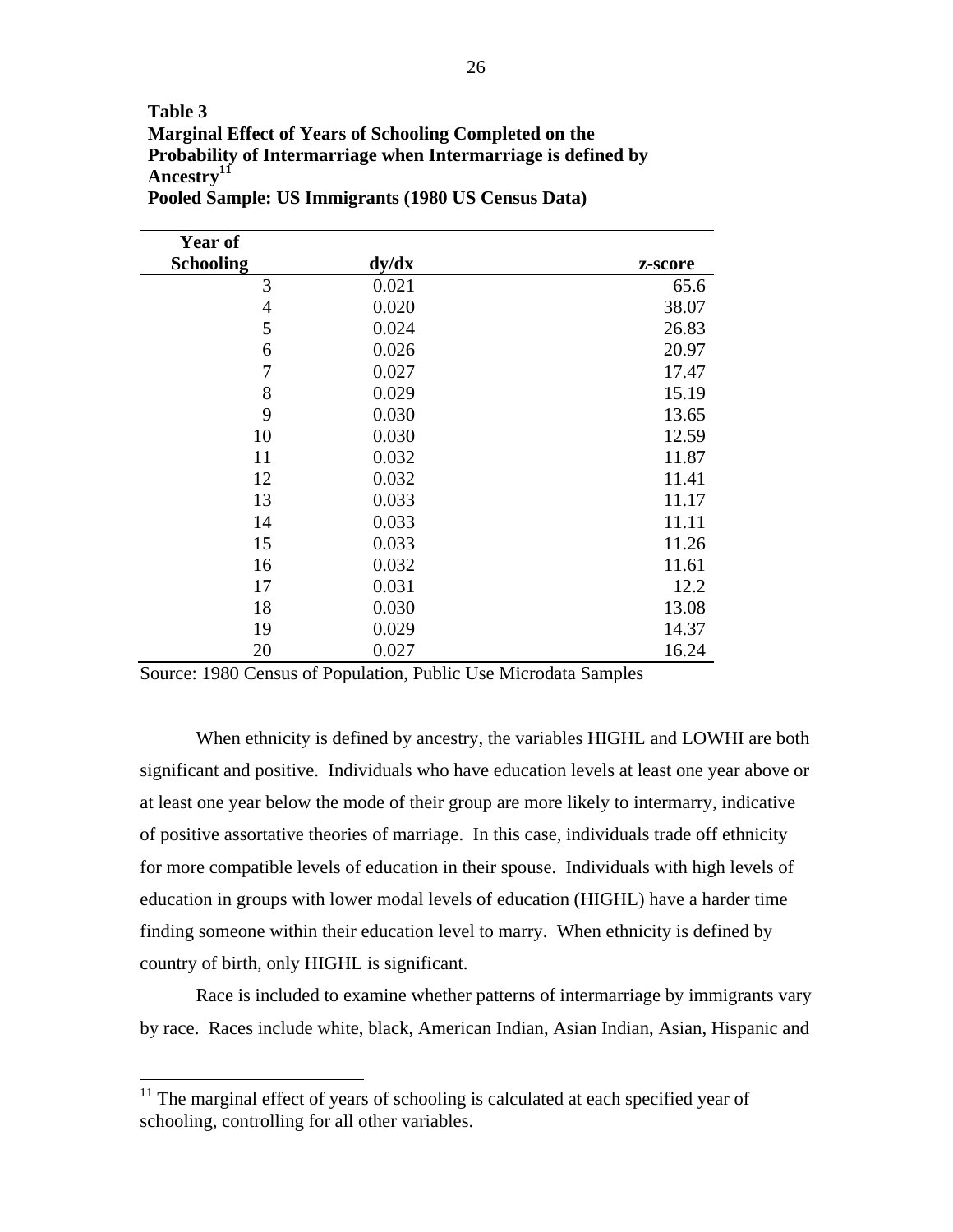Other. It is recognized that Hispanic is not a separate racial group. However, individuals within this group are likely to have broadly similar geographic and cultural origins and to speak Spanish. Black, Asian, Asian Indian and Hispanic immigrants are less likely to intermarry than whites (Tables 1 and 2). One possible explanation is that the majority of the US population is white and there is a tendency for racial groups in the US to be largely endogamous in terms of marriage. Therefore, it is more likely for a white immigrant to marry a white native born or immigrant of a different ancestry or country of origin than immigrants of other racial groups.

The first major difference between the results for the alternate definitions of ethnicity relates to those who migrated to the US as adults. When ethnicity is defined by country of birth, AM29\_35 and AM36\_ have coefficients that are positive and statistically significant, but when ethnicity is defined by ancestry the coefficients are statistically significant and negative. Individuals who migrate at older ages are more likely to marry outside their country of origin than individuals that migrate as children, but are less likely to marry outside of their ancestry group. That is, they are more likely to marry individuals with a similar ancestry but from a different country of birth.

Those who migrated past the age of 28, who married within their ancestry group and to individuals from other countries are mainly: English, Scottish, French, German, Greek, Irish, Italian, Polish, Spanish, Mexican, Chinese, Filipino, Japanese and Korean. For European ancestries, the majority of the individuals were either born in the country associated with that ancestry, or in Canada. For example, persons of German ancestry born in Canada who migrated to the US at later ages are more likely to marry non-Canadians, but are more likely than Germans that migrated to the US as children to marry persons of German ancestry. Perhaps those of German ancestry born in Canada over age 28 have a greater attachment to their ancestry than Germans who migrated to the US before the age of thirteen.

Individuals with Spanish ancestry were most likely born in Mexico, Cuba or Spain. Individuals that migrated from Cuba at later ages are less likely to marry Cubans than those that migrated as children, but are more likely to marry individuals born in Mexico or Spain. Those that marry at older ages may lower their "reservation price", in this case choose to accept a spouse not born in Cuba. At the same time, because they migrate at later ages they have less destination specific human capital, which is valued in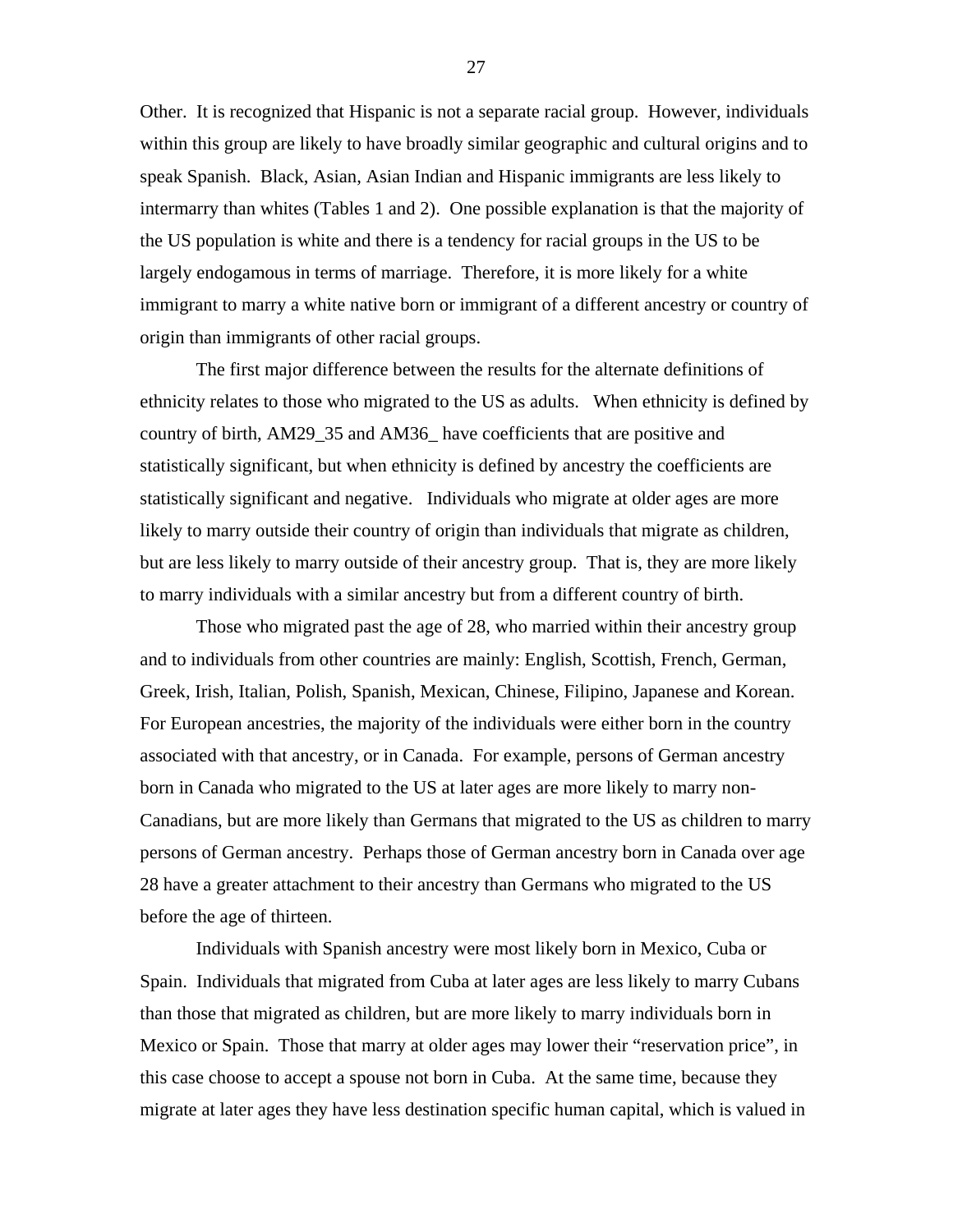the marriage market for the native born and foreign born that migrated at young ages. They are less picky, but also are more constrained by low levels of destination specific human capital, namely English language skills. Therefore, they accept marriage offers outside of their country of birth, but must find a spouse who speaks Spanish.

The definition of ethnicity also produces differing coefficients on the age at first marriage variables. For ethnicity defined by birthplace, individuals who marry between the ages of 31 and 45 have a 1% decrease in the odds of intermarriage compared to those who married before the age of 31. When ethnicity is defined by ancestry, individuals that marry between the ages of 31 and 45 have a 1% increase in the odds of being intermarried. Thus, older marriages tend to involve mates from the same country of origin (same language) but different ancestry groups.

Odds ratios for the linguistic distance variables are presented in Table 4 for the pooled sample of immigrant women and men, separately estimated for ethnicity defined by ancestry and country of birth. LING1 represents languages furthest away from English, mainly made up of Korean and Japanese, LING3 are those closest to English, such as Swedish. The benchmark are those who come from English speaking countries. The patterns are consistent for both definitions of ethnicity, with the exception of LING1. For instance, Table 3 shows that for those who speak languages relatively far linguistically from English, LING175, are 60% less likely to be intermarried than those who come from English speaking countries, whereas those that speak languages closer to English, LANG275, are only 32% less likely to be intermarried. Interestingly, those who speak languages furthest from English, like Korean and Japanese, are *more* likely to be intermarried (based on ancestry) than those who come from English speaking countries. When the linguistic distance variables are examined separately by gender, it appears that this result is driven by females who speak Korean or Japanese and not males, suggesting that this represents a "war brides" effect. That is, Korean and Japanese women who married members of the US Armed Forces stationed in these countries.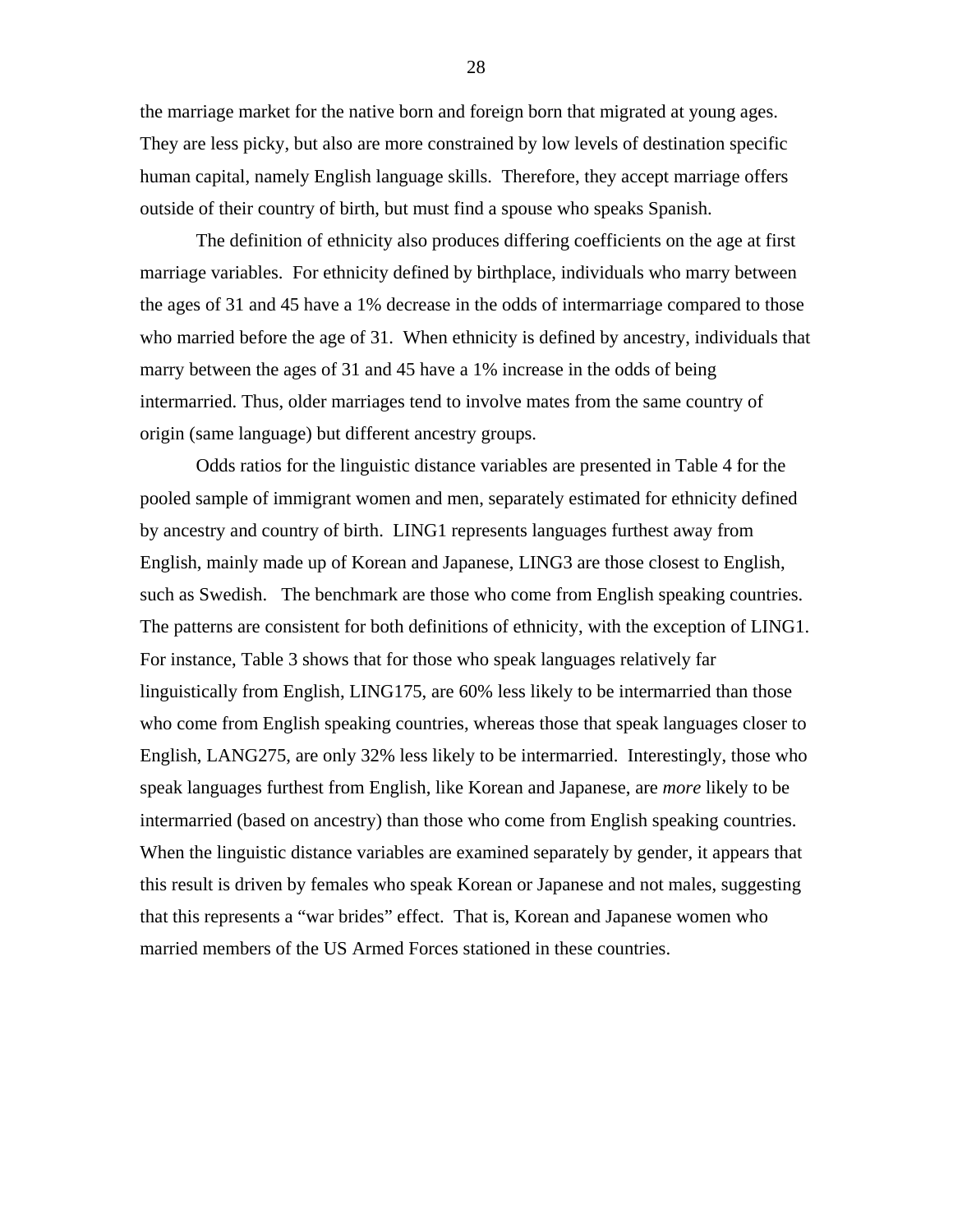### **Table 4 Logistic Regression Estimates of Intermarriage for Immigrants- Linguistic Distance Source: 1980 US Census Data Dependent Variable: Intermarriage**

|                   |         | Ancestry    |               |         | Country of Birth |         |
|-------------------|---------|-------------|---------------|---------|------------------|---------|
| <b>Variable</b>   | All     | <b>Male</b> | <b>Female</b> | All     | <b>Male</b>      | Female  |
| LING1             | $1.42*$ | 0.76        | $1.59*$       | $0.65*$ | $0.42*$          | $0.72*$ |
| LING15            | $0.66*$ | 0.80        | $0.51*$       | $0.34*$ | $0.48*$          | $0.24*$ |
| LING175           | $0.40*$ | $0.57*$     | $0.25*$       | $0.27*$ | $0.42*$          | $0.18*$ |
| LING <sub>2</sub> | $0.88*$ | 0.90        | $0.80*$       | $0.38*$ | $0.47*$          | $0.29*$ |
| LING225           | $0.68*$ | $0.64*$     | $0.72*$       | $0.36*$ | $0.41*$          | $0.34*$ |
| LING25            | $0.61*$ | $0.55*$     | $0.66*$       | $0.35*$ | $0.44*$          | $0.28*$ |
| LING275           | $0.68*$ | 0.78        | $0.62*$       | $0.43*$ | $0.61*$          | $0.31*$ |
| LING <sub>3</sub> | 0.89    | 0.70        | 1.16          | 0.75    | 0.80             | 0.78    |

Note: Pooled Sample Size  $= 27,116$ . Controlling for the other explanatory variables in Tables 1 and 2. Odds ratios reported in Table. \* designates statistically significant at 5 percent level.

Source: 1960 to 1980 Censuses of Population, Public Use Microdata Samples.

#### **B. Separate Analyses by Gender**

Separate analyses are conducted by gender for the two definitions of ethnicity, regression results are reported in Appendix B.

GRADE and GRADE2 follow the same pattern as the pooled sample. As education levels increase, the probability of intermarriage increases, but at a decreasing rate. The coefficient on LOWHI (a person with a low education from a highly educated group) is significant, positive and of a similar magnitude for both men and women when ethnicity is defined by ancestry. This coefficient indicates that individuals with education levels below the modal education level of the group are more likely to intermarry. This result supports positive assortative mating models. Individuals with low education levels will find a smaller pool of potential mates, as most of the individuals in their ethnic group are of a higher education level and have been sorted with other highly educated individuals. When ethnicity is defined by country of birth, however, deviations from the mode are not significant.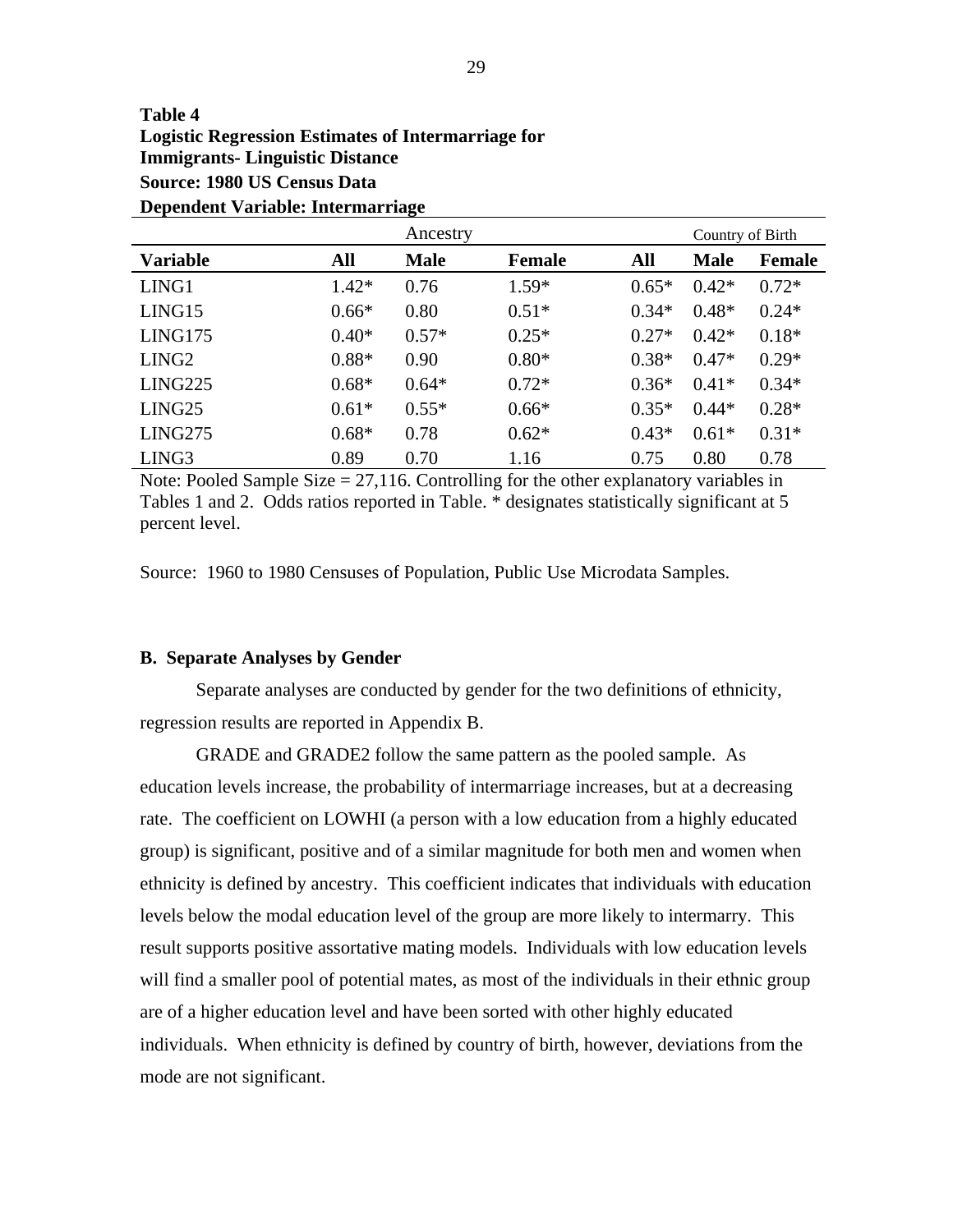Veteran status is important for both men and women. Immigrant men who served in the U.S. armed forces are more likely to be intermarried than those who are not veterans, especially if this service was during WWII, when so many were stationed overseas, or was in 1975 to 1980. Immigrant women with a spouse in the armed forces are almost 200% more likely to be intermarried when intermarriage is defined by ancestry and 588% when defined by country of birth. These variables account for the effect that "war brides" have on the probability of intermarriage, which is a stunningly large effect. Women have lower intermarriage rates than men, except for "war brides".

The age at migration variables for both men and women are significant and negative for almost all of the age groups. This relationship indicates that migrating before the age of 13 increases the probability of intermarriage, as individuals that migrated before age 13 are the benchmark group. When ethnicity is defined by the ancestry question, migrating past the age of 36 does not have a significant effect on the probability of intermarriage compared to the youngest age at migration group. When ethnicity is defined by country of birth, women who migrated past the age of 29 are more likely to be intermarried than those who migrated as children. As discussed above, this effect may be related to the types of individuals who migrate at later ages, those who marry within their ancestry group and to individuals from other countries. A large majority of those who marry within their ancestry group and outside their country of origin are from Canada.

Another interesting result is that race matters for both males and females, regardless of the definition of ethnicity. Immigrant blacks, Asians, Asian Indians, and Hispanic are all less likely to intermarry than immigrant whites, controlling for the "war brides" effect for immigrant women.

#### **VI. Summary and Conclusions**

A number of results were obtained by examining the determinants of intermarriage for first generation immigrants using the 1980 US Census of Population and Housing, the last Census that included the question on age at first marriage. Ethnicity is defined by both ancestry and country of birth.

Ethnic intermarriage rates in the US are greater among whites than other racial groups, are greater for men than for women (except for "war brides"), decrease with the age at migration, and increase with educational attainment, duration of residence in the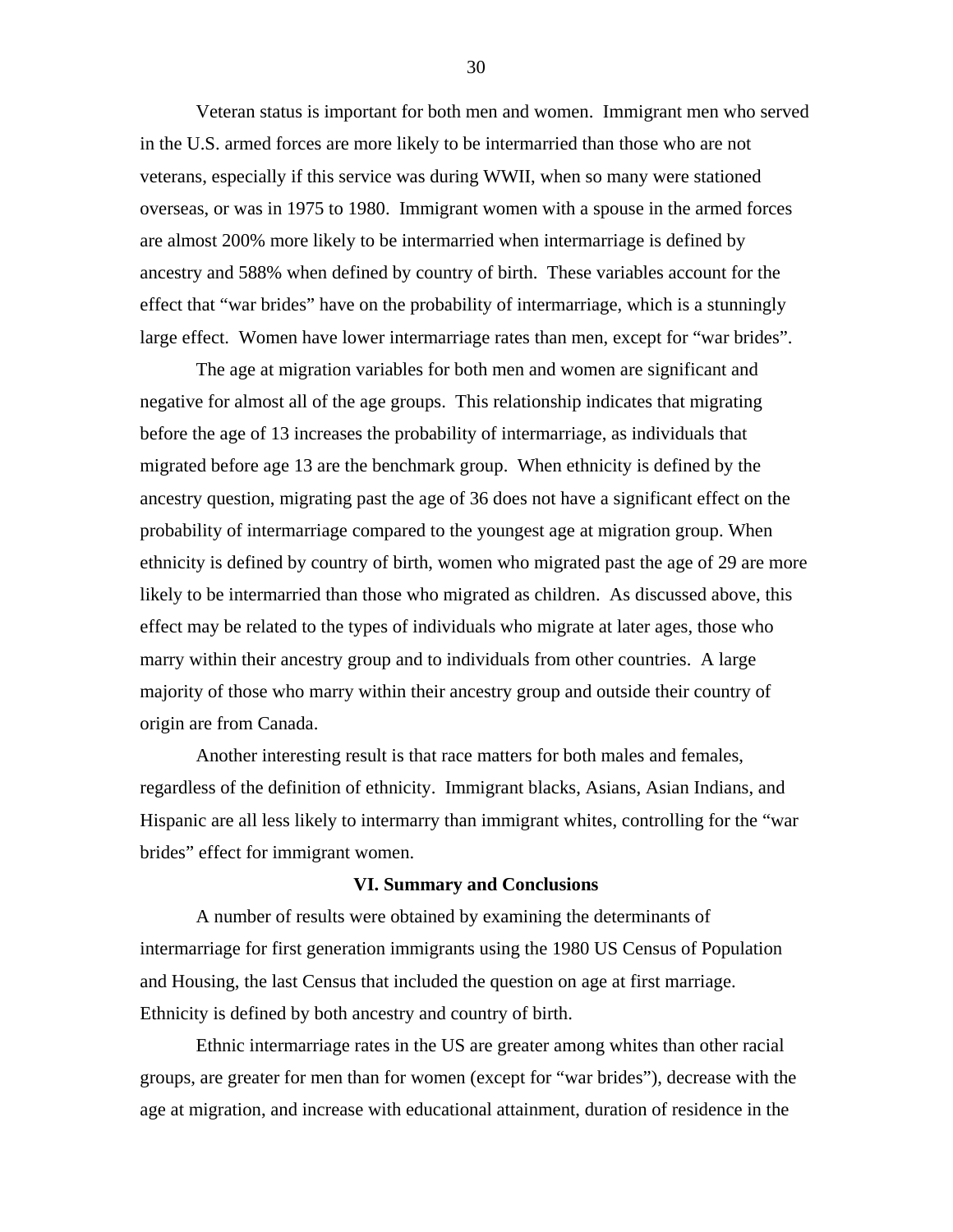US, the disparity between one's own educational attainment and that of one's ethnic group, having had a pervious marriage, and if one's parents were intermarried. Intermarriage rates are higher for men who were veterans, and higher for women who are married to veterans. They are also greater the smaller the potential availability of a spouse of the same ethnicity, and the smaller the size of one's ethnic group, although the absolute population size where one lives has little effect.

This paper contributes to the literature in this area of study in several ways. First, several data sets (1960 to 1980 Censuses) are used to construct marriage market variables, specifically group size, population size and the availability ratio. This method provides a more accurate picture of marriage market characteristics. In addition, three variables are included to test for the relationship between education and intermarriage. By including both education level and deviations from the modal education level of the ethnic group, two possible venues are examined. There is evidence of both positive assortative mating and also an independent positive effect by education level. Finally, this paper provides an exogenous proxy for English language skill among immigrants. Because current English fluency is endogenously related to intermarriage, using a proxy, linguistic distance, can measure the effect indirectly. Intermarriage rates are lower the greater the distance between the immigrant's mother tongue and English. A noticeable "war brides" effect is found in the analysis in contrast to the generally lower intermarriage rate for women.

The lack of direct information on specific country of residence when education was completed, as well as information on the timing of the current marriage, hinders research on the determinants of intermarriage. In addition, the 1980 Census was the last time age at first marriage was asked. This information is imperative for examining the marital decisions of more recent immigrants in the United States.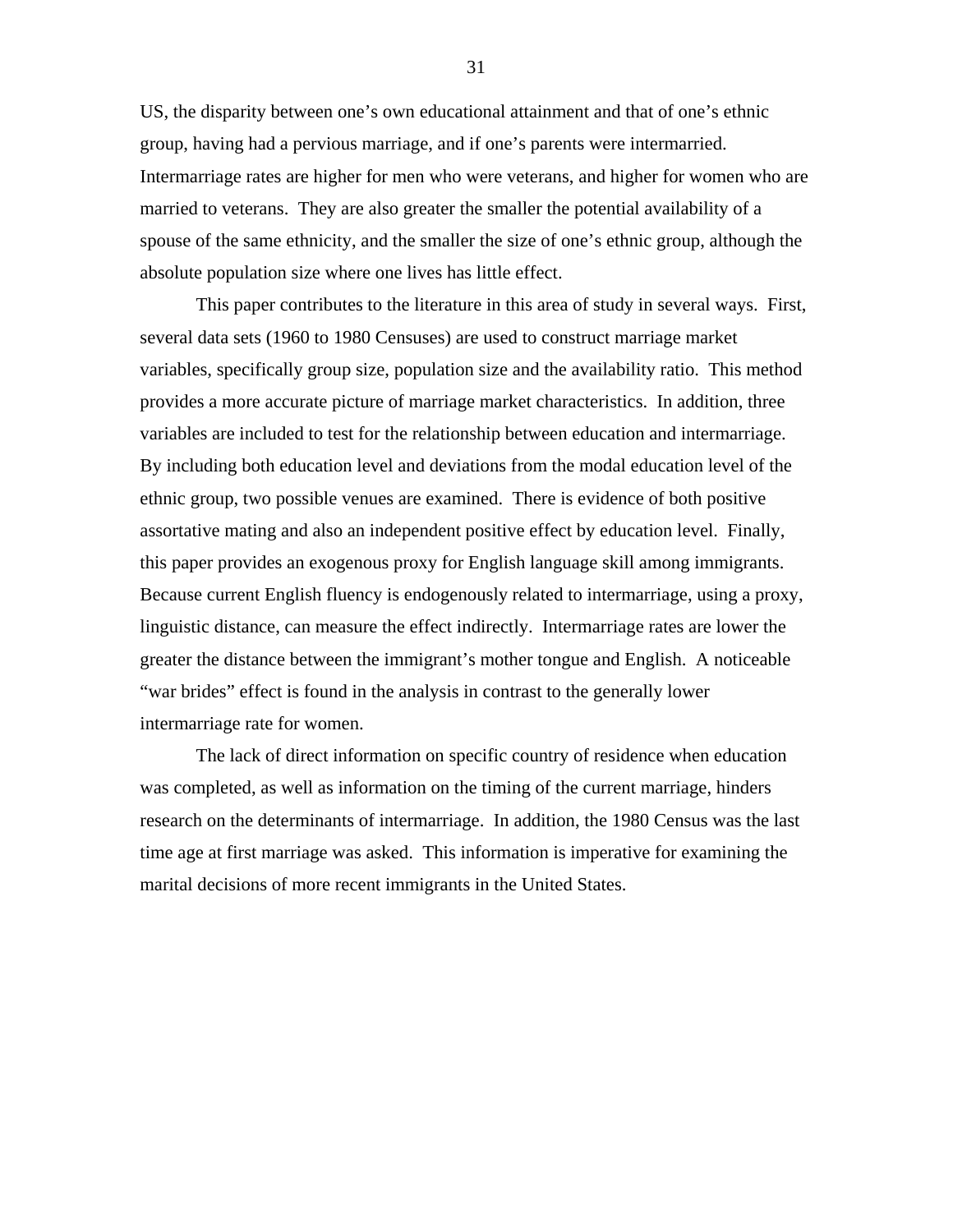#### References

- Alba, R. D., Golden, R. M.: Patterns of Ethnic Intermarriage in the United States. Social Forces 65:202-223, 1986.
- Anderson, R. N., Saenz, R.: Structural Determinants of Mexican American Intermarriage, 1975-1980. Social Science Quarterly 75:414-430, 1994.
- Asher, J. J.: The Optimal Age to Learn a Foreign Language. The Modern Language Journal 53:334-341, 1969.
- Becker, G. S.: A Theory of Marriage. Economics of the Family Chicago/London: University of Chicago Press 299-344, 1974.
- Brien, M. J.: Racial Differences in Marriage and the Role of Marriage Markets. Journal of Human Resources 32 (4): 741–78, 1997.
- Buchanan, P. J.: State of Emergency: The Third World Invasion and Conquest of America. New York: Thomas Dunne Books/ St. Martin's Press, 2006.
- Chiswick, B. R.: The Effect of Americanization on Earnings of Foreign Born Men. The Journal of Political Economy 86: 897-921, 1978.
- Chiswick, B. R. and Paul W. Miller: English Language Fluency Among Immigrants to the United States. Research in Labor Economics 17: 151-200, 1998.
- Chiswick, B. R. and Paul W. Miller: Linguistic Distance: A Quantitative Measure of the Distance Between English and Other Languages. Journal of Multilingual and Multicultural Development 26: 1-11, 2005.
- Chiswick, B. R. and Paul W. Miller: A Test of the Critical Period Hypothesis for language Learning. Journal of Multilingual and Multicultural Development, 29(1): 16-29, 2008.
- Chiswick, C. U.: The Economic Determinants of Ethnic Assimilation. IZA Institute for the Study of Labor, Discussion Paper No. 2212, Bonn, Germany, July 2006. Journal of Population Economics (Forthcoming).
- Chiswick, C. U. and Lehrer, Evelyn L.: Religious Intermarriage: An Economic Perspective. Contemporary Jewry 12:21-34, 1991.
- Cohen, S. M.: Socioeconomic Determinants of Intraethnic Marriage and Friendship. Social Forces 55(4):997-1010, 1977.
- Fitzgerald, J.: Welfare Durations and the Marriage Market: Evidence from the Survey of Income and Program Participation. The Journal of Human Resources 26:545-561, 1991.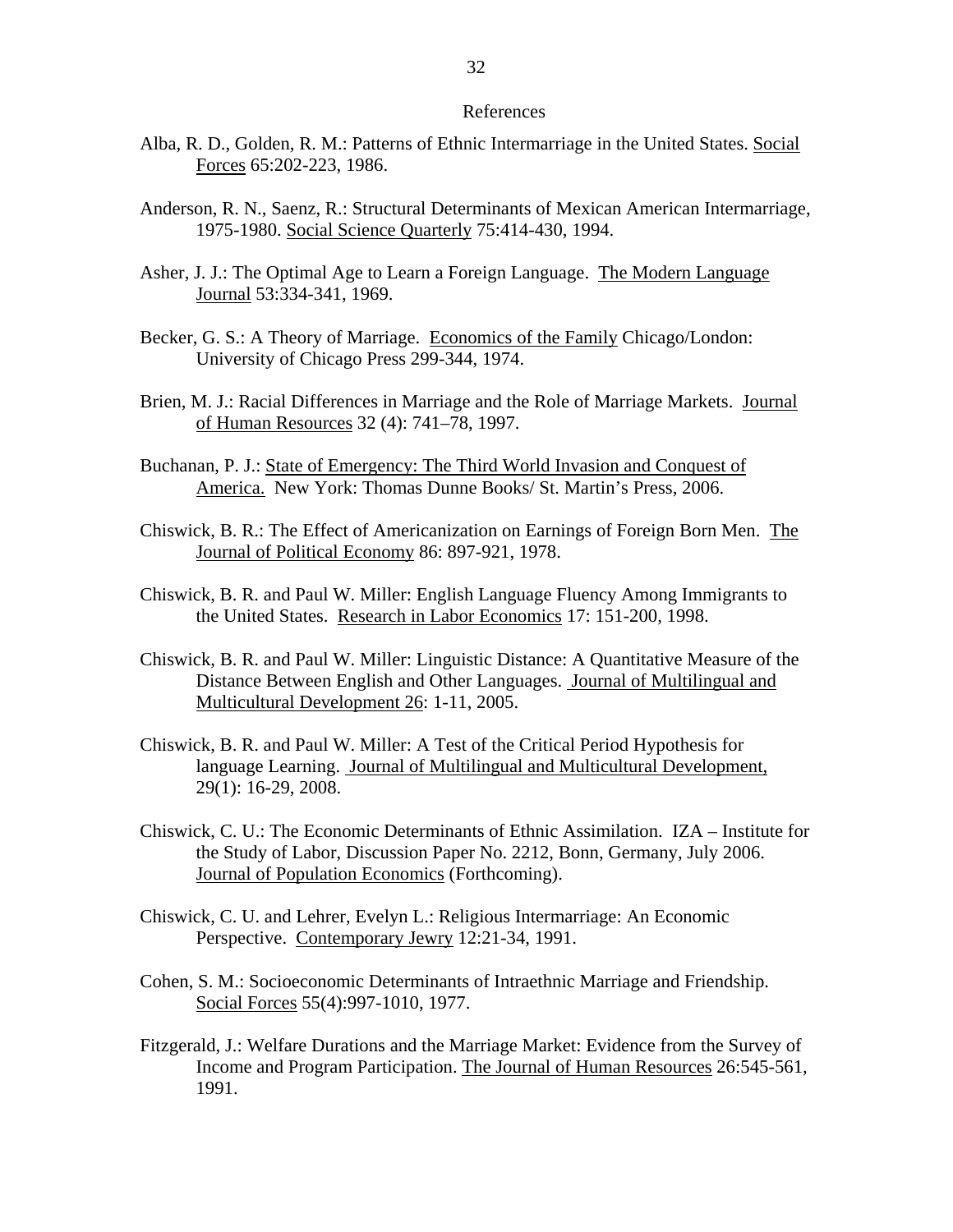- Fossett, M. A., Kiecolt, K. J.: A Methodological Review of the Sex Ratio: Alternatives for Comparative Research. Journal of Marriage and the Family 53:941-957, 1991.
- Furtado, D.: Human Capital and Interethnic Marriage Decisions. IZA Institute for the Study of Labor, Discussion Paper Series No. 1989, Bonn, February 2006.
- Gilbertson, G.A., Fitzpatrick, J.P., Yang, L.: Hispanic Intermarriage in New York City: New Evidence from 1991. International Migration Review 30: 445-459, 1996.
- Goldman, N., Westoff, C. F., Hammerslough, C.: Demography of the Marriage Market in the United States. Population Index 50:5-25, 1984.
- Gordon, M.: Assimilation and American Life: The Role of Race, Religion and National Origins Oxford University Press, Inc. 1964.
- Hart-Gonzalez, L. and Lindermann, S., (1993). "Expected Achievement in Speaking Proficiency, 1993" School of Language Studies, Foreign Service Institute, U.S. Department of State, Mimeographed.
- Kalmijn, M.: Intermarriage and Homogamy: Causes, Patterns, Trends. Annual Review of Sociology 24:395-421, 1998.
- Kantarevic, J.: Interethnic Marriages and Economic Assimilation of Immigrants. IZA Institute for the Study of Labor, Discussion Paper Series No. 1142, Bonn, May 2004.
- Lehrer, E. L.: Religious Intermarriage in the United States: Determinants and Trends. Social Science Research 27:245-263, 1998.
- Lehrer, E. L.: Age at Marriage and Marital Instability: Revisiting the Becker-Landes-Michael Hypothesis. Journal of Population Economics 21(2): 463-484, 2008.
- Lichter, D. T., LeClere, F. B., McLaughlin, D. K.: Local Marriage Markets and the Marital Behavior of Black and White Women. The American Journal of Sociology 96:843-867, 1991.
- Lichter, D. T., Mclaughlin, D. K., Kephart, G., Landry, D. J.: Race and the Retreat from Marriage: A Shortage of Marriageable Men? American Sociological Review 57:781-799, 1992.
- Lichter, D. T., Qian, Z.: Measuring Marital Assimilation: Intermarriage Among Natives and Immigrants. Social Science Research 30:289-312, 2001.
- Lieberson, S., Waters, M. C.: From Many Strands: Ethnic and Racial Groups in Contemporary America. New York: Russell Sage Foundation, 1988.
- Meng, X., Gregory, R. R.: Intermarriage and the Economic Assimilation of Immigrants. Journal of Labor Economics 23: 135-175, 2005.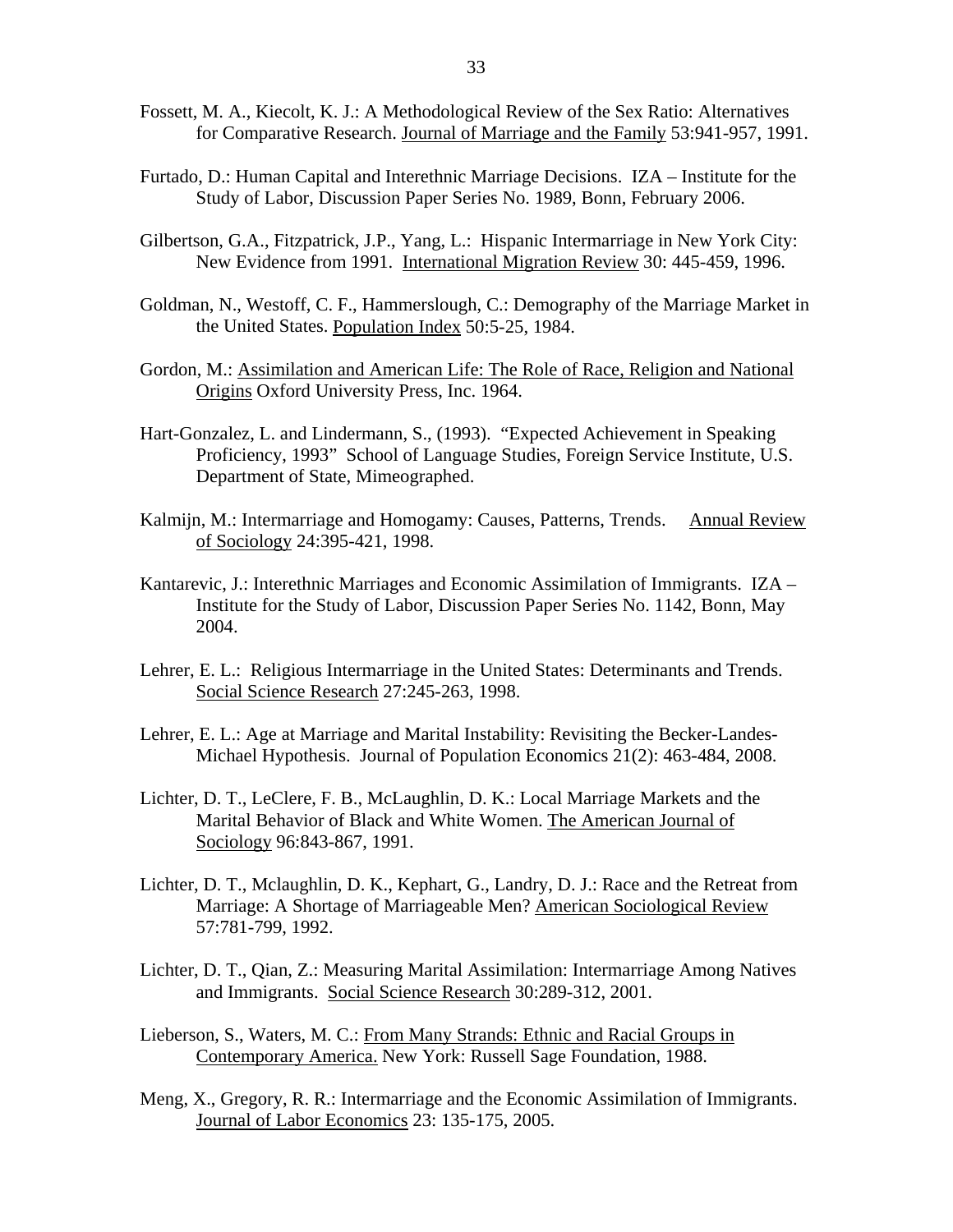- Meng, X., Meurs, D.: Intermarriage, Language, and Economic Assimilation Process: A Case Study of France. IZA – Institute for the Study of Labor, Discussion Paper Series No. 2461, Bonn, November 2006.
- Sandefur, G. D. and McKinnell, T.: American Indian Intermarriage. Social Science Research 347: 347–48, 1986.
- Schoen, R.: Measuring the Tightness of a Marriage Squeeze. Demography 20:61-78, 1983.
- \*Schoen, R., Thomas, B.: Intergroup Marriage in Hawaii, 1969-1971 and 1979-1981. Sociological Perspectives 32:365-382, 1989.
- Schoen, R., Wooldredge, J.: Marriage Choices in North Carolina and Virginia, 1969- 1971 and 1979-1981. Journal of Marriage and the Family 51:465-481, 1989.
- South, S. J., Lloyd, K. M.: Marriage Markets and Nonmarital Fertility in the United States. Demography 29:247-64, 1992a.
- Statistical Abstract: 2007 Edition, U.S. Census Bureau, [http://www.census.gov/compendia/statab/2007edition.html.](http://www.census.gov/compendia/statab/2007edition.html)
- Wilson, W. J.: The Truly Disadvantaged. Chicago: University of Chicago Press, 1987.
- Wood, R. G.: Marriage Rates and Marriageable Men: A Test of the Wilson Hypothesis. Journal of Human Resources 30:163-193, 1995.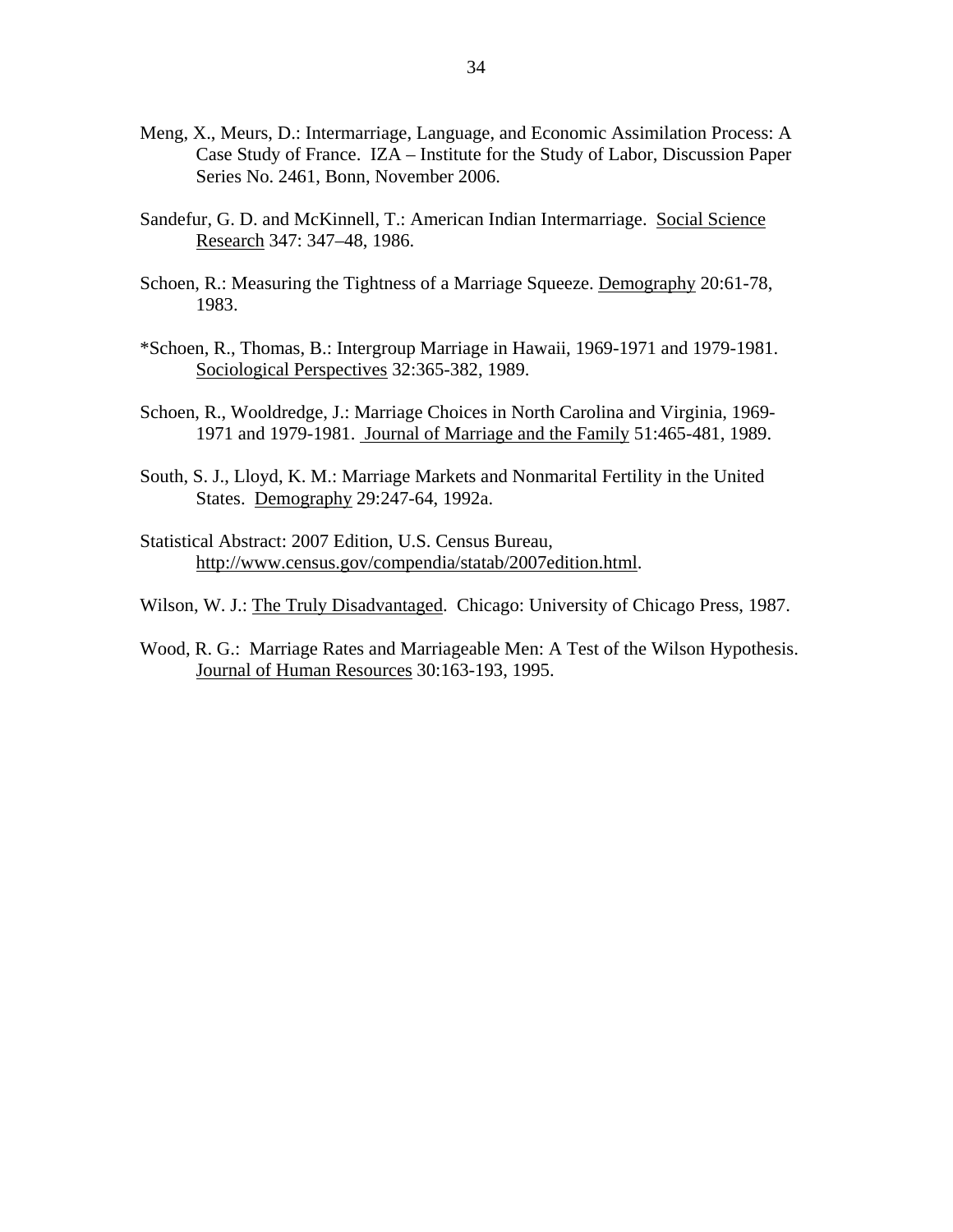**September 2008** 

**Statistical Appendicies for** 

**"Ethnic Intermarriage Among Immigrants:** 

**Human Capital and Assortative Mating** 

**Barry R. Chiswick and Christina A. Houseworth**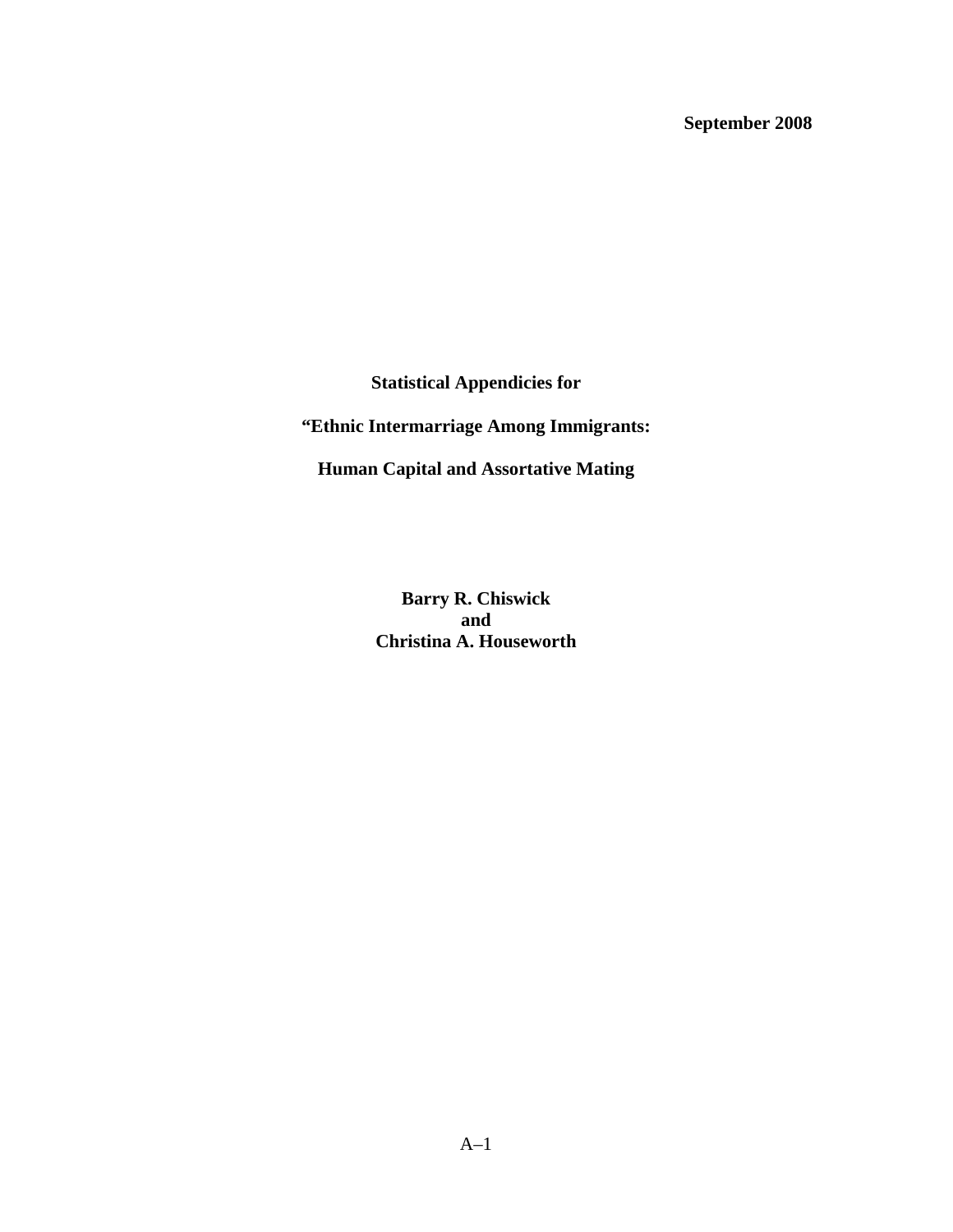# **Appendix A**

| Definition of Ancestry 1980 Census Data<br>Group | <b>Including:</b>                                     |
|--------------------------------------------------|-------------------------------------------------------|
| Austrian                                         |                                                       |
| Belgian                                          |                                                       |
| Icelander                                        |                                                       |
| Danish                                           | Danish, Faeroe Islander, Greenlander                  |
|                                                  | Dutch, Dutch-French-Irish, Dutch-German-Irish,        |
|                                                  | Dutch-Irish-Scotch, Dutch and English Speaking        |
| Dutch                                            | Belgian                                               |
|                                                  | English, English-French-German, English-French-       |
|                                                  | Irish, English-German-Irish, English-German-Swedish,  |
| English                                          | English-Irish-Scotch, English-Scotch-Welsh, Manx      |
| Welsh                                            |                                                       |
| Scottish                                         |                                                       |
| Finnish                                          |                                                       |
| French                                           | French, French-German-Irish, Alsatian                 |
|                                                  | German, German-Irish-Italian, German-Irish-Scotch,    |
| German                                           | German-Irish-Swedish                                  |
| Greek                                            |                                                       |
| Irish                                            |                                                       |
| Italian                                          |                                                       |
| Luxemburger                                      |                                                       |
| Norwegian                                        |                                                       |
| Portuguese                                       |                                                       |
| Swedish                                          |                                                       |
| <b>Swiss</b>                                     |                                                       |
| Scandinavian                                     |                                                       |
|                                                  | European, Northern European, Slovak, Andorran,        |
|                                                  | Armenian, Central European, Croatian, Eastern         |
|                                                  | European, Georgian, Gibraltan, Lapp, Liechtensteiner, |
|                                                  | Maltese, Monegasque, Ruthenian, Serbian, Slav,        |
| European                                         | Slovene, Southern European, Western European          |
| Albanian                                         |                                                       |
| Bulgarian                                        |                                                       |
| Czechoslovakian                                  |                                                       |
| Estonian                                         |                                                       |
| Hungarian                                        |                                                       |
| Latvian                                          |                                                       |
| Lithuanian                                       |                                                       |
| Polish                                           |                                                       |
| Rumanian                                         |                                                       |

#### **Table A-1 Definition of Ancestry 1980 Census Data**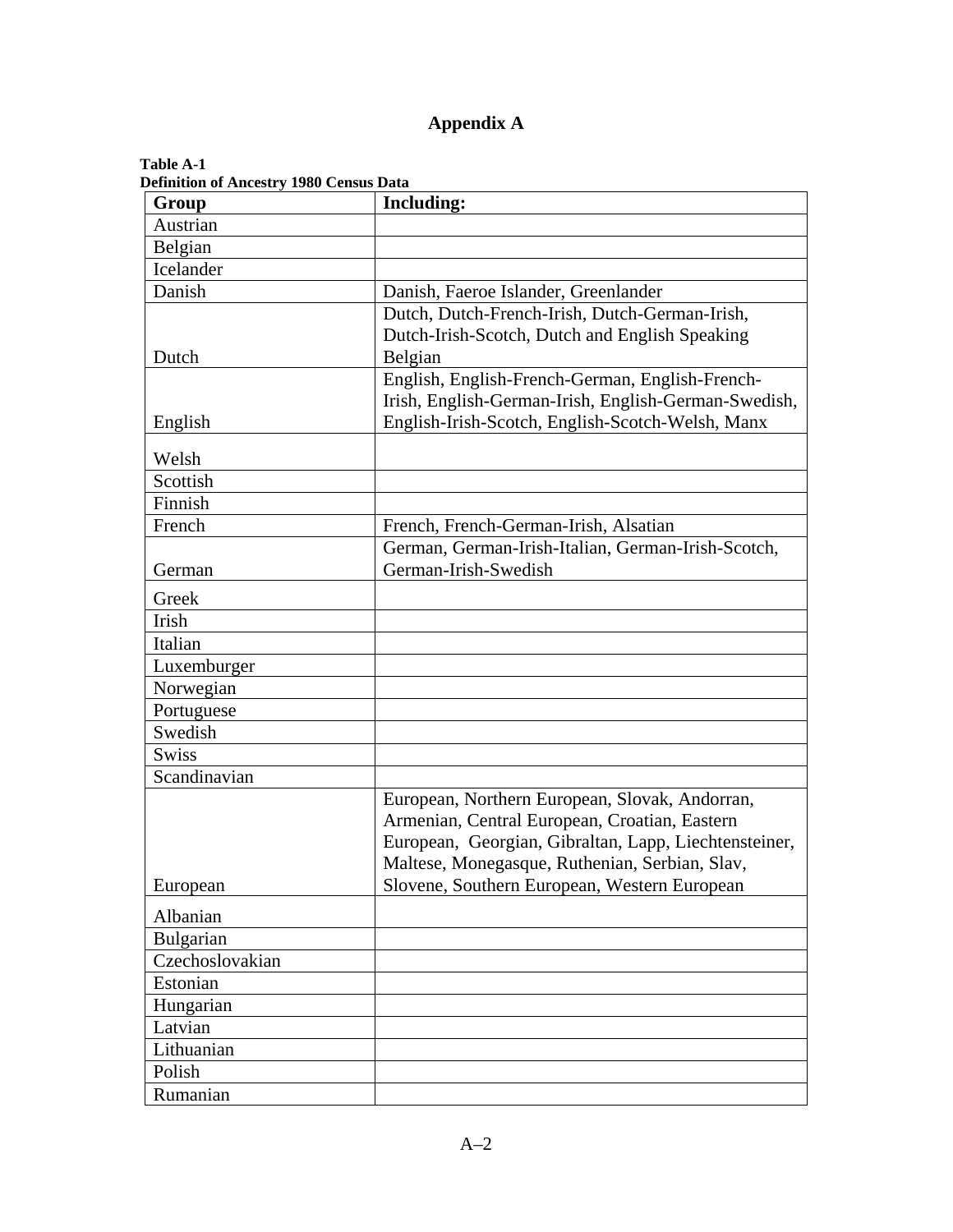| Yugoslavian                  |                                                                                                                                                                      |
|------------------------------|----------------------------------------------------------------------------------------------------------------------------------------------------------------------|
| Russian                      |                                                                                                                                                                      |
| Ukrainian                    |                                                                                                                                                                      |
| Byelorussian                 |                                                                                                                                                                      |
| Spanish                      | Spanish, Spaniard, Basque                                                                                                                                            |
| Mexican                      |                                                                                                                                                                      |
| <b>Puerto Rican</b>          |                                                                                                                                                                      |
| Cuban                        |                                                                                                                                                                      |
| Dominican                    |                                                                                                                                                                      |
| Argentinean                  |                                                                                                                                                                      |
| <b>Bolivian</b>              |                                                                                                                                                                      |
| Chilean                      |                                                                                                                                                                      |
| Colombian                    | Columbian, Providencia, San Andres                                                                                                                                   |
| Costa Rican                  |                                                                                                                                                                      |
| Guatemalan                   |                                                                                                                                                                      |
| Honduran                     |                                                                                                                                                                      |
| Paraguayan                   |                                                                                                                                                                      |
| Peruvian                     |                                                                                                                                                                      |
| Uruguayan                    |                                                                                                                                                                      |
| Ecuadorian                   |                                                                                                                                                                      |
| Venezuelan                   |                                                                                                                                                                      |
| South and Central            | Central and South American, Nicaraguan, Panamanian,                                                                                                                  |
| American                     | Salvadoran, Surinam                                                                                                                                                  |
| Haitian                      | Haitian, French West Indies                                                                                                                                          |
| Jamaican                     |                                                                                                                                                                      |
| Trinidadian/Tobagonian       |                                                                                                                                                                      |
| U.S. Virgin Islander         |                                                                                                                                                                      |
|                              | British West Indian, Anguilla Islander, British Virgin<br>Islander, Cayman Islander, Turks and Caicos Islander<br>Caribbean, Bahamian, Barbadian, Dominica Islander, |
| <b>English Speaking West</b> | Dutch West Indies, St. Christopher Islander, St. Lucia                                                                                                               |
| Indies                       | Islander, Bermudan, Guyanese                                                                                                                                         |
| Belizean                     |                                                                                                                                                                      |
| <b>Brazilian</b>             |                                                                                                                                                                      |
| Iranian                      |                                                                                                                                                                      |
| Israeli                      |                                                                                                                                                                      |
| Jordanian                    | Jordanian, Trans Jordan                                                                                                                                              |
| Lebanese                     |                                                                                                                                                                      |
| Syrian                       |                                                                                                                                                                      |
| Turkish                      |                                                                                                                                                                      |
| Muscat                       |                                                                                                                                                                      |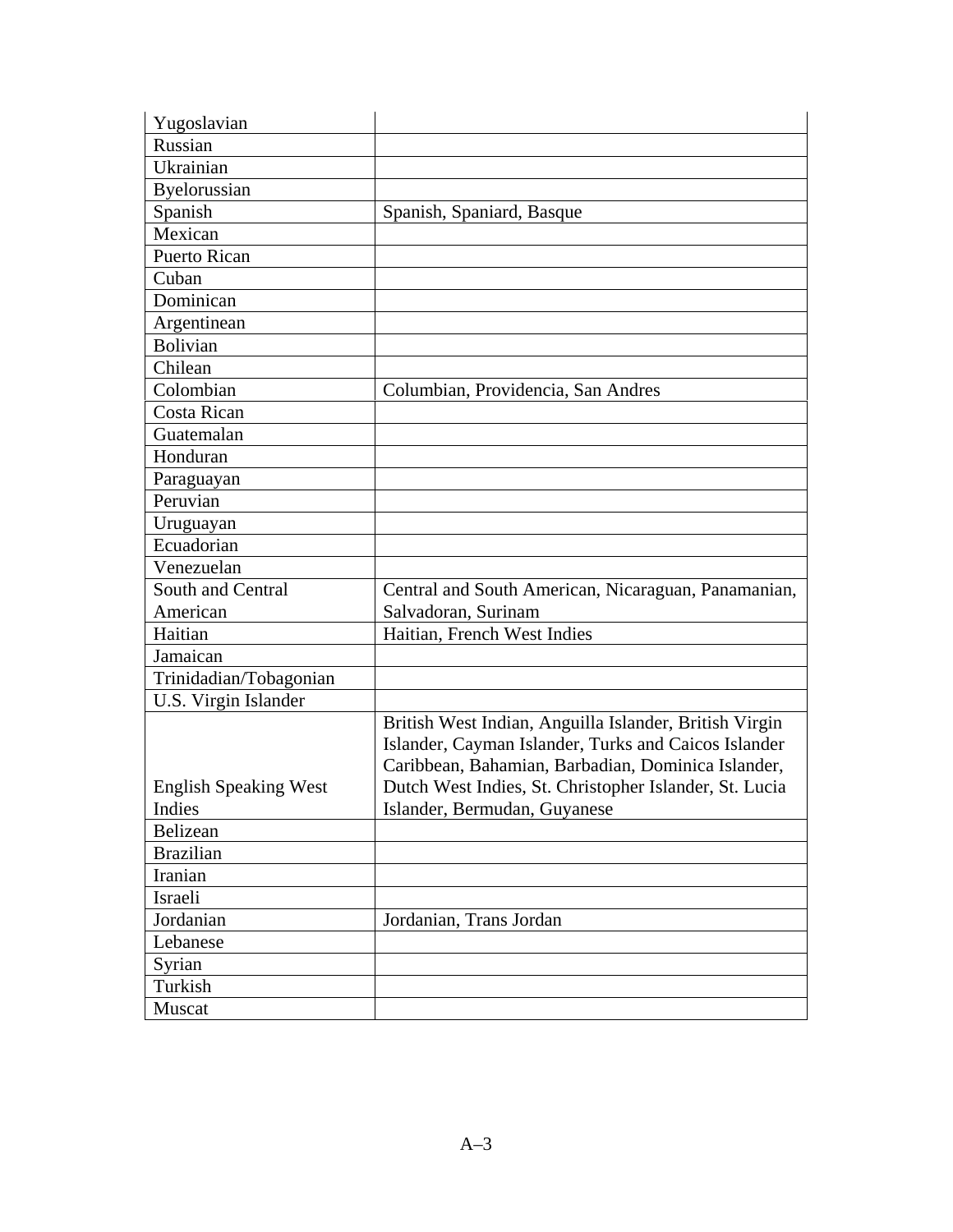|                          | Middle Eastern, Gazan, Afghan, Arabian, Bahraini,    |
|--------------------------|------------------------------------------------------|
|                          | Bedouin, Iraqi, Kurd, Kuria Muria Islander, Kuwaiti, |
|                          | Muscat, Omani, Palestinian, People's Democratic      |
|                          | Republic of Yemen, Qatar, Saudi Arabian, Trucial     |
|                          | Oman, West Bank, Assyrian, Egyptian, Berber,         |
| North African, Arabian   | Tunisian, Algerian, Moroccan, Alhucemas, Libyan,     |
| Middle Eastern           | Yemeni, Aden, Comoros Islander, Rio de Oro, Moor     |
|                          | Race White: South African, Lesotho, Rhodesian,       |
| South African-White      | Swaziland, Botswana                                  |
|                          | Race Black: South African, Lesotho, Rhodesian,       |
| South African-Black      | Swaziland, Botswana                                  |
|                          | Angolan, Congolese, Djibouti, Ethiopian, Madagascan, |
|                          | , Mozambican, Namibian, Rio de Oro, Somalian,        |
|                          | Sudanese, Zairian, Zambian, Burundian,               |
|                          | Cameroonian, Central African Republic, Equatorial    |
|                          | Guinea, Gabonese, Kenyan, Rwandan, Tanzanian,        |
|                          | Ugandan, Benin, Cape Verdean, Chadian, Gambian,      |
|                          | Ghanaian, Guinea-Bissau, Guinean, Ivory Coast,       |
|                          | Liberian, Malian, Mauritanian, Niger, Nigerian,      |
|                          | Senegalese, Sierra Leonean, Togo, Kenyan, Upper      |
|                          | Voltan, Afro-American, Eastern Africa, Western       |
| Sub-Saharan African      | Africa, Central African and Other African            |
| Asian Indian             |                                                      |
| Pakistani                |                                                      |
| Chinese                  | Taiwanese, Singaporean                               |
| Filipino                 |                                                      |
| Japanese                 | Japanese, Okinawan                                   |
| Korean                   |                                                      |
| Other Asian: Malaysian & |                                                      |
| Indonesian               | Asia, Malaysian, Indonesian                          |
| Vietnamese               |                                                      |
| South East Asian         | Burmese, Cambodian, Indo-Chinese, Laotian            |
| Australian               |                                                      |
| New Zealander            |                                                      |
| American Samoan          |                                                      |
| Hawaiian                 | Hawaiian, Part Hawaiian                              |
| Alaskan                  | Aleut, Eskimo                                        |
| Guamanian                |                                                      |
| Thai                     |                                                      |
|                          | Chamorro Islander, Eastern Archipelago, Fijian,      |
|                          | French Polynesia, French Samoa, Marshall Islander,   |
|                          | Melanesia Islander, Micronesia Islander, Palauan,    |
|                          | Polynesia Islander, Ponapean, Samoan, Tokelau        |
|                          | Islander, Tongan, Truk Islander, Yap Islander, New   |
| Pacific Islander         | Guinean                                              |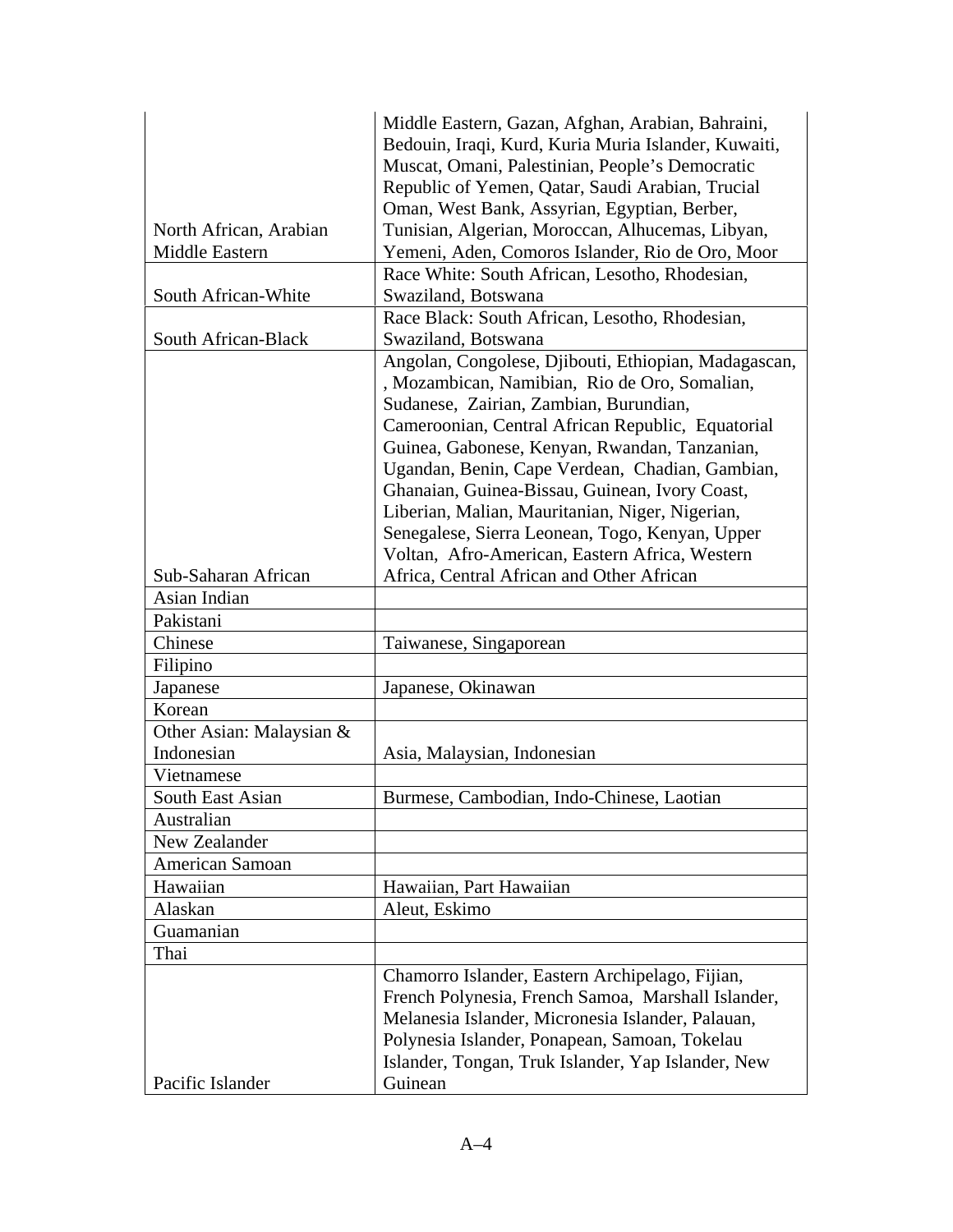| Demnuon of Dh'uipiace miningrants. 1700 Census Data<br>Group | Including                                  |
|--------------------------------------------------------------|--------------------------------------------|
| England                                                      | England, Channel Islands                   |
| Scotland                                                     |                                            |
| Wales                                                        |                                            |
| Ireland                                                      | Ireland, Northern Ireland                  |
| Norway                                                       |                                            |
| Sweden                                                       |                                            |
| Denmark                                                      | Denmark, Faeroe Islands, Greenland         |
| Netherlands (Dutch)                                          |                                            |
| Belgium                                                      |                                            |
| Switzerland                                                  |                                            |
| France                                                       |                                            |
| Germany                                                      | <b>East and West Germany</b>               |
| Poland                                                       |                                            |
| Czechoslovakia                                               |                                            |
| Austria                                                      |                                            |
| Hungary                                                      |                                            |
| Yugoslavia                                                   |                                            |
| Latvia                                                       |                                            |
| Estonia                                                      |                                            |
| Lithuania                                                    |                                            |
| Finland                                                      |                                            |
| Romania                                                      |                                            |
| Bulgaria                                                     |                                            |
| Greece                                                       |                                            |
| Italy                                                        |                                            |
| Spain                                                        |                                            |
| Portugal                                                     |                                            |
| Iceland                                                      |                                            |
| Luxembourg                                                   |                                            |
| Albania                                                      |                                            |
| Turkey                                                       |                                            |
| Syria                                                        |                                            |
| Lebanon                                                      |                                            |
| Israel                                                       |                                            |
| Pakistan                                                     |                                            |
| India                                                        |                                            |
| China                                                        | China, Hong Kong, Macau, Singapore, Taiwan |
| Japan                                                        |                                            |
| Korea (n.e.c.)                                               |                                            |
| Philippines                                                  |                                            |
| Byelorussia                                                  |                                            |
| Ukrainia                                                     |                                            |

**Table A-2 Definition of Birthplace Immigrants: 1980 Census Data**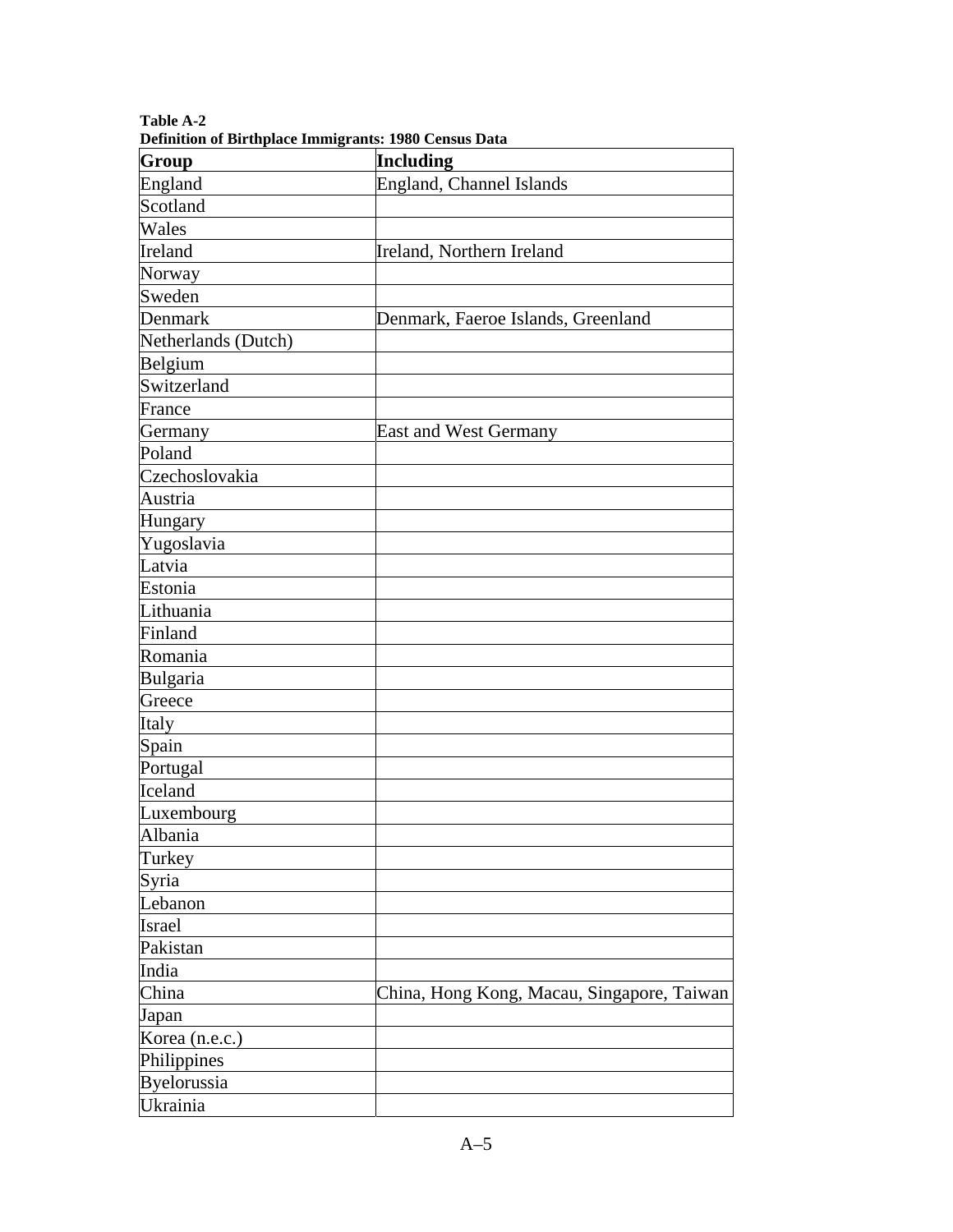| Jordan                              |                                                                          |
|-------------------------------------|--------------------------------------------------------------------------|
| Iran                                |                                                                          |
| Canada                              |                                                                          |
| Mexico                              |                                                                          |
| Guatemala                           |                                                                          |
| <b>Belize</b>                       |                                                                          |
| Honduras                            |                                                                          |
| El Salvador                         |                                                                          |
| Costa Rica                          |                                                                          |
| Cuba                                |                                                                          |
| Jamaica                             |                                                                          |
| Dominican Republic                  |                                                                          |
| Haiti                               |                                                                          |
| Trinidad & Tobago                   |                                                                          |
| Venezuela                           |                                                                          |
| Ecuador                             |                                                                          |
| Peru                                |                                                                          |
| <b>Bolivia</b>                      |                                                                          |
| <b>Brazil</b>                       |                                                                          |
| Paraguay                            |                                                                          |
| Uruguay                             |                                                                          |
| Chile                               |                                                                          |
| Argentina                           |                                                                          |
| <b>Other Central and South</b>      | Central and South America, Nicaragua,                                    |
| America                             | Panama, Surinam                                                          |
| Colombia                            |                                                                          |
| Vietnam                             |                                                                          |
| New Zealand                         |                                                                          |
|                                     | North Africa, Cyprus, Afganistan, Algeria,                               |
|                                     | North African/Arabian/Middle Egypt, Iraq, Kuwait, Libya, Morocco, Qatar, |
| Eastern                             | Saudi Arabia, Tadzhik, Tunisia, Yemen                                    |
| Korea                               | South and North Korea                                                    |
|                                     | Antigua- Barbuda, Bermuda, British Virgin                                |
|                                     | Islands, British West Indies, Caribbean,                                 |
|                                     | Cayman Islands, Dominica, Guyana, Aruba,                                 |
|                                     | Curacao, Bahamas, Barbados, Grenada, St.                                 |
| <b>English Speaking West Indies</b> | Lucia                                                                    |
|                                     | Angola, Africa, Benin, Burundi, Cameroon,                                |
|                                     | Cape Verde, Chad, Eastern Africa, Ethiopia,                              |
|                                     | Gambia, Ghana, Guinea, Guinea-Bissau, Ivory                              |
|                                     | Coast, Kenya, Liberia, Madagascar, Mauritlus,                            |
|                                     | Mozambique, Nambia, Niger, Nigeria,                                      |
|                                     | Senegal, Sierra Leone, Somalia, Sudan,                                   |
|                                     | Tanzania, Togo, Uganda, Western Africa,                                  |
| Sub-Saharan Africa                  | Zaire, Botswana                                                          |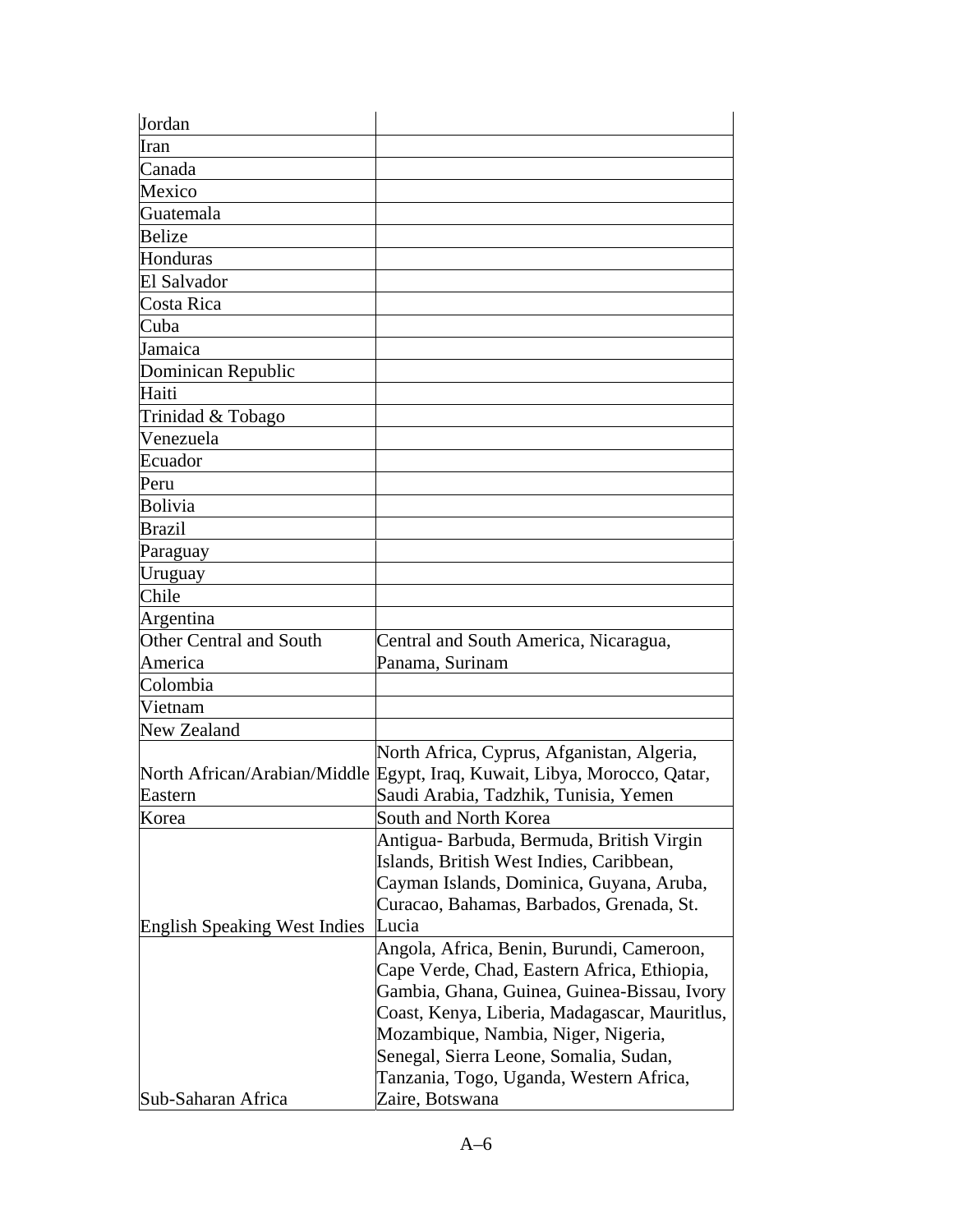| South African Black | South Africa, Zimbabwe                      |
|---------------------|---------------------------------------------|
| South African White | South Africa, Zimbabwe                      |
|                     | Fiji, Micronesia, Papua New Guinea, Tonga,  |
| Pacific Islander    | Western Samoa                               |
|                     | Burma, Indonesia, Cambodia, Laos, Malaysia, |
| Other Asian         | <b>SE</b> Asia                              |
| <b>Thailand</b>     |                                             |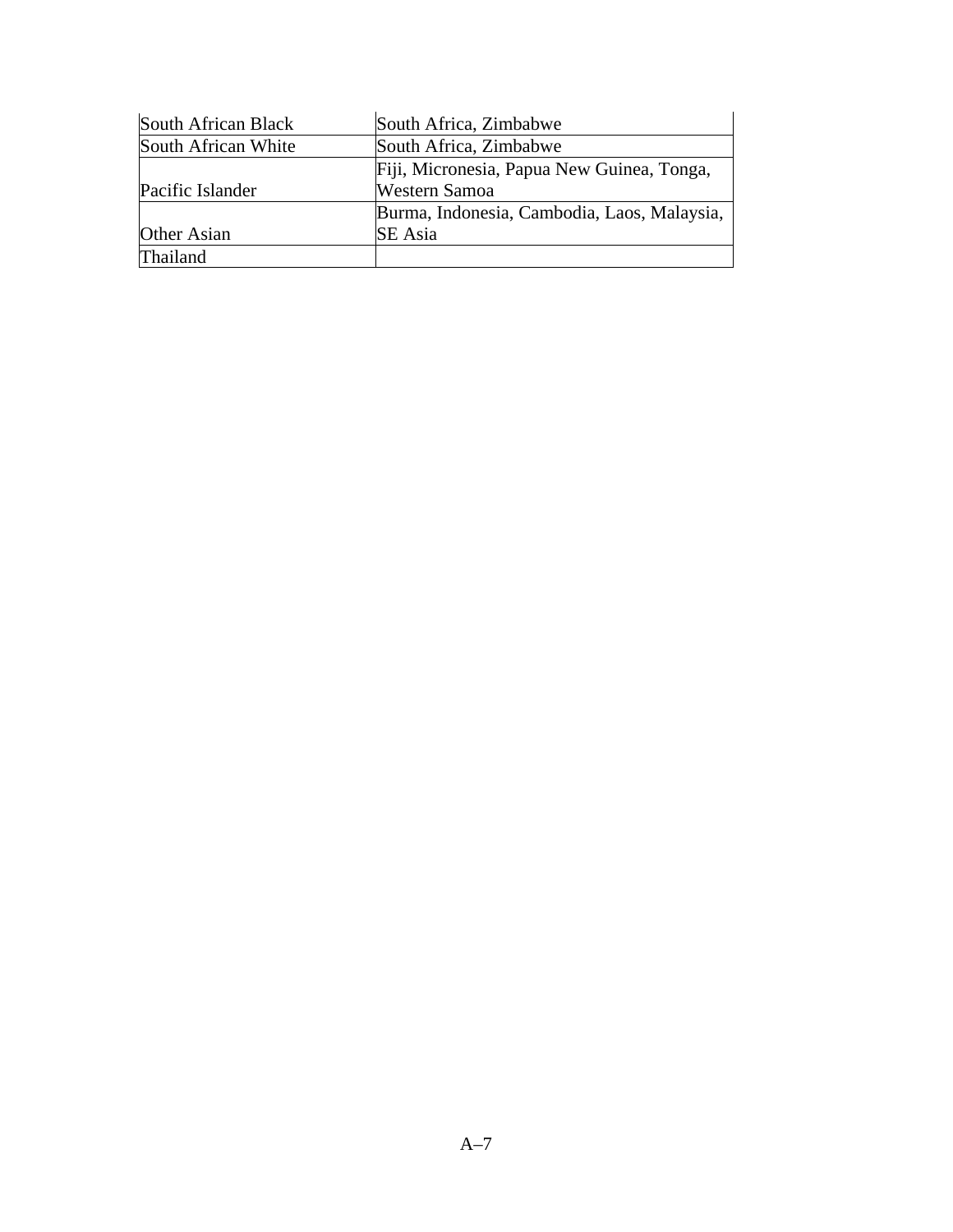| <b>Intermarriage</b> |      |                                   | <b>Intermarriage</b> |
|----------------------|------|-----------------------------------|----------------------|
| <b>Ethnicity</b>     | Rate | <b>Ethnicity</b>                  | Rate                 |
| Austrian             | 79.8 | Costa Rican                       | 51.5                 |
| Belgian              |      | 74.2 Guatemaian                   | 38.8                 |
| Cypriot              |      | 42.9 Honduran                     | 50.3                 |
| Icelander            | 88.9 | Paraguayan                        | 66.7                 |
| Danish               |      | 67.8 Peruvian                     | 53.5                 |
| Dutch                |      | 52.1 Uruguayan                    | 33.3                 |
| English              |      | 52.9 Venezuelan                   | 48.8                 |
| Welsh                | 87.7 | South and Central American        | 40.0                 |
| Scottish             |      | 70.5 Haitian                      | 14.8                 |
| Finnish              | 53.1 | Jamaican                          | 30.5                 |
| French               |      | 62.0 Trinidadian/Tobagonian       | 30.1                 |
| German               |      | 56.0 U.S. Virgin Islander         | 22.2                 |
| Greek                |      | 21.6 English Speaking West Indies | 31.3                 |
| Irish                |      | 48.2 Belizean                     | 29.6                 |
| Italian              |      | 24.4 Brazilian                    | 55.6                 |
| Luxemburger          |      | 66.7 Iranian                      | 42.2                 |
| Norwegian            |      | 60.5 Israeli                      | 48.4                 |
| Portuguese           | 14.1 | Jordanian                         | 36.0                 |
| Swedish              |      | 78.0 Lebanese                     | 44.0                 |
| <b>Swiss</b>         | 68.0 | Syrian                            | 40.8                 |
| Albanian             |      | 32.1 Turkish                      | 44.0                 |
| <b>Bulgarian</b>     |      | 52.3 Middle Eastern               | 29.2                 |
| Czechoslovakian      | 53.8 | South African- non white          | 20.0                 |
| Estonian             | 50.0 | South African-White               | 41.2                 |
| Hungarian            | 49.7 | Sub Saharan African               | 16.0                 |
| Latvian              | 58.8 | Asian Indian                      | 10.7                 |
| Lithuanian           |      | 44.4 Pakistani                    | 17.7                 |
| Polish               | 39.4 | South East Asian                  | 14.1                 |
| Rumanian             |      | 41.0 Chinese                      | 14.9                 |
| Yugoslavian          |      | 27.9 Filipino                     | 25.8                 |
| Russian              |      | 62.0 Japanese                     | 50.5                 |
| Armenian             | 23.3 | Korean                            | 30.1                 |
| Ukrainian            | 50.5 | Thai                              | 57.4                 |
| Belorussian          | 55.6 | Vietnamese                        | 21.5                 |
| Spanish              | 39.1 | Asian                             | 24.6                 |
| Mexican              | 12.2 | Australian                        | 61.4                 |
| Puerto Rican         |      | 29.8 New Zealander                | 57.1                 |
| Cuban                |      | 23.8 Guamanian                    | 16.7                 |
| Dominican            |      | 27.8 Pacific Islander             | 29.9                 |
| Argentinean          | 38.8 | American                          | 45.2                 |
| <b>Bolivian</b>      | 50.0 | Canadian                          | 65.6                 |

**Table A-3 Intermarriage Rates by Ancestry Group, Married Immigrants Age 18-64 1980 Census Data**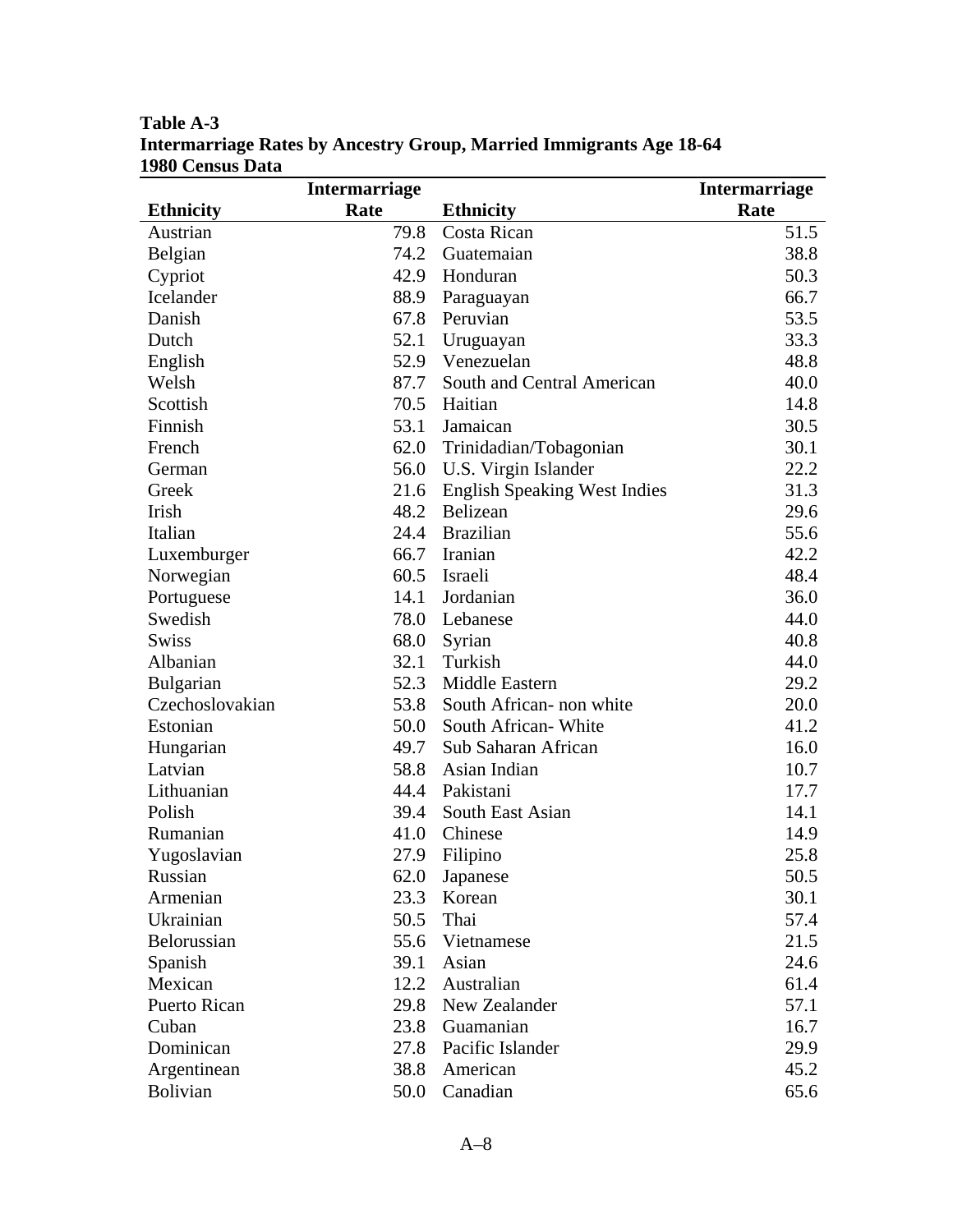| Chilean   |      | 38.7 American Indian | 40.7 |
|-----------|------|----------------------|------|
| Colombian | 32.9 |                      |      |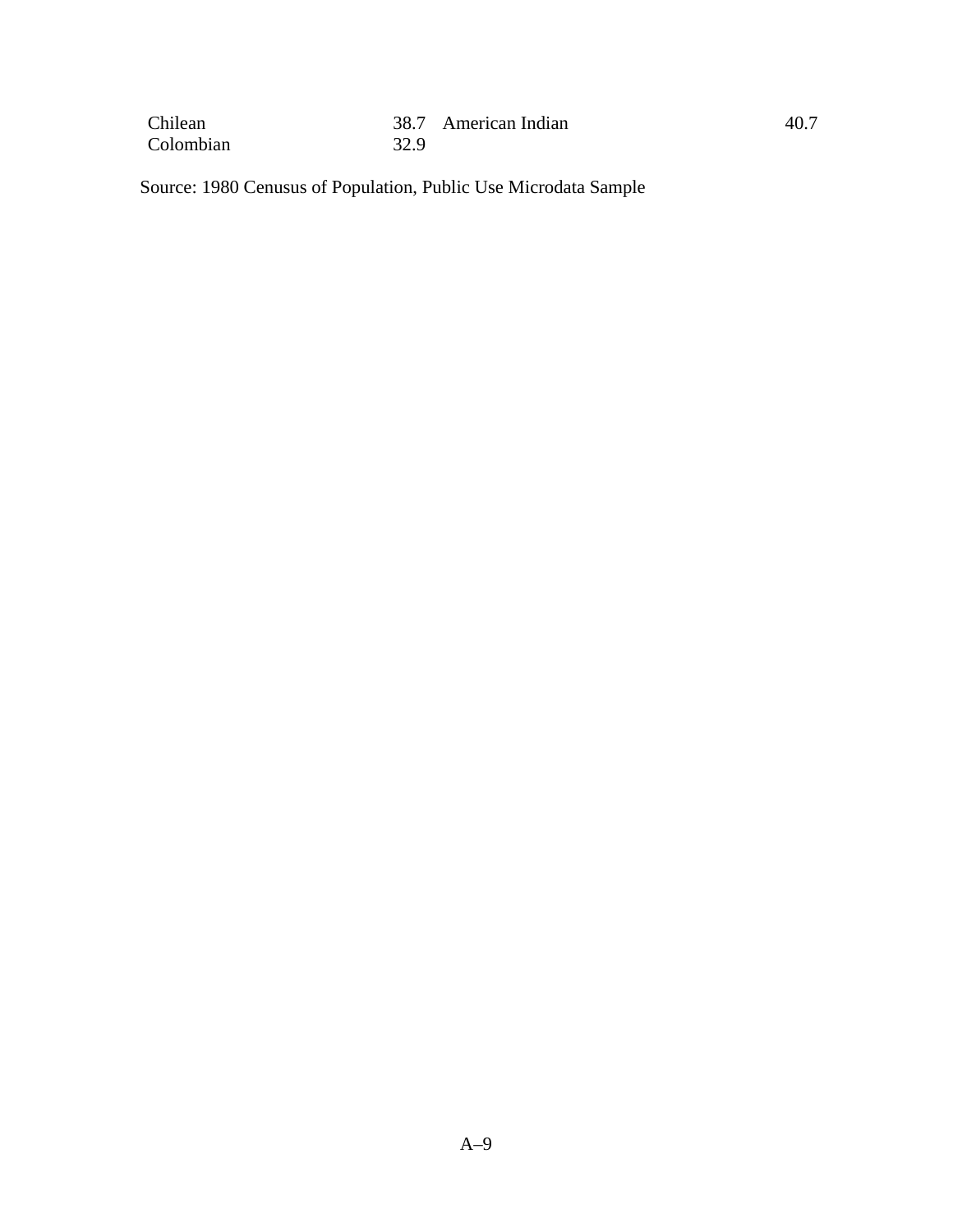| 1700 CUBUS DATA<br><b>Country of Birth</b> | Rate | <b>Country of Birth</b> | Rate |
|--------------------------------------------|------|-------------------------|------|
| Sub-Saharan Africa                         | 49.9 | Lebanon                 | 54.5 |
| N. Africa/Mid East                         | 41.1 | Syria                   | 59.2 |
| South African (Black)                      | 60.0 | Turkey                  | 53.9 |
| South African (White)                      | 57.7 | Austria                 | 84.8 |
| Canada                                     | 72.1 | Belgium                 | 76.0 |
| Argentina                                  | 44.9 | France                  | 84.2 |
| <b>Bolivia</b>                             | 57.4 | Luxembourg              | 89.5 |
| <b>Brazil</b>                              | 53.2 | Netherlands             | 65.4 |
| Chile                                      | 44.6 | Switzerland             | 69.7 |
| Columbia                                   | 35.3 | Albania                 | 75.0 |
| Ecuador                                    | 41.6 | Andorra                 | 58.5 |
| Paraguay                                   |      | 75.0 Greece             | 34.6 |
| Peru                                       | 57.0 | Italy                   | 43.1 |
| Uruguay                                    | 40.0 | Portugal                | 19.3 |
| Venezuela                                  | 53.5 | Spain                   | 68.1 |
| Other C. and S. Amer.                      | 56.0 | Yugoslavia              | 36.9 |
| <b>Belize</b>                              | 41.7 | Estonia                 | 56.5 |
| Costa Rica                                 |      | 54.2 Latvia             | 64.7 |
| El Salvador                                |      | 43.1 Lithuania          | 57.4 |
| Guatemala                                  | 36.7 | Bulgaria                | 56.8 |
| Honduras                                   | 51.1 | Czechoslovakia          | 62.8 |
| Mexico                                     | 32.4 | Germany                 | 76.1 |
| Eng. Speak West Indies                     | 43.2 | Hungary                 | 57.1 |
| Jamaica                                    | 32.4 | Poland                  | 46.6 |
| Trinidad and Tobago                        | 31.3 | Romania                 | 50.2 |
| Haiti                                      | 14.8 | Denmark                 | 73.0 |
| Cuba                                       | 21.6 | Finland                 | 64.9 |
| Dominican Rep.                             | 28.0 | Iceland                 | 88.2 |
| China                                      | 21.3 | Ireland                 | 56.3 |
| Japan                                      | 64.1 | Norway                  | 65.7 |
| Korea                                      | 33.3 | Sweden                  | 85.0 |
| India                                      | 17.0 | England                 | 76.5 |
| Iran                                       | 42.9 | Scotland                | 73.1 |
| Pakistan                                   | 37.1 | Wales                   | 95.6 |
| <b>Burma</b>                               | 27.3 | Australia               | 76.0 |
| Phillippines                               | 27.5 | New Zealand             | 72.0 |
| Thailand                                   | 61.2 | Pacific Islander        | 38.3 |
| Vietnam                                    | 24.2 | Byelorussia             | 71.4 |
| Israel                                     | 55.2 | Ukrainia                | 37.8 |
| Jordan                                     | 40.8 |                         |      |

**Table A-4 Intermarriage Rates by Country of Birth, Married Immigrants Age 18-64 1980 Census Data**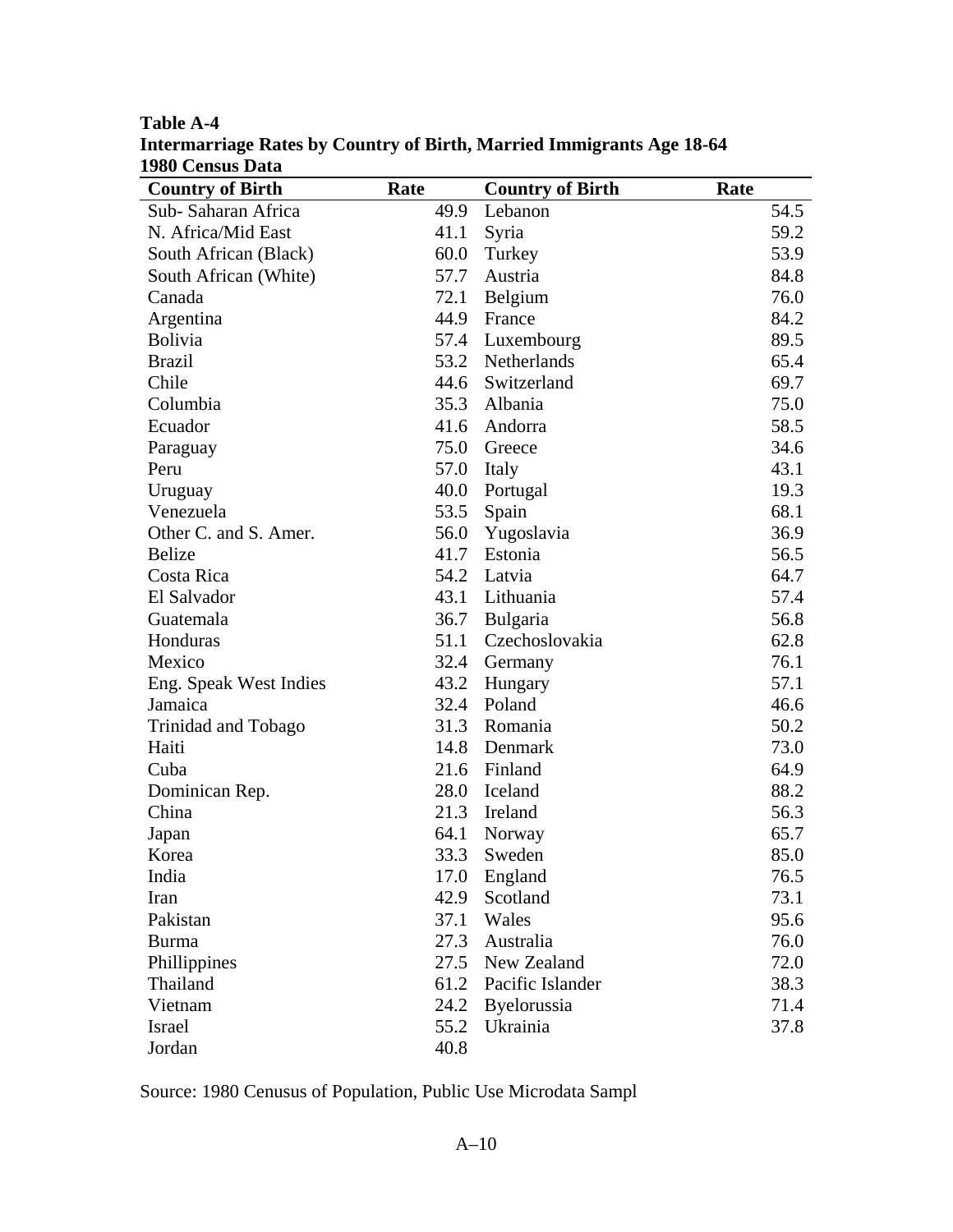# **Appendix B**

#### **Table B1**

# **Logistic Regression Estimates of Intermarriage for Immigrant Males (Ancestry)**

# **1980 US Census Data**

# **Dependent Variable: Intermarriage**

Ethnicity Defined by Ancestry Question

| <b>Male</b>     | Sample Size = $13,820$ |          |          |          | Pseudo $R2 = 0.0838$ |                   |
|-----------------|------------------------|----------|----------|----------|----------------------|-------------------|
| <b>Variable</b> | <b>Coef</b>            | z-score  | dy/dx    | z-score  | $\mathbf{X}$         | <b>Odds Ratio</b> |
| OTHER*          | 0.17                   | 1.28     | 0.042    | 1.28     | 0.02                 | 1.18              |
| <b>BLACK*</b>   | $-0.40$                | $-4.46$  | $-0.096$ | $-4.62$  | 0.05                 | 0.67              |
| AMINDIAN*       | $-0.05$                | $-0.13$  | $-0.013$ | $-0.13$  | 0.00                 | 0.95              |
| ASIAN*          | $-0.94$                | $-14.21$ | $-0.218$ | $-16.09$ | 0.11                 | 0.39              |
| ASINDIAN*       | $-0.67$                | $-5.61$  | $-0.159$ | $-6.14$  | 0.03                 | 0.51              |
| HISPANIC*       | $-0.18$                | $-2.92$  | $-0.045$ | $-2.94$  | 0.12                 | 0.83              |
| AGMAR31_45*     | 0.18                   | 3.13     | 0.046    | 3.13     | .167                 | 1.2               |
| AGMAR64_*       | 0.27                   | 1.44     | 0.067    | 1.44     | 0.011                | 1.31              |
| TIMESMAR*       | 0.73                   | 11.34    | 0.179    | 11.85    | 0.10                 | 2.07              |
| <b>HIGHL</b>    | 0.00                   | 0.41     | 0.001    | 0.41     | 4.12                 | 1.00              |
| <b>LOWHI</b>    | 0.05                   | 4.12     | 0.013    | 4.12     | 1.59                 | 1.05              |
| <b>GRADE</b>    | 0.11                   | 6.05     | 0.028    | 6.05     | 11.96                | 1.12              |
| <b>GRADE2</b>   | 0.00                   | $-1.3$   | 0.000    | $-1.3$   | 168.58               | 1.00              |
| <b>GRPSIZE</b>  | $-0.14$                | $-11.81$ | $-0.034$ | $-11.82$ | 0.89                 | 0.87              |
| AR4             | $-0.39$                | $-6.03$  | $-0.097$ | $-6.03$  | 0.82                 | 0.68              |
| <b>POP</b>      | 0.002                  | 5.64     | 0.001    | 5.64     | 51.82                | 1.00              |
| AM14_17*        | $-0.25$                | $-3.51$  | $-0.062$ | $-3.56$  | 0.11                 | 0.78              |
| AM18 23*        | $-0.28$                | $-4.57$  | $-0.070$ | $-4.61$  | 0.28                 | 0.75              |
| AM24 28*        | $-0.49$                | $-7.31$  | $-0.120$ | $-7.5$   | 0.24                 | 0.61              |
| AM29 35*        | $-0.38$                | $-4.85$  | $-0.093$ | $-4.97$  | 0.16                 | 0.68              |
| AM36_*          | $-0.33$                | $-2.58$  | $-0.080$ | $-2.65$  | 0.04                 | 0.72              |
| <b>YSM</b>      | 0.01                   | 3.7      | 0.002    | 3.7      | 17.22                | 1.01              |
| MULTANC*        | 0.35                   | 4.62     | 0.087    | 4.65     | 0.07                 | 1.42              |
| $VET75*$        | 0.75                   | 5.22     | 0.184    | 5.57     | 0.02                 | 2.12              |
| VETVIET*        | 0.24                   | 3.26     | 0.059    | 3.26     | 0.08                 | 1.27              |
| VET55_64*       | 0.09                   | 0.99     | 0.024    | 0.98     | 0.04                 | 1.10              |
| VETKOR*         | 0.29                   | 2.57     | 0.072    | 2.57     | 0.03                 | 1.34              |
| VETWWII*        | 0.53                   | 5.8      | 0.131    | 5.94     | 0.05                 | 1.70              |
| cons            | $-1.07$                | $-5.92$  |          |          |                      |                   |
|                 |                        |          |          |          |                      |                   |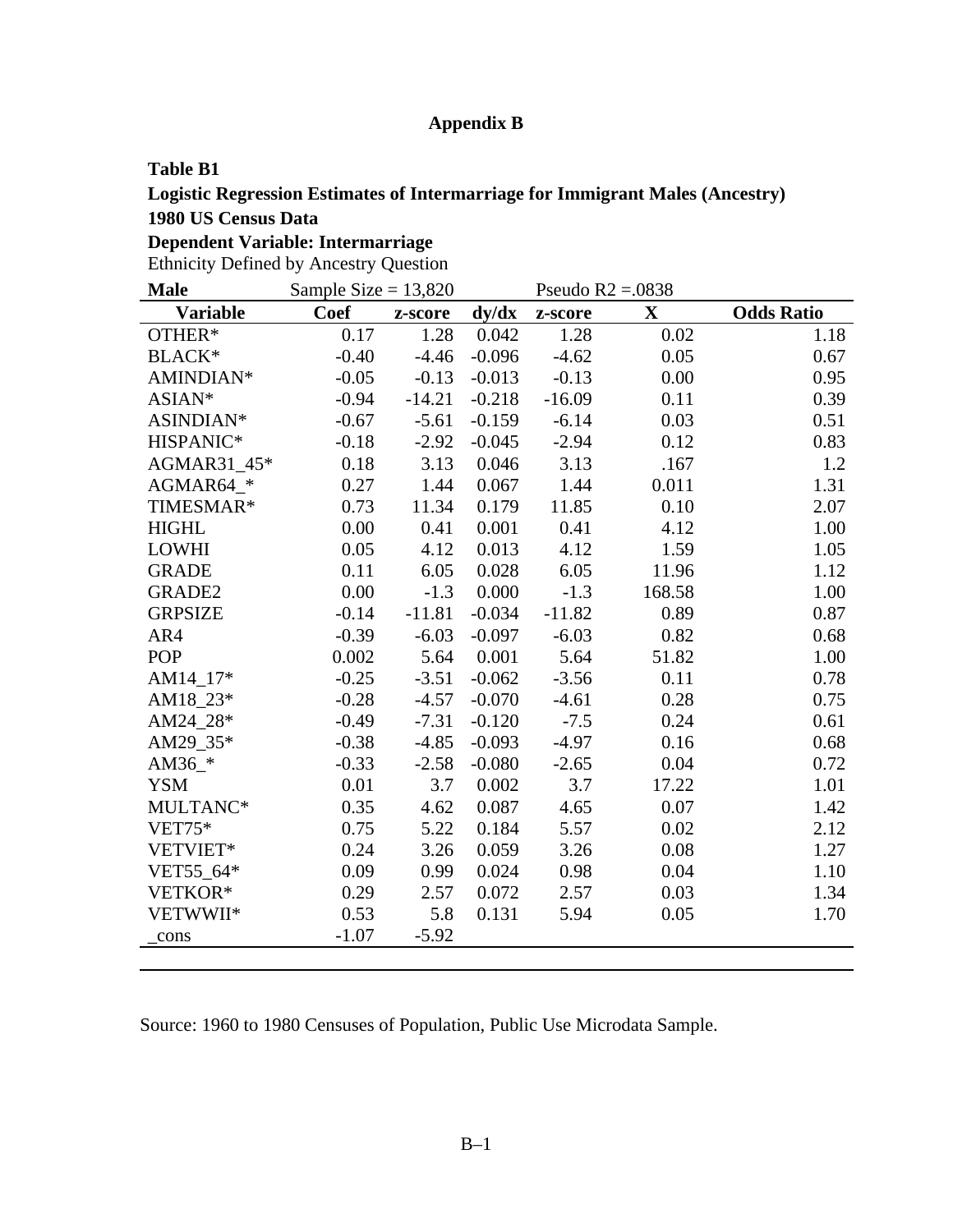### **Table B2**

### **Logistic Regression Estimates of Intermarriage for Immigrant Females**

**1980 US Census Data** 

**Dependent Variable: Intermarriage** 

Ethnicity Defined by Ancestry Question

| <b>Female</b>  | Sample Size = $15,317$ |          |          | Pseudo $R2 = .1279$ |             |                   |
|----------------|------------------------|----------|----------|---------------------|-------------|-------------------|
|                | <b>Coef</b>            | z-score  | dy/dx    | z-score             | $\mathbf X$ | <b>Odds Ratio</b> |
| <b>LINGDIS</b> | $-0.0035$              | $-2.49$  | $-0.001$ | $-2.49$             | 2.69        | 1.00              |
| OTHER*         | $-0.17$                | $-1.16$  | $-0.043$ | $-1.16$             | 0.01        | 0.84              |
| <b>BLACK*</b>  | $-0.53$                | $-5.57$  | $-0.130$ | $-5.72$             | 0.04        | 0.59              |
| AMINDIAN*      | 0.07                   | 0.18     | 0.018    | 0.18                | 0.00        | 1.08              |
| ASIAN*         | $-0.18$                | $-3.31$  | $-0.045$ | $-3.31$             | 0.16        | 0.83              |
| ASINDIAN*      | $-1.58$                | $-9.61$  | $-0.344$ | $-13.29$            | 0.02        | 0.21              |
| HISPANIC*      | $-0.16$                | $-2.31$  | $-0.039$ | $-2.31$             | 0.09        | 0.86              |
| AGMAR31_45*    | 0.31                   | 4.28     | 0.075    | 4.28                | 3.16        | 1.56              |
| AGMAR64_*      | 0.53                   | 2.05     | 0.126    | 2.05                | 0.28        | 2.78              |
| TIMESMAR*      | 0.88                   | 13.48    | 0.206    | 15.1                | 0.10        | 2.42              |
| <b>HIGHL</b>   | 0.01                   | 1.07     | 0.001    | 1.07                | 3.61        | 1.01              |
| <b>LOWHI</b>   | 0.03                   | 3.64     | 0.009    | 3.64                | 1.73        | 1.04              |
| <b>GRADE</b>   | 0.15                   | 8.63     | 0.037    | 8.63                | 11.52       | 1.16              |
| GRADE2         | 0.004                  | $-4.99$  | $-0.001$ | $-4.99$             | 149.24      | 1.00              |
| GRPSIZE4       | $-0.14$                | $-12.28$ | $-0.035$ | $-12.27$            | 0.82        | 0.87              |
| AR4            | $-0.55$                | $-7.13$  | $-0.137$ | $-7.13$             | 0.68        | 0.58              |
| <b>POP</b>     | 0.002                  | 5.61     | 0.001    | 5.61                | 46.95       | 1.00              |
| AM14_17 $*$    | $-0.42$                | $-6.29$  | $-0.105$ | $-6.36$             | 0.12        | 0.66              |
| AM18_23*       | $-0.34$                | $-6.14$  | $-0.086$ | $-6.16$             | 0.32        | 0.71              |
| AM24_28*       | $-0.21$                | $-3.32$  | $-0.051$ | $-3.31$             | 0.22        | 0.81              |
| AM29_35*       | $-0.22$                | $-2.78$  | $-0.054$ | $-2.78$             | 0.11        | 0.81              |
| AM36 $*$       | $-0.22$                | $-1.7$   | $-0.055$ | $-1.7$              | 0.03        | 0.80              |
| <b>YSM</b>     | $-0.01$                | $-2.24$  | $-0.001$ | $-2.24$             | 16.58       | 0.99              |
| MULTANC*       | 0.40                   | 5.87     | 0.099    | 6.06                | 0.08        | 1.50              |
| SPSVET*        | 1.09                   | 27.49    | 0.263    | 29.26               | 0.40        | 2.98              |
| _cons          | $-0.980$               | $-6.45$  |          |                     |             |                   |
|                |                        |          |          |                     |             |                   |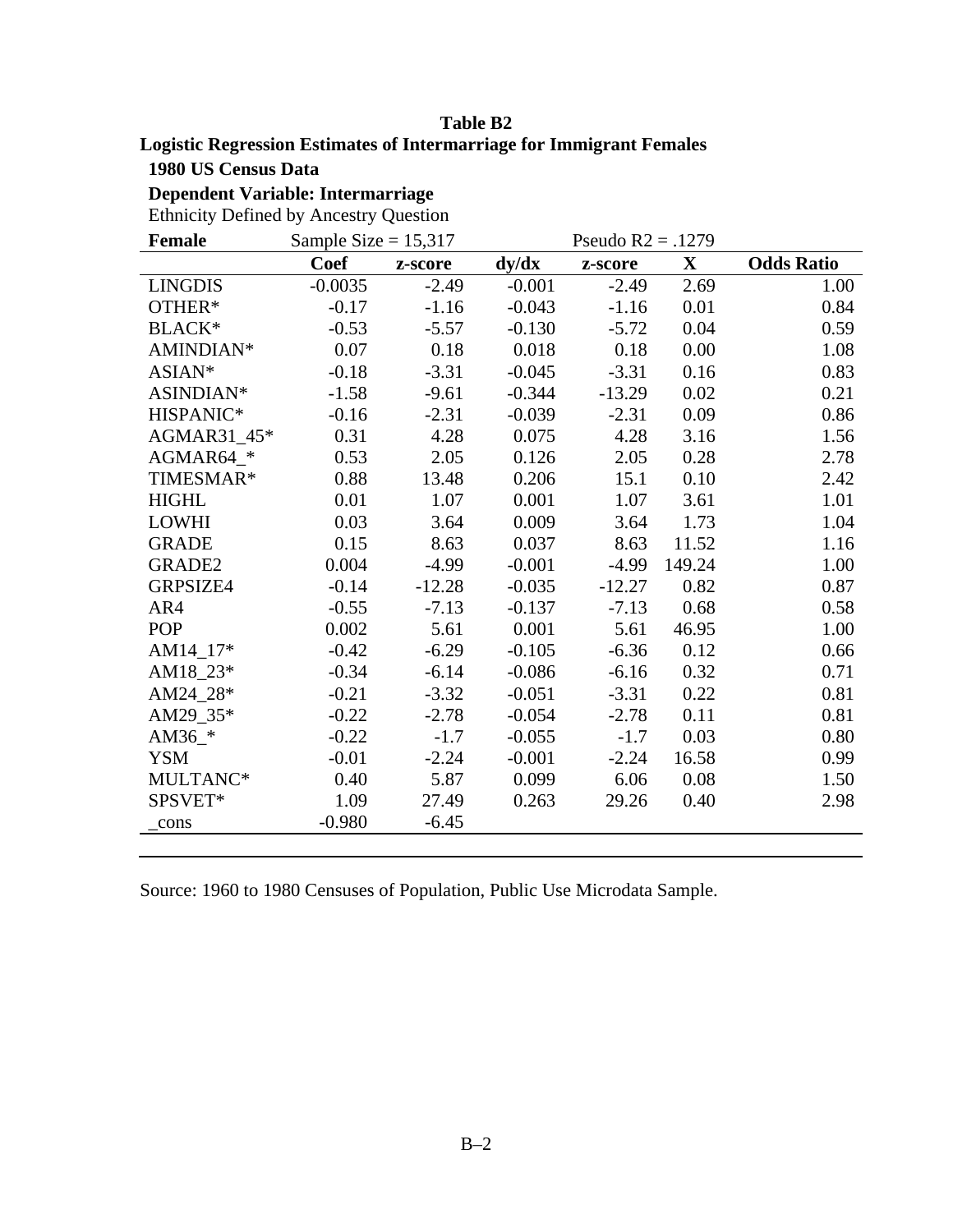#### **Table B3**

**Logistic Regression Estimates of Intermarriage for Immigrant Males (Country of Birth)** 

### **1980 US Census Data**

#### **Dependent Variable: Intermarriage**

Ethnicity Defined by Country of birth

|                 |            | Sample Size |                 |          |             |                    |
|-----------------|------------|-------------|-----------------|----------|-------------|--------------------|
| <b>Male</b>     |            | $=13,820$   |                 |          |             | Pseudo $R2 = 1260$ |
|                 | Coefficien |             |                 |          |             |                    |
| <b>Variable</b> | t          | z-score     | $\frac{dy}{dx}$ | z-score  | $\mathbf X$ | <b>Odds Ratio</b>  |
| OTHER*          | 0.26       | 1.87        | 0.053           | 1.97     | 0.02        | 1.29               |
| <b>BLACK*</b>   | $-0.59$    | $-6.14$     | $-0.137$        | $-5.84$  | 0.05        | 0.56               |
| AMINDIAN*       | 0.18       | 0.39        | 0.038           | 0.41     | 0.00        | 1.20               |
| ASIAN*          | $-1.15$    | $-17.42$    | $-0.274$        | $-17.19$ | 0.11        | 0.32               |
| ASINDIAN*       | $-0.69$    | $-5.84$     | $-0.164$        | $-5.55$  | 0.03        | 0.50               |
| HISPANIC*       | 0.00       | $-0.05$     | $-0.001$        | $-0.05$  | 0.12        | 1.00               |
| AGMAR31_45*     | $-0.33$    | $-5.59$     | $-0.073$        | $-6.05$  | 0.168       | 0.81               |
| AGMAR64_*       | $-0.48$    | $-2.5$      | $-0.111$        | $-2.72$  | 0.012       | 0.90               |
| TIMESMAR*       | 1.00       | 11.86       | 0.180           | 15.2     | 0.10        | 2.72               |
| <b>HIGHL</b>    | 0.01       | 1.59        | 0.002           | 1.59     | 3.85        | 1.01               |
| <b>LOWHI</b>    | 0.02       | 1.51        | 0.004           | 1.51     | 1.44        | 1.02               |
| <b>GRADE</b>    | 0.03       | 1.99        | 0.007           | 1.99     | 11.96       | 1.03               |
|                 |            |             |                 |          | 168.5       |                    |
| <b>GRADE2</b>   | 0.00       | 1.21        | 0.000           | 1.21     | 8           | 1.00               |
| <b>GRPSIZE</b>  | $-0.04$    | $-3.79$     | $-0.009$        | $-3.79$  | 0.89        | 0.96               |
| AR              | $-0.25$    | $-3.53$     | $-0.054$        | $-3.53$  | 0.86        | 0.78               |
| <b>POP</b>      | 0.00       | 1.02        | 0.000           | 1.02     | 51.82       | 1.00               |
| AM14_17*        | $-0.61$    | $-7.71$     | $-0.140$        | $-7.38$  | 0.11        | 0.55               |
| AM18_23*        | $-0.60$    | $-8.61$     | $-0.134$        | $-8.39$  | 0.28        | 0.55               |
| AM24_28*        | $-0.59$    | $-8$        | $-0.134$        | $-7.75$  | 0.24        | 0.55               |
| AM29_35*        | $-0.20$    | $-2.25$     | $-0.044$        | $-2.2$   | 0.16        | 0.82               |
| AM36 $*$        | 0.36       | 2.56        | 0.073           | 2.76     | 0.04        | 1.43               |
| <b>YSM</b>      | 0.04       | 12.86       | 0.008           | 12.86    | 17.22       | 1.04               |
| MULTANC*        | 0.65       | 6.7         | 0.125           | 7.81     | 0.07        | 1.92               |
| <b>VET75*</b>   | 0.74       | 4.52        | 0.137           | 5.53     | 0.02        | 2.10               |
| VETVIET*        | 0.24       | 2.89        | 0.050           | 3.02     | 0.08        | 1.27               |
| VET55_64*       | 0.17       | 1.54        | 0.036           | 1.59     | 0.04        | 1.19               |
| VETKOR*         | 0.24       | 1.82        | 0.050           | 1.91     | 0.03        | 1.27               |
| VETWWII*        | 1.77       | 10.5        | 0.257           | 19.48    | 0.05        | 5.86               |
| cons            | 0.08       | 0.51        | 0.054           | 2.11     | 0.40        |                    |